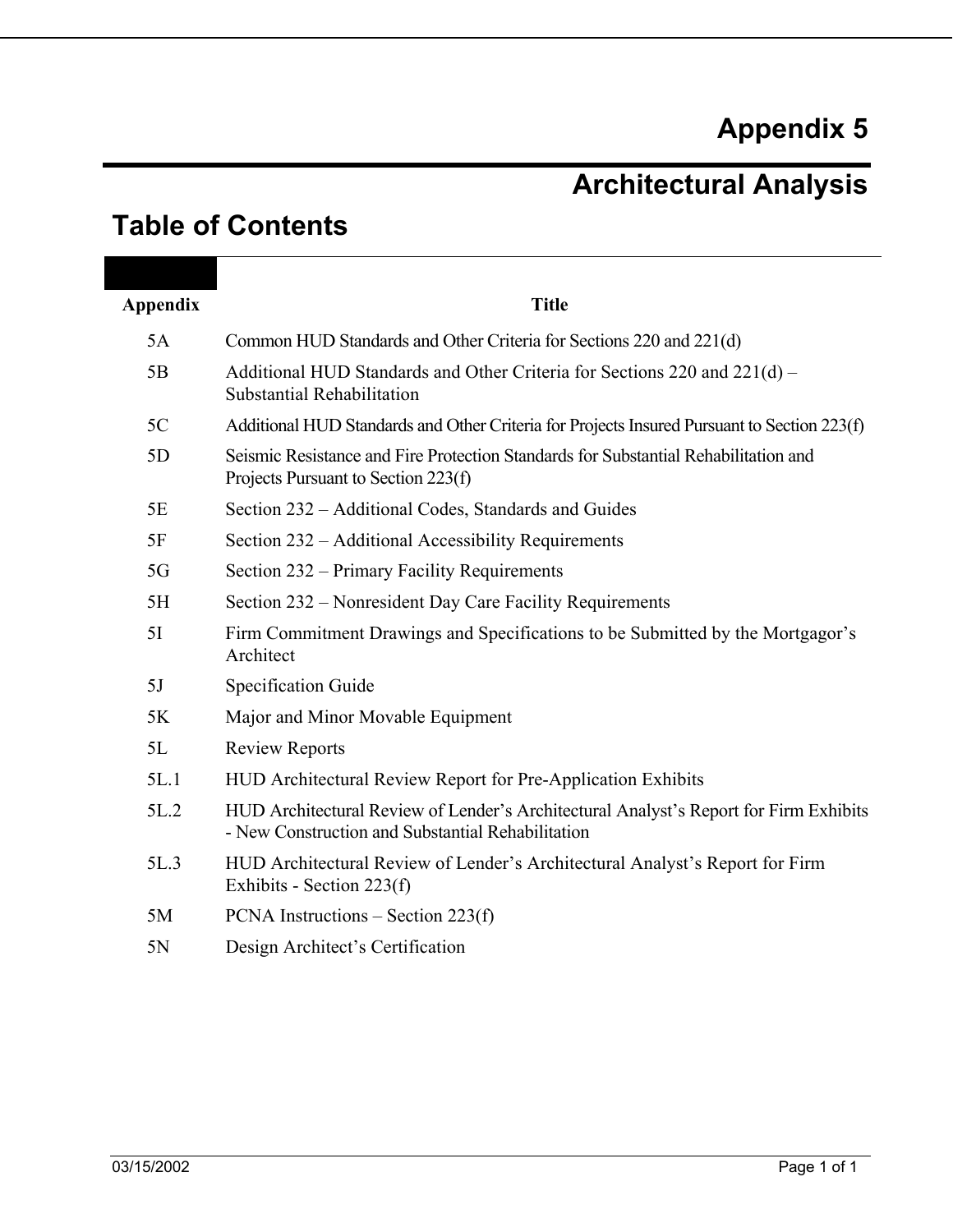# **Common HUD Standards and Other Criteria for Sections 220 and 221(d)**

- A. Minimum Property Standards.
	- 1. Design must meet HUD Handbook 4910.1, Minimum Property Standards for Housing (MPS).
		- a. Local Building codes or nationally recognized building codes accepted or designated by the local HUD Office are part of the MPS.
		- b. The Field Office enforces and interprets accepted local building codes for HUD.
		- c. The Field Office does not enforce local building codes for the local Government.
	- 2. For community sewerage systems, use HUD Handbook 4940.3, Minimum Design Standards for Community Sewerage Systems.
- B. Accessibility for Persons with Disabilities.
	- 1. Uniform Federal Accessibility Standards (UFAS) apply when compliance with Section 504 or specific program criteria is required.
	- 2. Title VIII of the Civil Rights Act of 1968, as amended, commonly known as The Fair Housing Act (the Act) directs the Secretary of HUD to provide technical assistance to States, local governments, and other persons in implementing the accessibility requirements of the Act. Section  $804(f)(3)(c)$  requires that all residential buildings which have four or more units and which are built for first occupancy after March 13, 1991 (referred to in the Act as "covered multifamily dwellings"), be designed and constructed to have at least one building entrance on an accessible route, unless it is impracticable to do so because of terrain or unusual site characteristics. Such dwellings must provide for accessibility in all common and public areas. In addition, certain accessibility requirements must be included in all of the dwelling units in buildings with elevators, and in all of the ground floor dwelling units in buildings without elevators. They are:
		- a. Public and common use areas must be readily accessible to and usable by persons with disabilities;
		- b. All doors designed to allow passage into and within all premises are wide enough to allow passage by persons in wheelchairs;
		- c. All premises contain the following:

(1) An accessible route into and through the dwelling unit;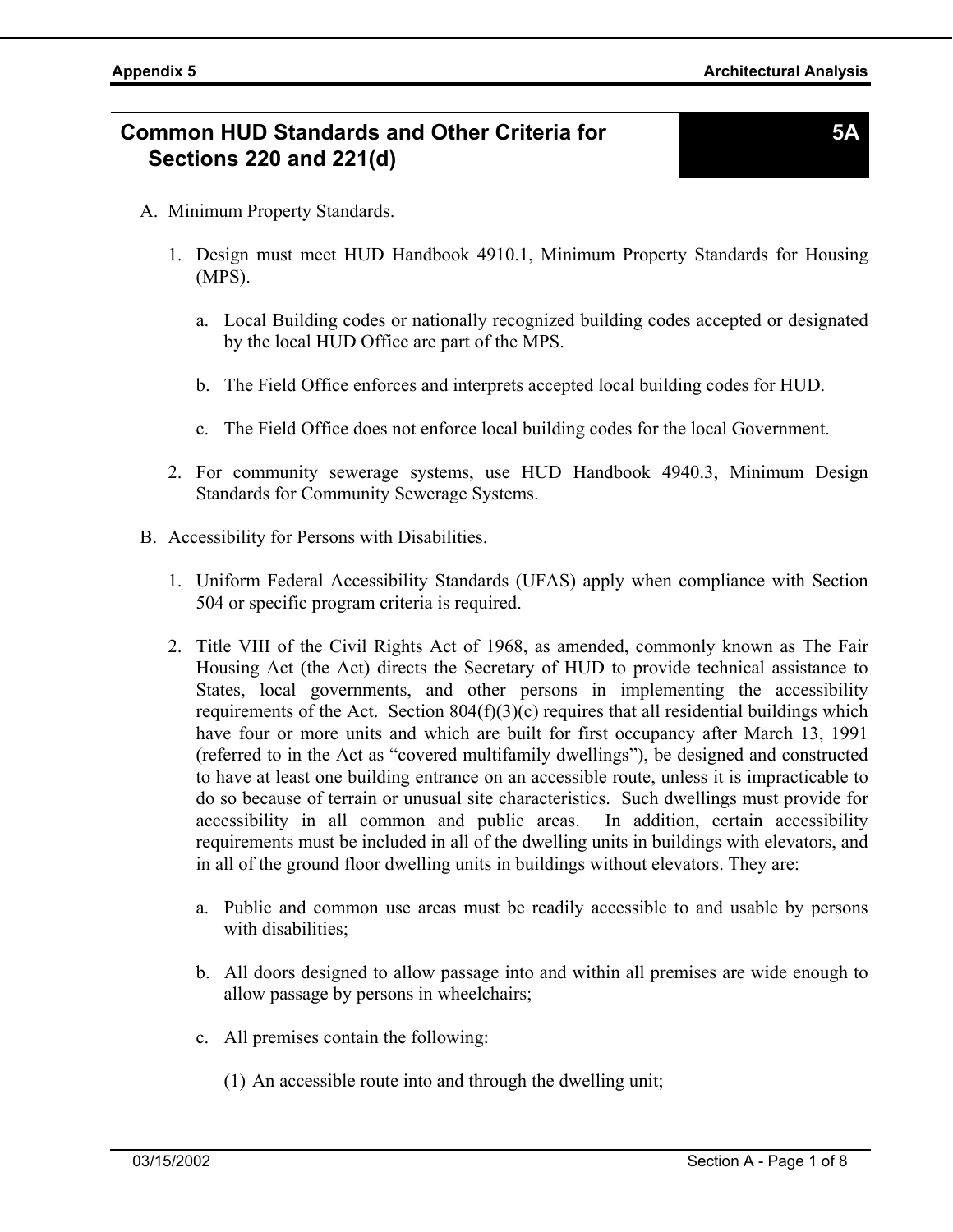- (2) Light switches, electrical outlets, thermostats, and other environmental controls in accessible locations;
- (3) Reinforcements in bathroom walls to allow later installation of grab bars; and
- (4) Usable kitchens and bathrooms such that an individual in a wheelchair can maneuver about the space.

As a part of processing and commitment, the Lender's analyst will review construction documents for covered multifamily dwellings pursuant to the MPS (HUD Handbook 4910.1), and the Fair Housing Accessibility Guidelines (the Guidelines). The Guidelines provide minimum accessibility standards. The Guidelines are found in the Federal Register, Vol. 56, No. 44, Wednesday, March 6, 1991. Additional material may be found in the Fair Housing Act Design Manual.

- C. Commercial Facilities. The term "Commercial" is applied to any space or facility permitted and acceptable for "Nonresidential Use" from which income is derived or anticipated. However, facilities such as swimming pools and garages to be use solely by occupants are not considered commercial even though fees may be collected.
	- 1. The nature and extent of nonresidential use are important for underwriting determinations. Basis of determinations are suitability, market demand, economic feasibility in the utilization of space, and Regulatory or Statutory limitations.
	- 2. The aggregate commercial floor area may not exceed 10 percent of the gross building floor area and includes corridors, stairs, elevators, lobbies, and other service areas for commercial use, but excludes laundry space, project storage space, and interior tenant parking.
	- 3. Design of commercial facilities must be harmonious with the project and conform to standards of design and construction, and local zoning and building codes.
	- 4. Do not include fixtures, equipment, furnishings or finish for commercial spaces in the mortgage unless customarily provided in competitive projects.
- D. Day Care Facilities. Space for day care facilities must be adequate, appropriate to the market need, and conform to local and State requirements. In processing, it is considered as "Commercial" space except that the area of space for day care facilities may be provided over and above the maximum area allowed for commercial uses as stated in paragraph C above.
- E. Carpet and Cushion. Wall-to-wall carpet and cushion may be included as part of the mortgage security. Carpet and cushion selected by the architect must comply with current applicable Use of Materials Bulletins.
	- 1. Carpet is acceptable in all public spaces except laundry rooms, storage rooms, boiler rooms, and similar service areas.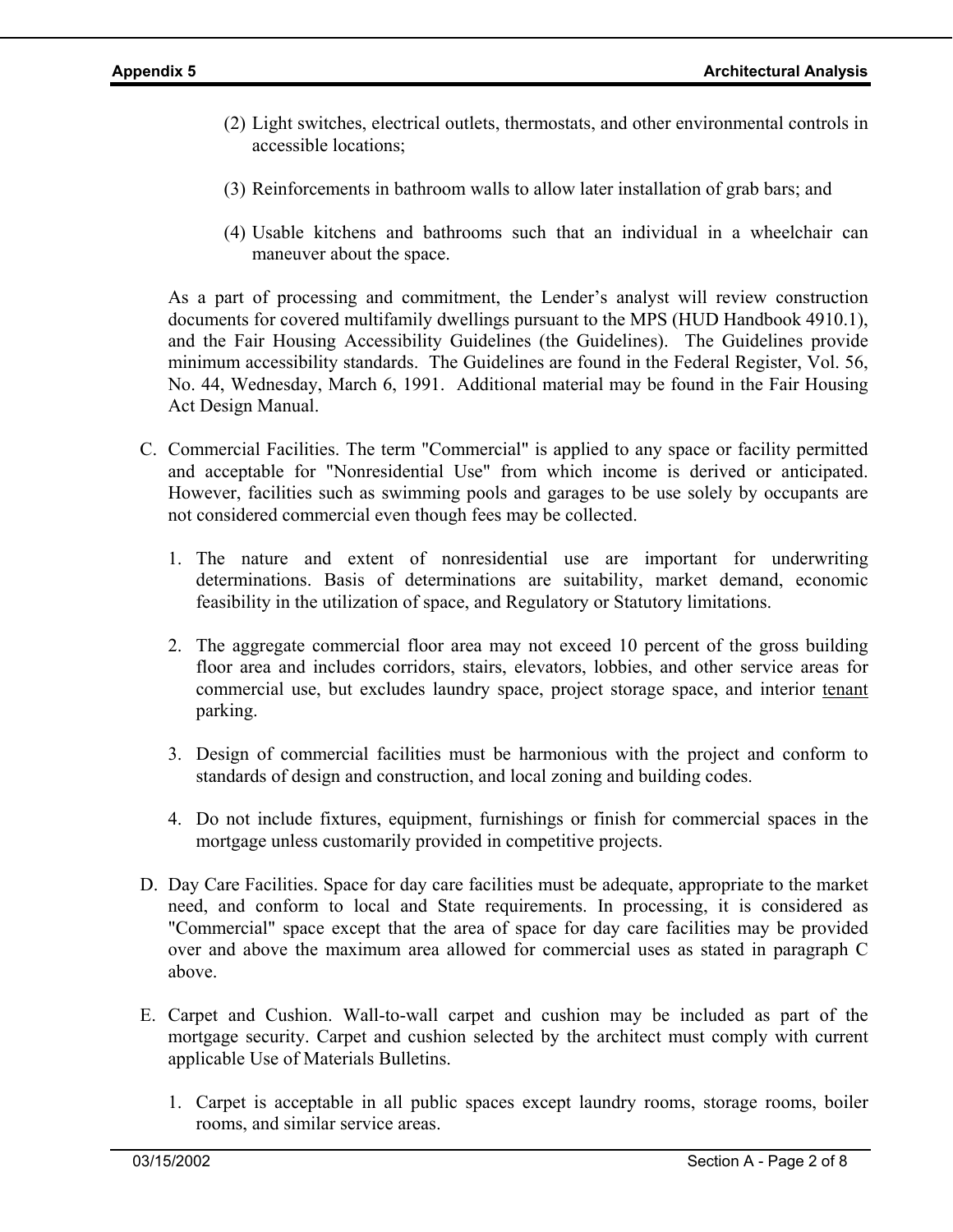- 2. Carpet is acceptable in living units except in kitchens and bathrooms.
- F. Blinds and Draperies. Operable draperies, track and hardware, venetian blinds or shades are acceptable as part of the mortgage security when:
	- 1. Appropriate to the property, considering types of windows, rental range, and occupants.
	- 2. Primary uses are to control the intensity of natural light and to provide privacy.
	- 3. The quality and type of materials, appearance, manufacture, manner of fastening and operations are suitable and sufficiently durable to avoid excessive replacement or maintenance expense.
- G. Air Conditioning. Where air conditioning is required to provide year-round indoor comfort, assure continued marketability, and prevent premature obsolescence, projects should be airconditioned. In projects acceptable without air conditioning, assure air movement for summer comfort by adequate mechanical or cross ventilation. Particular attention should be given to the need for air conditioning in elevator structures, especially for senior citizens.
- H. Eligible Equipment.
	- 1. Equipment included as part of the mortgage security must be acknowledged by the mortgagor and Lender to be part of the real estate and:
		- a. Be essential for successful operation and market acceptance.
		- b. Have qualities in design, construction, materials and finishes which are not subject to early deterioration or obsolescence.
		- c. Be appropriate to the location, the design of the building, and the anticipated occupants.
	- 2. Equipment needed for operation and market acceptance, such as ranges and refrigerators, should be included. The equipment should be relatively long-lived.
		- a. Replacement is paid for from a reserve for replacements account that is funded from project income.
		- b. Many items formerly considered chattels by custom and legal precedent now have status as part of the real estate.
		- c. Customs change and if doubts arise as to legal precedent concerning whether an item is chattel or real estate, essential and required items may be covered by a security agreement or chattel mortgage, as well as being covered by the mortgage on the real estate if deemed necessary by the Lender and its attorneys.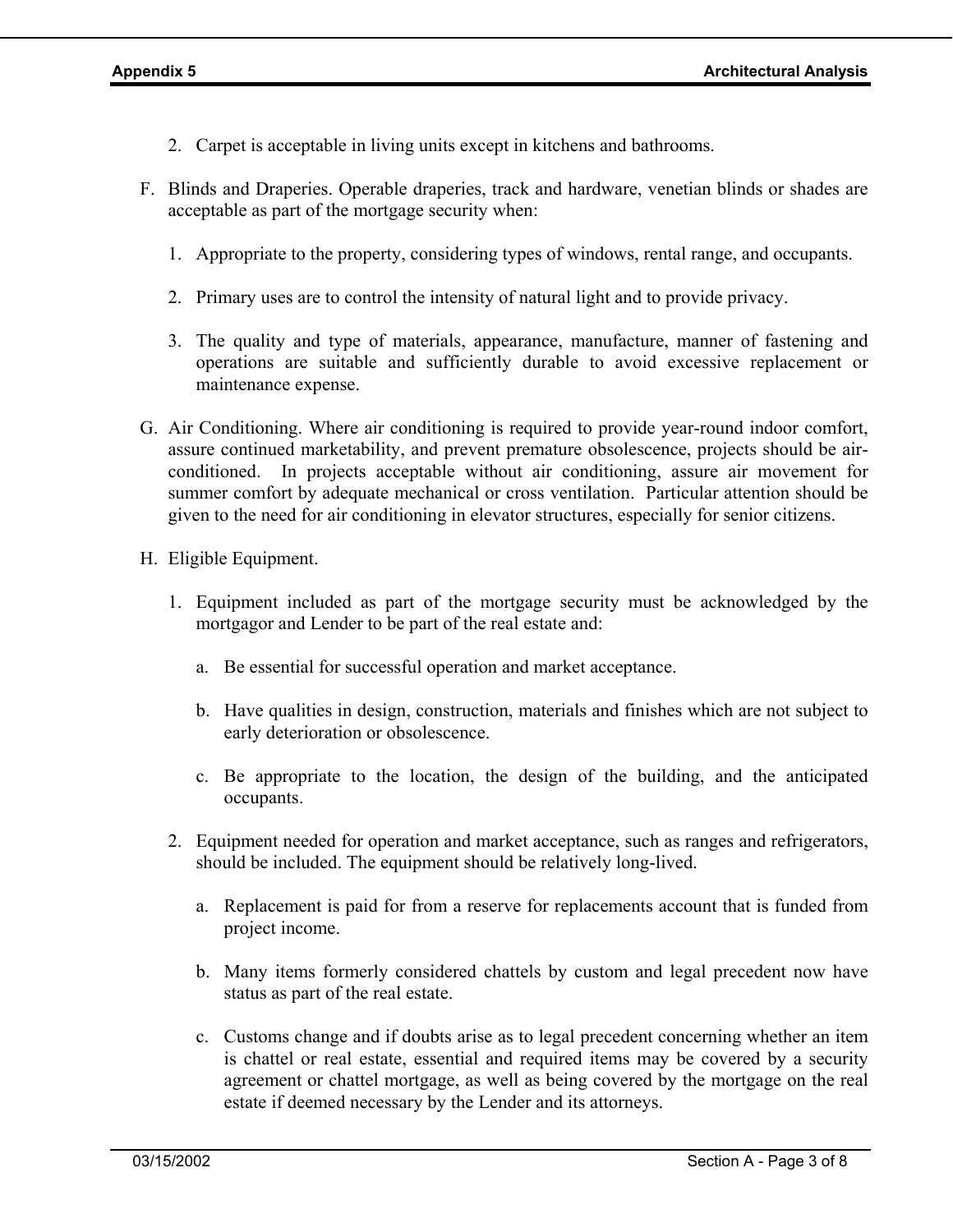- 3. Equipment that may not be included:
	- a. Supply items, utensils, tools, vehicles, portable equipment, furniture, furnishings, or accessories normally provided by tenants or management
	- b. Built-in or attached furniture.
- I. Water and Sewerage. Public water and sewerage facilities are generally required for multifamily projects. If the extension of public facilities is infeasible, construct a water and/or sewerage system as part of the project or provide services from existing offsite privately owned systems with continuing service at reasonable rates.
	- 1. Water and/or sewerage facilities must:
		- a. Provide a sufficient supply of water with adequate pressure, and satisfactory bacterial and chemical qualities.
		- b. Provide a sewerage system with adequate collection, treatment and final disposal of domestic waste, which requires minimum maintenance and will not endanger the public health.
	- 2. Duplicate water and sewerage systems are not acceptable except where it is determined that the construction of a single system will be infeasible due to the topography of the site.
	- 3. Individual septic systems or sewerage systems designed to dispose of effluent by subsurface soil absorption methods are generally not suited for multifamily construction because of maintenance problems. Satisfactory operation can be expected only under unusually favorable soil conditions. When these methods of sewerage disposal are proposed, an environmental (sanitary) engineer, with no other interest in the project, should be hired by the mortgagor to investigate soil and site conditions and make recommendations. A copy of the report must be available to the mortgagor's Architect and be included in the exhibits submitted for review by the Lender's analyst.
	- 4. Privately Owned Offsite Water and Sewerage Systems.
		- a. Evidences of acceptable control are:
			- (1) Certificate of Convenience and Necessity from the State Utility Regulatory **Commission**
			- (2) Franchise from local unit of Government
			- (3) Trust Deed
			- (4) Third Party Beneficiary Agreement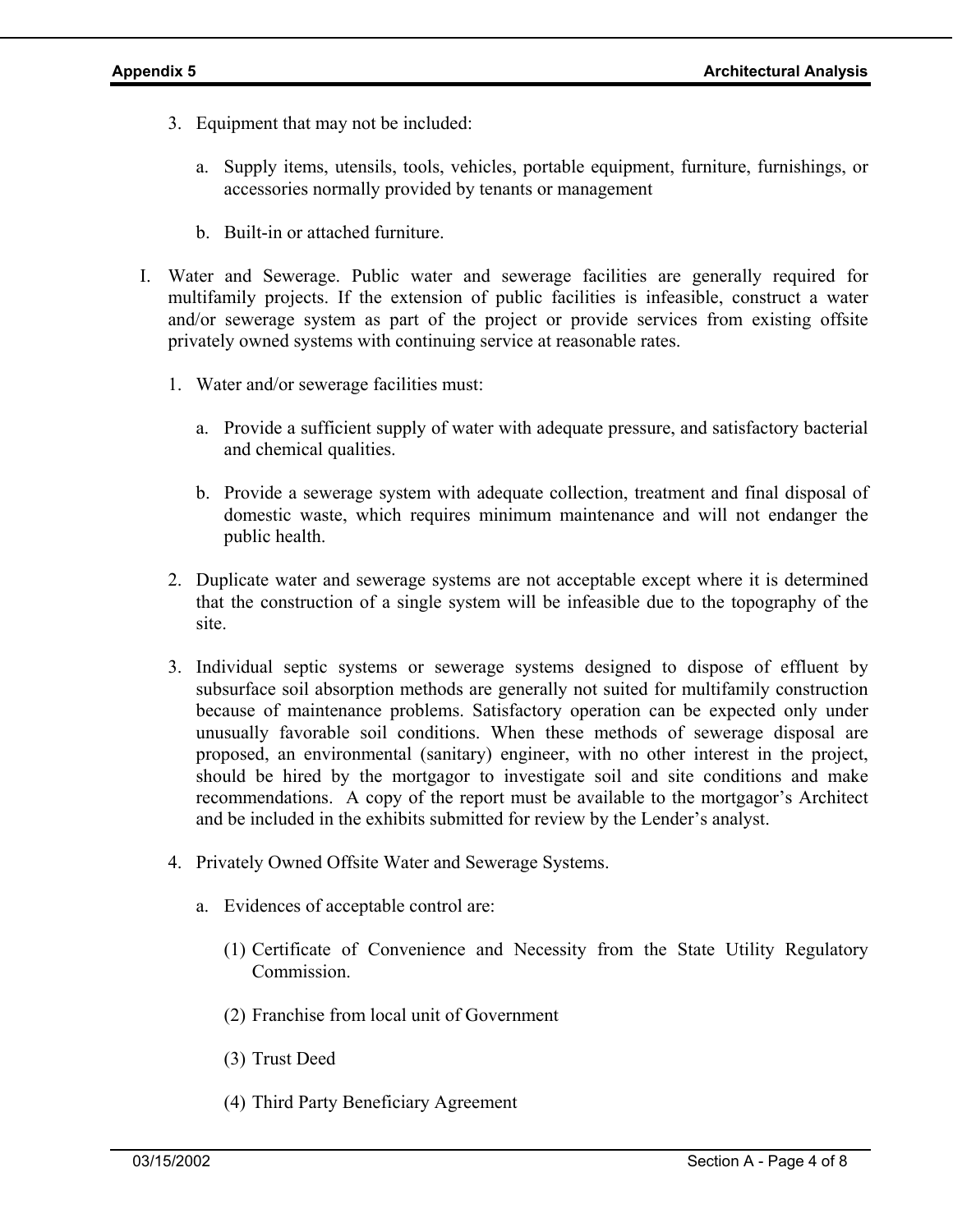- (5) An incorporated nonprofit owners association.
- b. If control of continuity of service and the equitability of the service rate schedule is other than (1) above, all legal documents and other appropriate exhibits must be acceptable to HUD's Counsel.
- 5. All community systems and privately owned systems must meet local health authority or EPA MCL standards.
- J. High Pressure Gas and Liquid Petroleum Transportation Pipelines.
	- 1. All parts of a residential structure must be at least 10 feet from the outer boundary of the pipeline easement for pipeline maintenance access.
	- 2. Surveyor Identification of Gas and Hazardous Liquids Pipelines Regulated by 49 CFR Parts 192 and 195, and A&E Collection of Pipeline Operator Compliance Certifications.
		- a. PURPOSE:
			- (1) Eliminate requirements for surveyors to identify gas and hazardous liquids pipelines regulated by the Department of Transportation under 49 CFR Parts 192, Transportation of Natural Gas and Other Gas by Pipeline: Minimum Federal Standards, and 49 CFR Part 195, Transportation of Hazardous Liquids by Pipeline, for such pipelines that are within 220 yards of the project site; and
			- (2) Eliminate requirements for HUD A&E to collect documentation regarding compliance of gas and hazardous liquids transportation pipelines regulated by the Department of Transportation under 49 CFR Parts 192 and 195.

Note: The surveyor must still identify all easements and pipelines that cross or are adjacent to the project, as otherwise prescribed by the Minimum Standard Detail Requirements and Classifications for ALTA/ACSM Land Title Surveys dated 1997, and Form HUD-92457, Surveyor Instructions and Report.

- b. HUD REQUIREMENTS:
	- (1) This cancels HUD requirements calling for identification on the survey of high pressure gas and liquid petroleum pipelines within 220 yards of the property; and regarding collection of pipeline operator certifications for compliance with 49 CFR Parts 192 and 195;
	- (2) Modifies the surveyor's certificate to read as follows:

"I made an on the ground survey per record description of the land shown hereon located in (city or town, county, township. etc.), on (date); and that it and this (these) map(s) was (were) made in accordance with the HUD Survey Instructions and Certificate, Form HUD-92457, and meet the requirements for an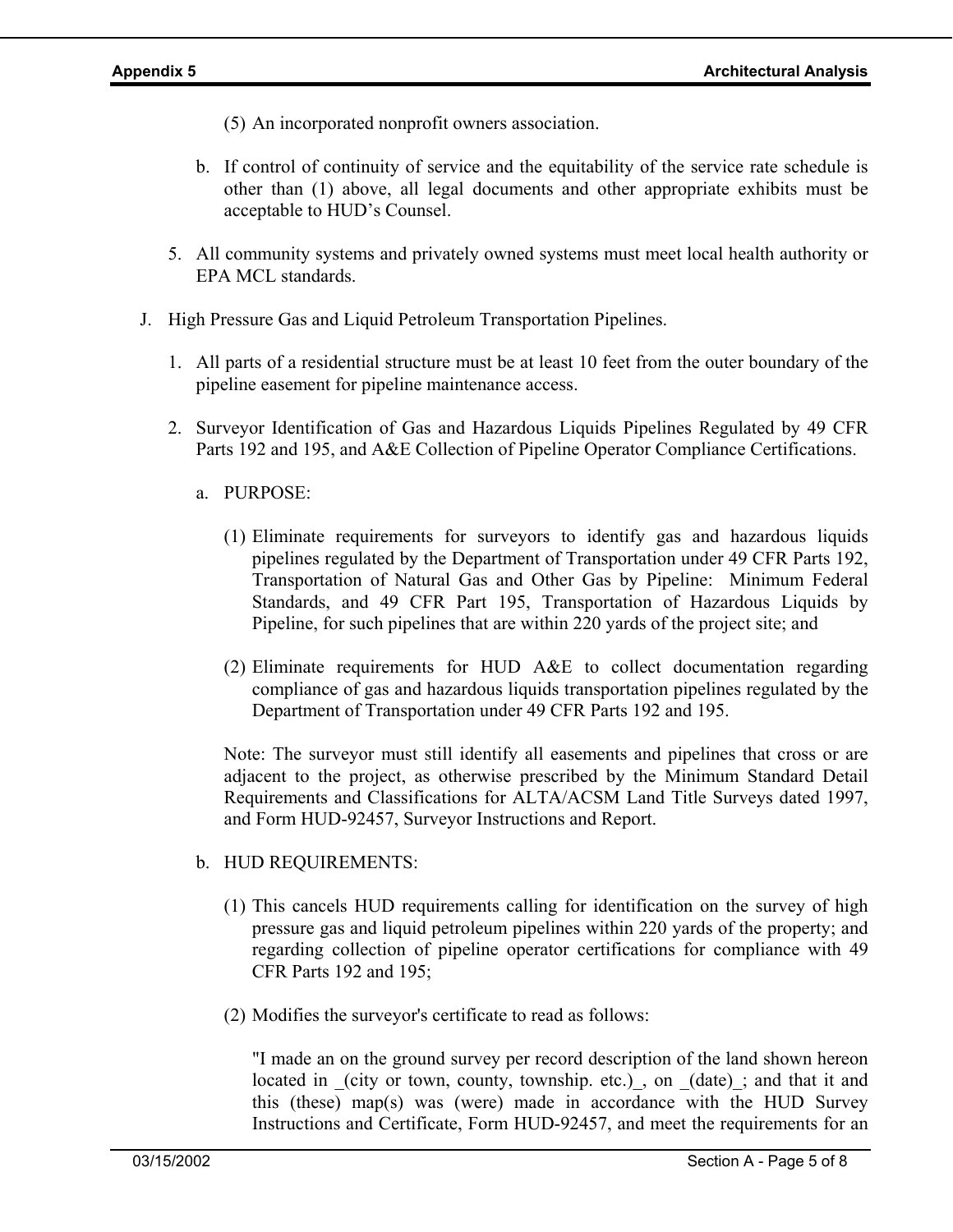Urban Survey, as defined in the 'Minimum Standard Detail Requirements for ALTA/ACSM Land Title Survey,' dated 1997."

"To the best of my knowledge, belief and information, except as shown hereon: There are no encroachments either way across property lines; title lines and lines of actual possession are the same; and the premises are free of any (subject to a) 100/500 year return frequency flood hazard, and such flood free (flood) condition is shown on the Federal Flood Insurance Rate Map, Community Panel No. (state, if none)\_."

- K. Reports. The Lender's analyst must assure that the environmental and/or valuation required reports and requirements, such as seismic, flooding (Executive Order 11988), underground storage tanks, etc., contained in the application are properly evaluated and are adhered to in the project design.
- L. Subsurface Exploration. Before foundation design and application for Firm commitment, reliable information, i.e., soils reports, test boring logs, test pit data, soil bearing values, geotechnical study, etc., must be made available to the Lender's analyst by the mortgagor's Architect.
	- 1. The Architect must advise the owner of the scope and type of soils information and/or subsurface investigation required for structural design.
	- 2. The mortgagor must provide the services of a soils engineer or other consultant for determining subsurface conditions. These services shall be provided in accordance with the Owner-Architect Agreement.
	- 3. The Lender's architectural analyst will assure that the architect has comprehensive, well-documented soils information and that project foundation design follows the report recommendations. When necessary, the Lender's architectural analyst may request engineering help in reviewing soil reports and related designs.
	- 4. Minimum soils reports requirements.
		- a. Soils must be identified and described by the nomenclature of the Unified Soils Classification System ASTM D2487 and/or Description of Soils, Visual Manual Procedures, ASTM D2488.
		- b. Borings must be in or adjacent to the proposed foundation area.
		- c. At least one boring must be made for every 2500 sq. ft. of foundation area. For buildings supported on piling, one boring must be made for every 1600 sq. ft. of foundation area.
		- d. Borings must be at least to the bottom of proposed footings and deep enough to locate bearing strata that will support the proposed structure. When rock is encountered,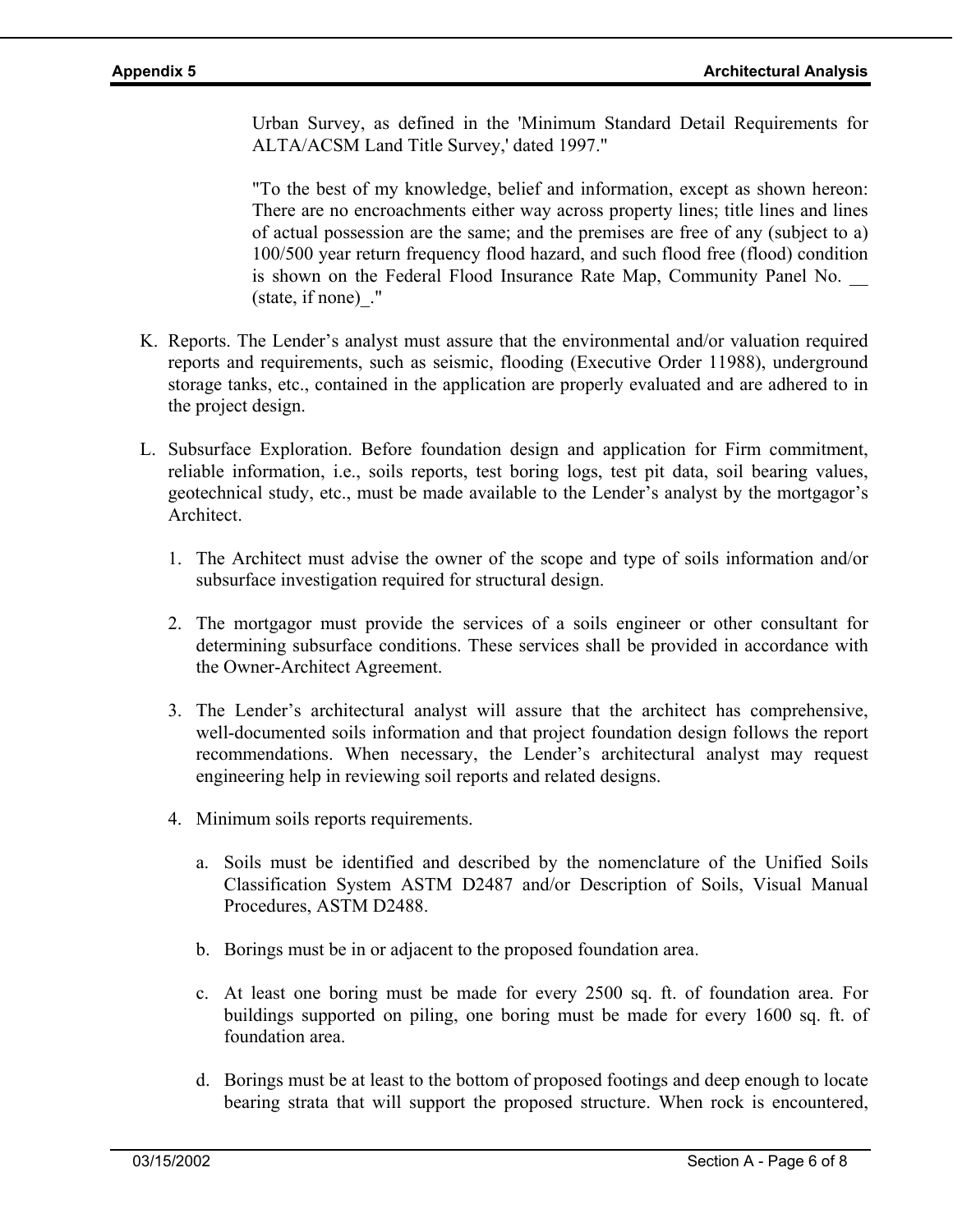depth of drilling into rock shall be at least 5 feet or enough to establish rock quality regarding voids, fissures and strength, or whether it is a boulder.

- e. Borings and sizes and types of samples for standard tests must be according to ASTM D1586 and D1587. Alternate methods must be justified by soils engineer.
- f. When ground water conditions influence the building design, observation of ground water levels must be recorded at the time of boring and at least 48 hours later.
- 5. Load tests must be required when the allowable safe load on the soil is in doubt. A structural engineer must supervise the test and certify the results.
- 6. Additional information must be required when unusual soil conditions may affect foundation design:
	- a. Presence of alkali or other deleterious materials in quantities harmful to concrete, steel or masonry.
	- b. History or evidence of seismic activity, subsidence, or earth slides and rock movement.
	- c. Presence of stray electrical currents harmful to foundations.
	- d. History of any type of problem in project area.
- M. Noise Abatement and Control. The Lender's architectural analyst in collaboration with the mortgagor's Architect and the Lender's appraiser must identify existing and potential sources of noise which represent a threat to the serenity and quality of life in, and the economic soundness of, HUD-insured multifamily housing projects.
	- 1. The mortgagor's Architect will recommend to the Lender's architectural analyst and to HUD, the appropriate means of separating uncontrollable noise sources from residential areas.
	- 2. External and interior noise exposure standards should be complied with.
- N. Other Tests. Other exploration or tests may be required for environmentally hazardous materials such as asbestos, radon, PCB, gasoline, methane, etc, if:
	- 1. History indicates possible problems in project area.
	- 2. Previous usage of the site indicates possible contamination.
	- 3. There is evidence of possible contamination or presence of hazardous material.
- O. Energy Efficiency. The project design must achieve HUD energy efficiency standards for new construction, which shall meet or exceed the requirements of the Council of American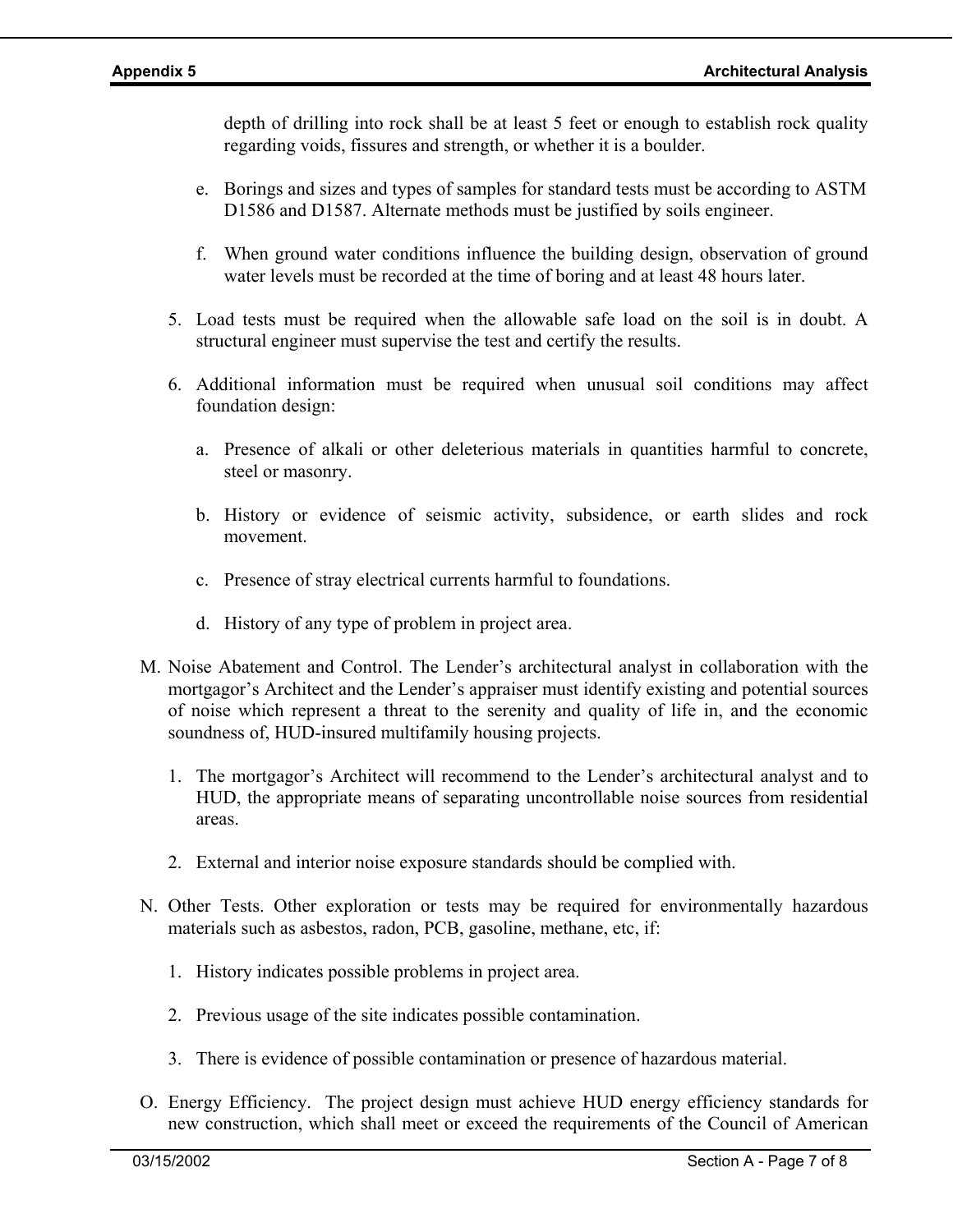Building Officials (CABO) Model Energy Code, 1992, or in the case of multifamily high rises (defined as residential structures of 4 or more stories), the requirements of the American Society of Heating, Refrigerating, and Air-Conditioning Engineers (ASHRAE) Standard 90.1 - 1989 (or later versions as adopted by the Secretary of HUD), and shall be cost-effective with respect to construction and operating costs on a life-cycle cost basis.

For guidance on the life-cycle cost analysis, see 1999 ASHRAE Application Handbook, 35.8, and NIST "Building Life-Cycle Cost" Program, Version 4.3 User's Guide and Reference Manual.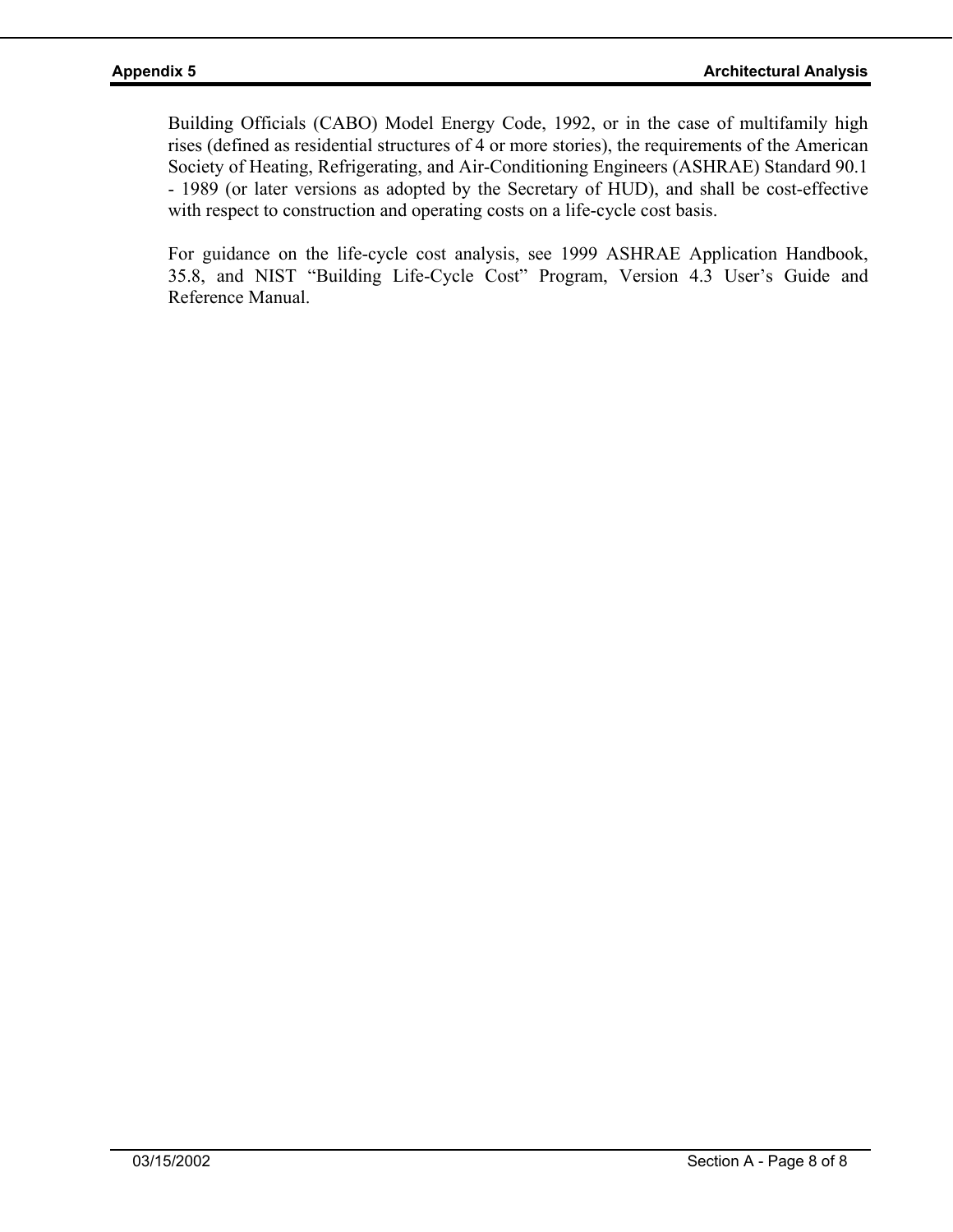# **Additional HUD Standards and Other Criteria for Sections 220 and 221(d) - Substantial Rehabilitation**

STANDARDS. Substantial rehabilitation must comply with common HUD standards in Appendix 5A, except as modified herein, and applicable local codes, ordinances, and guidelines.

- A. All new construction or additions that enlarge existing buildings are not rehabilitation and must meet applicable codes and standards for new construction.
- B. Rehabilitation projects are subject to environmental requirements in:
	- 1. Title 24 of the Code of Federal Regulations (CFR), Parts 50 and 55, and
	- 2. The statutes, Executive Orders, and HUD Standards and criteria (24 CFR Part 51) cited in 24 CFR Part 50.4. Compliance shall be documented on Form HUD 4128.
- C. Historic Structures and/or Districts: Projects that include historic structures or affect historic structures or districts are subject to 24 CFR Part 50.4 and must comply with:
	- 1. Section 106 of the National Historic Preservation Act and
	- 2. Secretary of the Interior, Standards for Rehabilitating Historic Buildings.
- D. A full Environmental Assessment, Form HUD-4128, is required for the following activities which are not categorically excluded pursuant to 24 CFR 50.20 and involve or include:
	- 1. Additions (new construction);
	- 2. Rehabilitation with estimated costs that are more than 75 percent of the total estimated cost of replacement after rehabilitation;
	- 3. Conversion of non-residential use (hotels, offices, stores, lofts, etc.) to residential occupancy; or
	- 4. Change of unit density by more than 20 percent.
- E. Seismic Resistance. See Appendix 5D, paragraph A.
- F. Accessibility for Persons with Disabilities. Only if required by program or for properties built after March 13, 1991 containing Fair Housing Act violations. See Appendix 5A, paragraph B.
- G. Lead-Based Paint Hazard Elimination.

Refer to Part 35 of Title 24 of the code of Federal Regulations (24 CFR Part 35)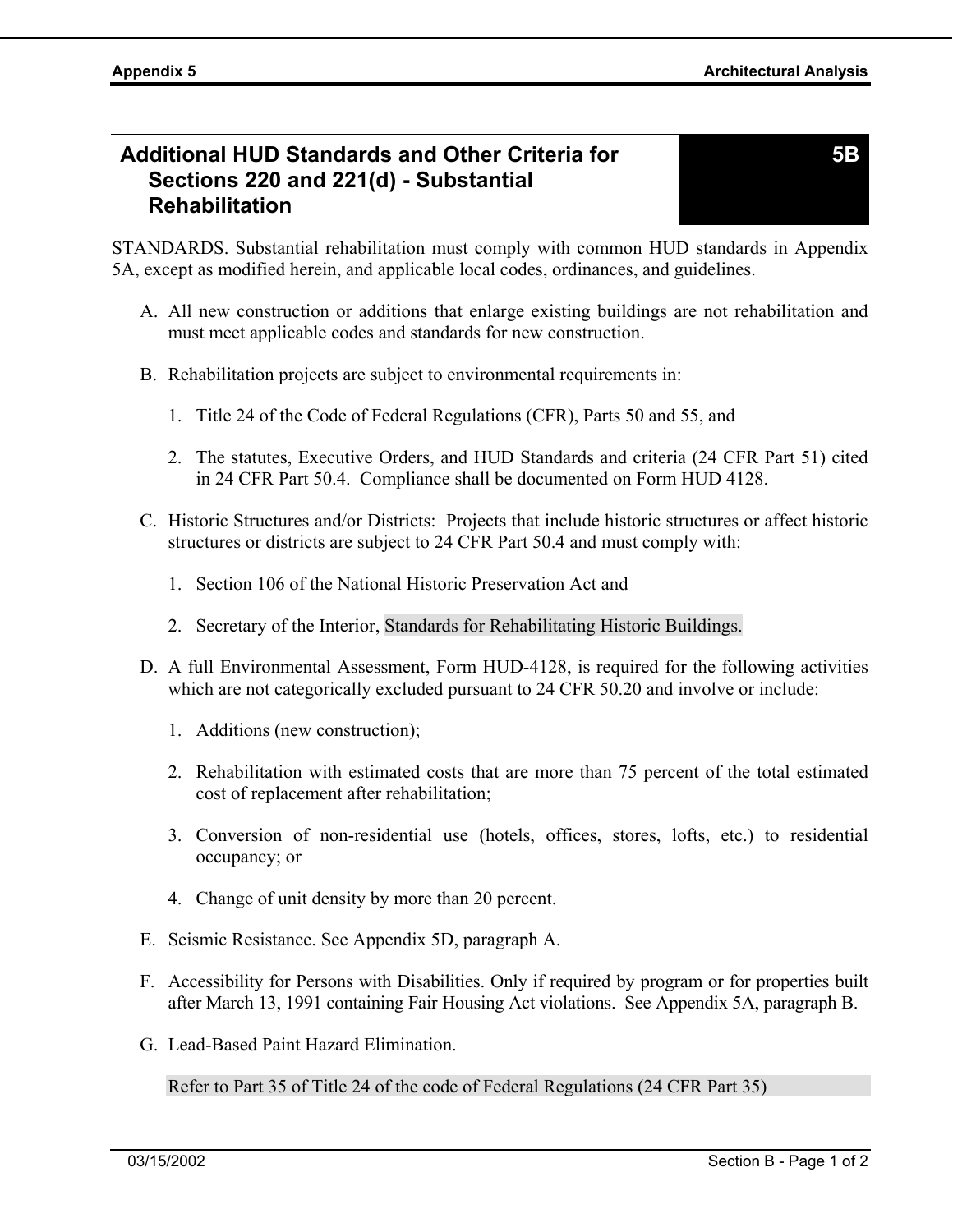Note 1: Regulations for the abatement of Lead-Based Paint hazards do not apply to Section 232 or Section 232 pursuant to Section 223(f).

H. Asbestos Hazard Elimination.

Refer to Environmental Protection Agency regulations in Title 40, Part 61 of the Code of Federal Regulations (40 CFR Part 61).

I. Energy Savings.

HUD has published an informational booklet entitled "HUD Rehabilitation Energy Guidelines for multifamily Dwellings."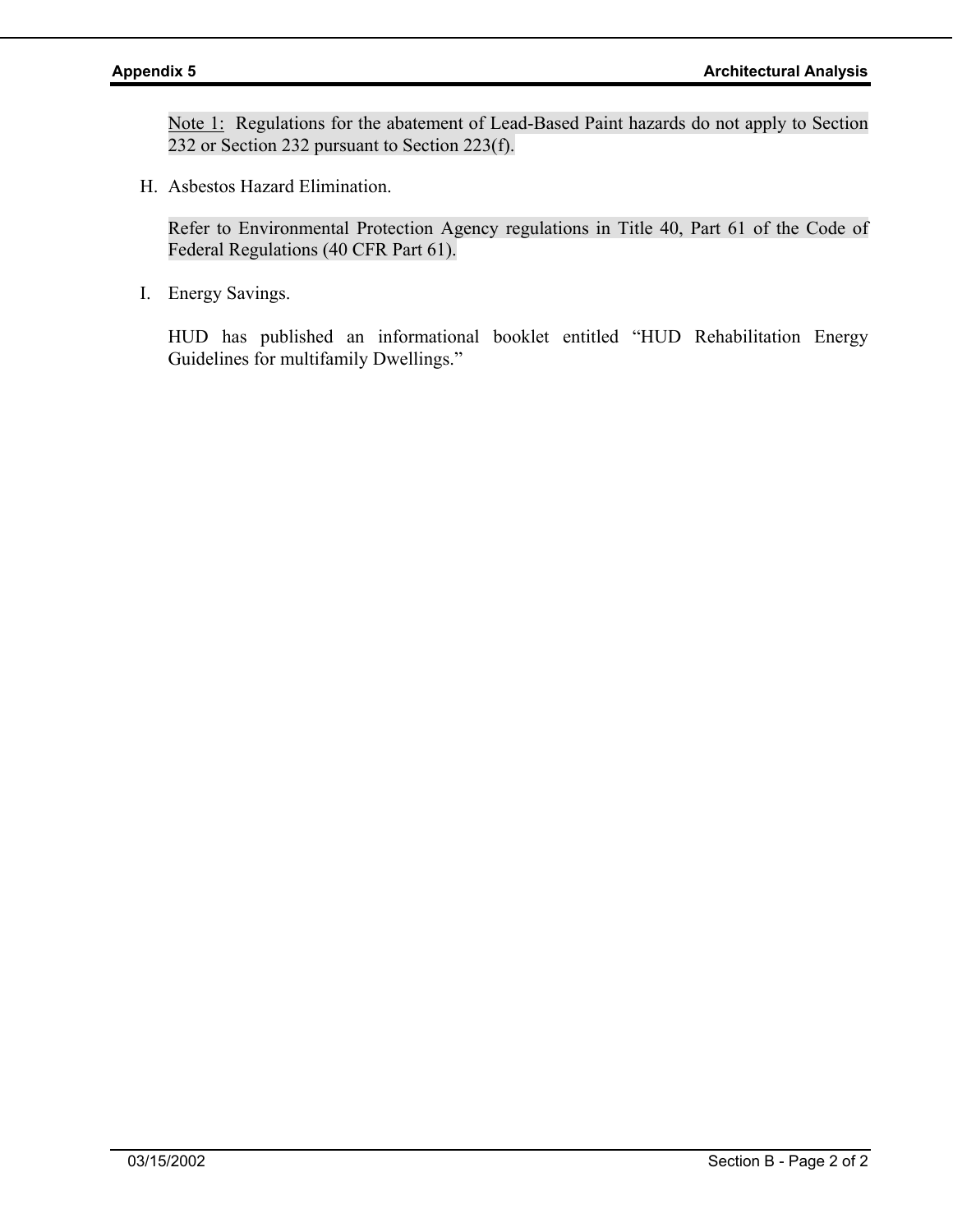**5C** 

# **Additional HUD Standards and Other Criteria for Projects Insured Pursuant to Section 223(f)**

In general, all the instructions in Appendix 5A for Sections 220 and 221(d) of the National Housing Act apply to projects insured pursuant to Section 223(f), except as modified herein.

**STANDARDS**. Eligible properties are existing construction. The criteria for acceptance are not the same as for proposed construction. The property in its present condition, must meet the general criterion for livability without the necessity of substantial rehabilitation in order to be eligible for consideration under the Section 223(f) program. The objective is to assure an acceptable risk through only repair requirements. The Minimum Property Standards (MPS) apply in the following manner:

- A. The General Acceptability Criteria shall be met with the exception of the requirement for a primary entrance readily accessible to the physically handicapped.
- B. The property shall comply with the general intent of all other chapters of the MPS.
- C. Compliance with Statutory and Regulatory Requirements is mandatory. These include:
	- 1. Lead-based paint hazard elimination. See 24 CFR Part 35
	- 2. Asbestos hazard elimination. See 40 CFR Part 61.
	- 3. Flood hazard limitations.
	- 4. Smoke detector(s) installed near the sleeping location(s) for each living unit.
- D. Seismic Resistance. See Appendix 5D, Paragraph A.
- E. Accessibility for Persons with Disabilities. Only if required by program or for properties built after March 13, 1991 containing Fair Housing Act violations. If a project built after March 13, 1991 is submitted for 223(f) refinancing and the PCNA inspection reveals that it contains violations of the Fair Housing Act construction standards, the Department must require that the owner correct the violations as a condition of insurance. The extent of the violations and the cost of correction will determine whether the project is feasible as a 223(f) or whether to resubmit it as a substantial rehabilitation. In no case may the Department insure such a project with outstanding Fair Housing Act violations. See Appendix 5A, Paragraph B.2 for an outline of Fair Housing Act standards.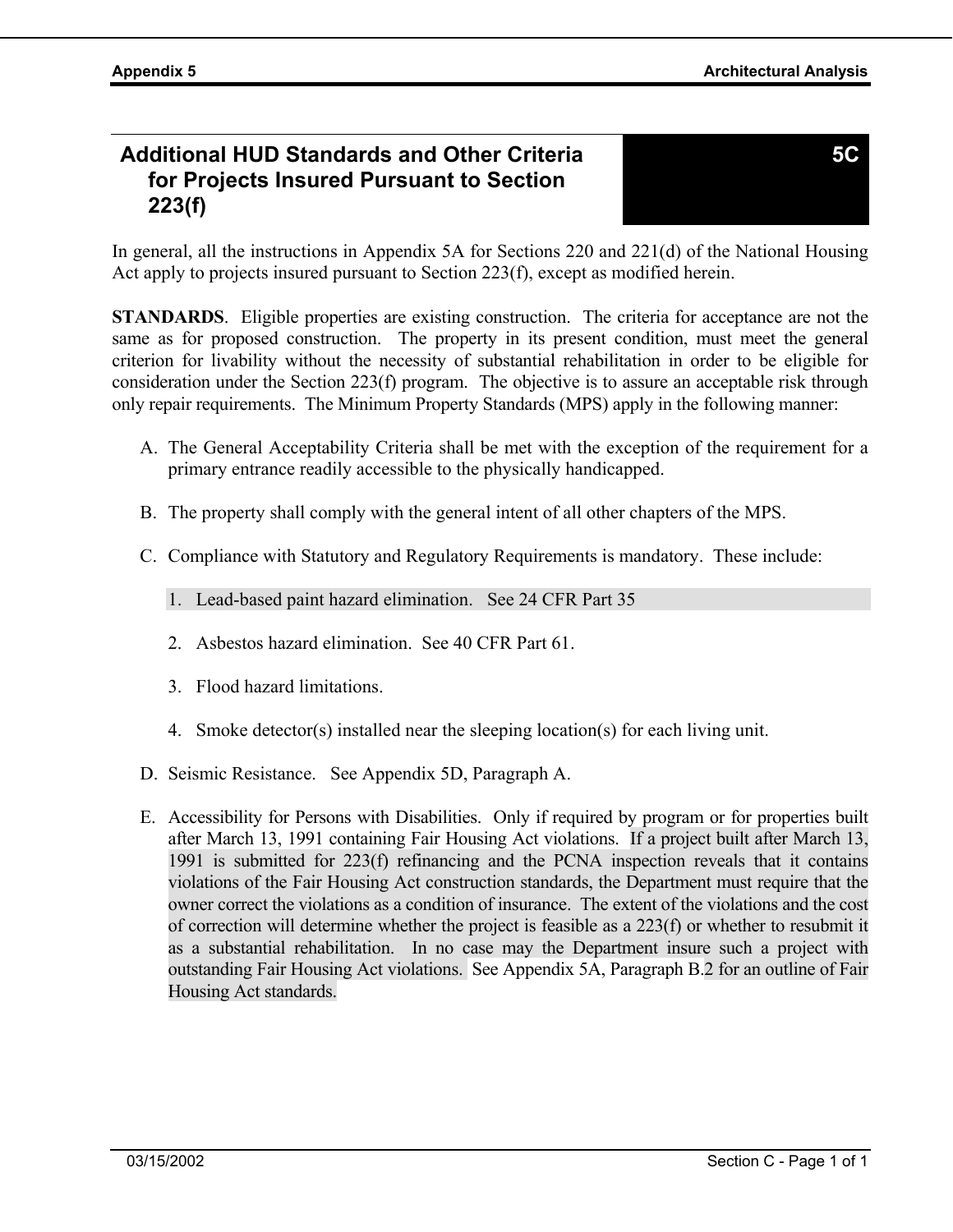# **Seismic Resistance and Fire Protection Standards for Substantial Rehabilitation and Projects Pursuant to Section 223(f)**

**5D** 

Projects must comply with the provisions of each referenced standard, and the following:

- A. Seismic Resistance for Substantial Rehabilitation and Existing Projects pursuant to Section 223(f). Structures in seismic zones 3 and 4 must meet three fourths (3/4) of the seismic force level resistance contained in FEMA-310, Handbook for the Seismic Evaluation of Buildings – A Prestandard, FEMA-356, Prestandard and Commentary for the Seismic Rehabilitation of Buildings, and FEMA-274, NEHRP Commentary on the Guidelines for Seismic Rehabilitation of Buildings.
	- 1. A seismic hazard analysis of the building(s) must be made by a registered engineer familiar with lateral force design, where applicable code requirements at the time of construction did not equal or exceed the referenced seismic standards.
	- 2. The evaluation must include an examination of the structure for continuity, ductility, and resistance to lateral forces.
	- 3. Structural elements and connections between elements must be strengthened and new elements installed as required, if the existing structure does not provide three fourths (3/4) of the seismic force level resistance required by paragraph A above.
- B. Fire Protection.
	- 1. Fire/smoke detection, alarm and communication systems must comply with the Life Safety Code, NFPA 101, for the entire project. Additionally, a smoke detector is required in each sleeping area.
	- 2. Any new construction must have a sprinkler system as required by NFPA 101.
	- 3. Nursing facilities (skilled and intermediate) must comply with NFPA 101.
	- 4. Substantial rehabilitation exceeding 50 percent of the replacement cost of the fully repaired structure (or floors/wing(s) to which work is limited) must with comply with NFPA 101 provisions for new construction.
	- 5. New additions must be separated from existing structures, even if the entire facility is included under one mortgage. Separation must equal or exceed:
		- a. Two-hour rated firewall;
		- b. One and one half  $(1 \frac{1}{2})$  hour protected openings;
		- c. Class B labeled fire doors;
	- 6. New work on substantial rehabilitation or existing 232/223f projects must comply with standards for new construction.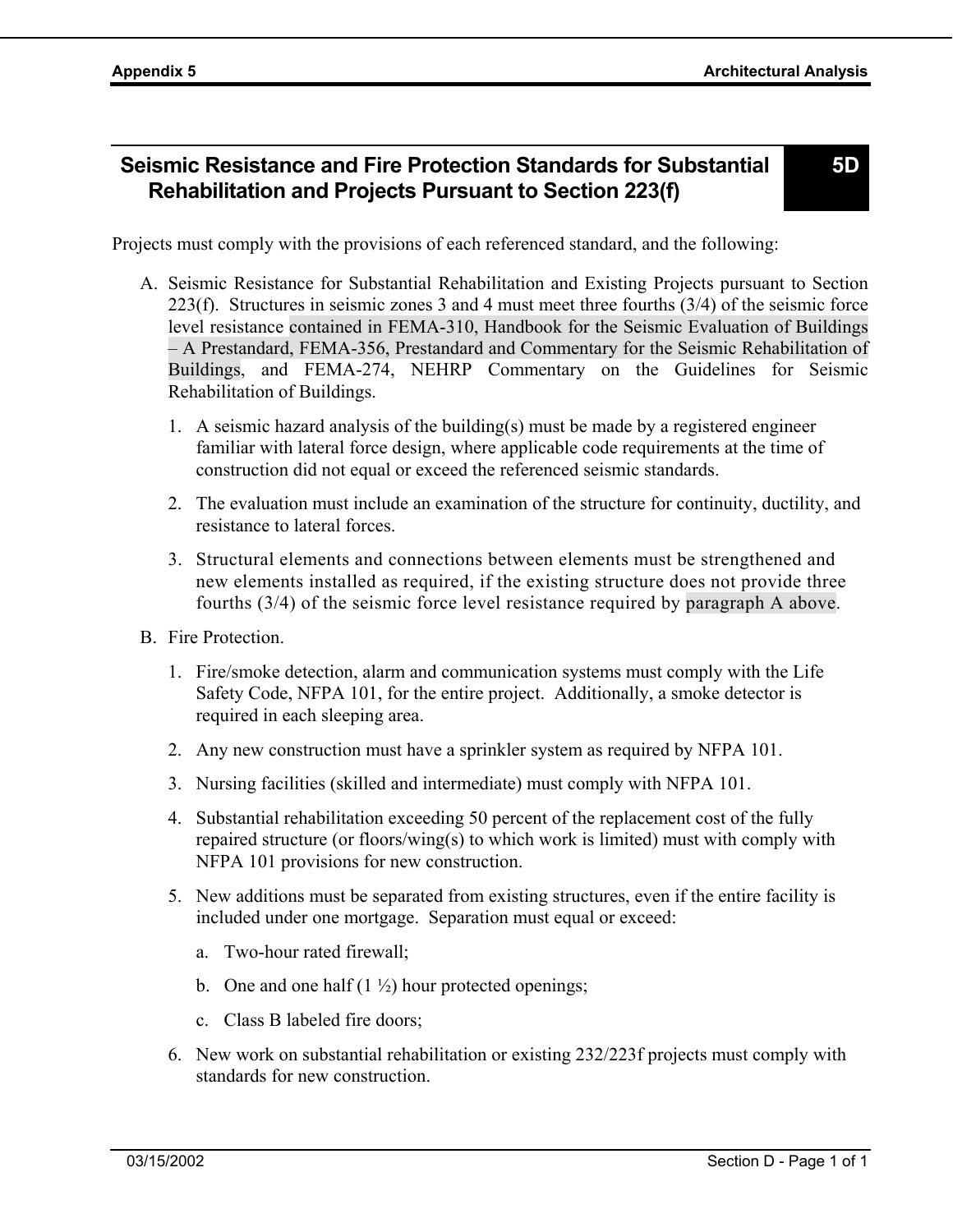# **Section 232 – Additional Codes, Standards and Guides 5E**

STANDARDS. All applicable standards in Appendices 5A, 5B, 5C, and 5D, in accordance with the type of construction or program, apply to Section 232 projects. The following additional standards also apply:

Priority and interpretation of referenced standards:

- The Minimum Property Standards (MPS) takes priority over all other codes and standards where a conflict exists, unless the other codes and/or standards require a greater degree of protection for life safety and accessibility than the MPS, in which case the other code and/or standard would control.
- Projects must meet this Appendix's specific requirements for Section 232, even if excepted by other standards.
- HUD is the final interpreter for codes and standards referenced for the Department's purpose.
- Compliance with the referenced standards does not relieve the need for compliance with any other applicable Federal, State or local requirement.
	- A. Minimum Property Standards for Housing (MPS), HUD Handbook 4910.1, including: Local Codes and/or Model Codes accepted by HUD for the municipal jurisdiction as per MPS Paragraph 102.
	- B. Uniform Federal Accessibility Standards (UFAS); Note that the UFAS is scheduled to be replaced by the ABA/ADA Accessibility Guidelines in the year 2000.
	- C. Fair Housing Accessibility Guidelines issued pursuant to the Fair Housing Act, P.L. 100-430, approved Sept. 13, 1988; Note: Must be met as a condition of insurance of insurance for Section 232 pursuant to Section (223f). See Appendix 5C, paragraph E for 232/223(f) project.
	- D. Life Safety Code, NFPA 101;
	- E. State Standards established, maintained and enforced by the State (or local authorities designated by the State) for each level of care facility, i.e. Skilled Nursing Facilities (SNF), Intermediate Care Facilities (ICF), Board and Care Facilities (B&C), and Assisted Living Facilities (ALF).
	- F. Guidelines for Construction and Equipment of Hospital and Medical Facilities (AIA Press, Order No. R673);
	- G. ASHRAE 1987 HVAC Systems and Applications, Chapter 23, Health Facilities;
	- H. Uniform Building Code (UBC), 1982 Edition, Chapter 23, Earthquake Regulations;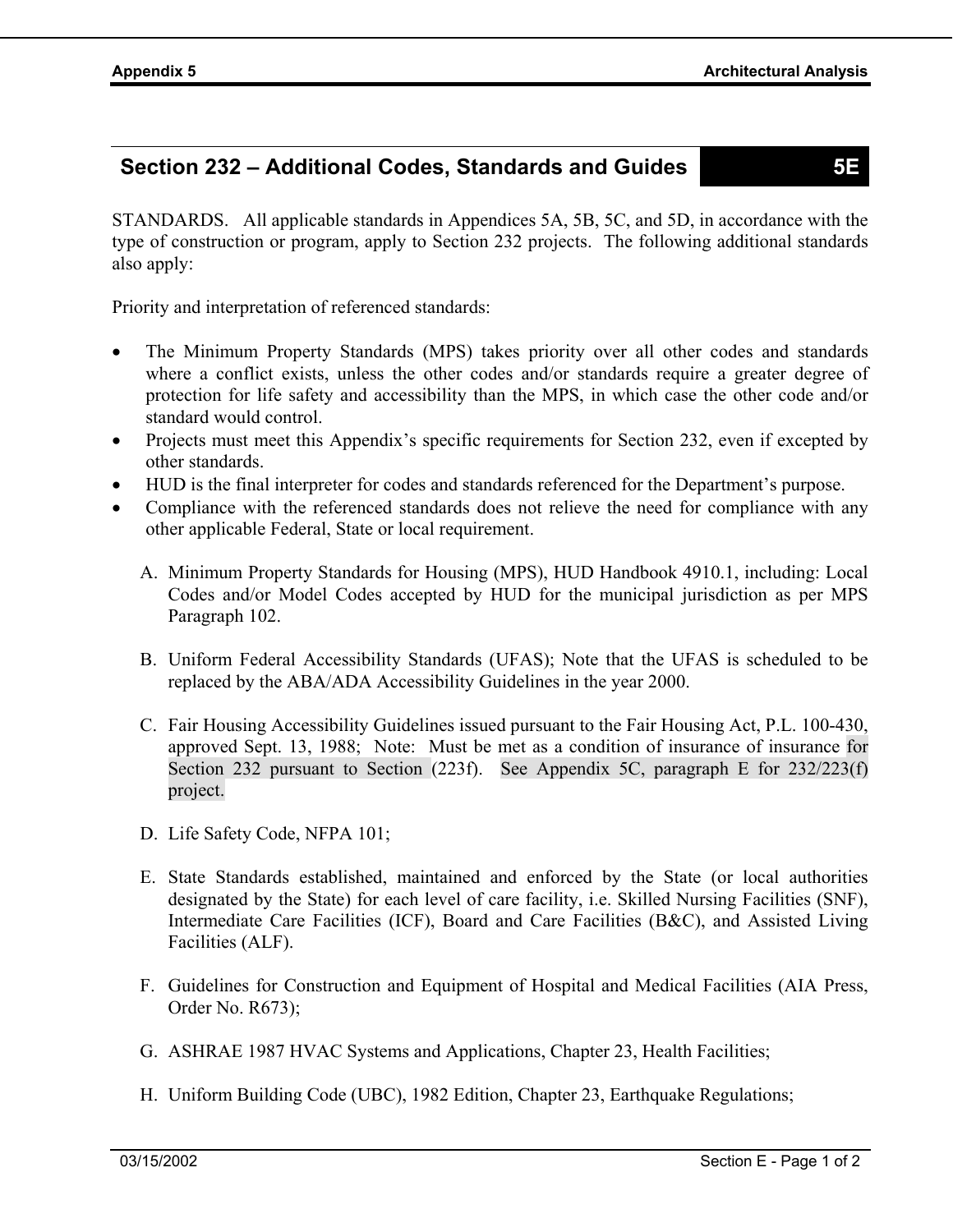- I. FEMA-273, NEHRP Guidelines for Seismic Rehabilitation of Buildings;
- J. FEMA-274, NEHRP Commentary on the Guidelines for Seismic Rehabilitation of Buildings.

### **SOURCES OF CODES, STANDARDS, AND GUIDES**

- A. Government Publications. The Superintendent of Documents, U.S. Government Printing Office (GPO), Washington, DC 20402;
- B. Codes Accepted by HUD for Local Areas. MPS Paragraph 102 and Appendix I;
- C. State Standards: State agencies;
- D. Life Safety Code, NFPA 101. The National Fire Protection Association, 1 Batterymarch Park, Quincy, MA 02269;
- E. Guidelines for Construction and Equipment of Hospital and Medical Facilities, AIA Press. The American Institute of Architects, 1735 New York Avenue, NW, Washington, DC 20006;
- F. ASHRAE 1987 HVAC Systems and Applications, American Society of Heating, Refrigerating and Air Conditioning Engineers, New York, NY;
- G. Uniform Building Code (UBC), 1982 Edition. International Conference of Building Officials, Whittier, CA;
- H. AHA Estimated Useful Lives of Depreciable Hospital Assets, American Hospital Association, 840 North Lake Shore Drive, Chicago, IL 60611.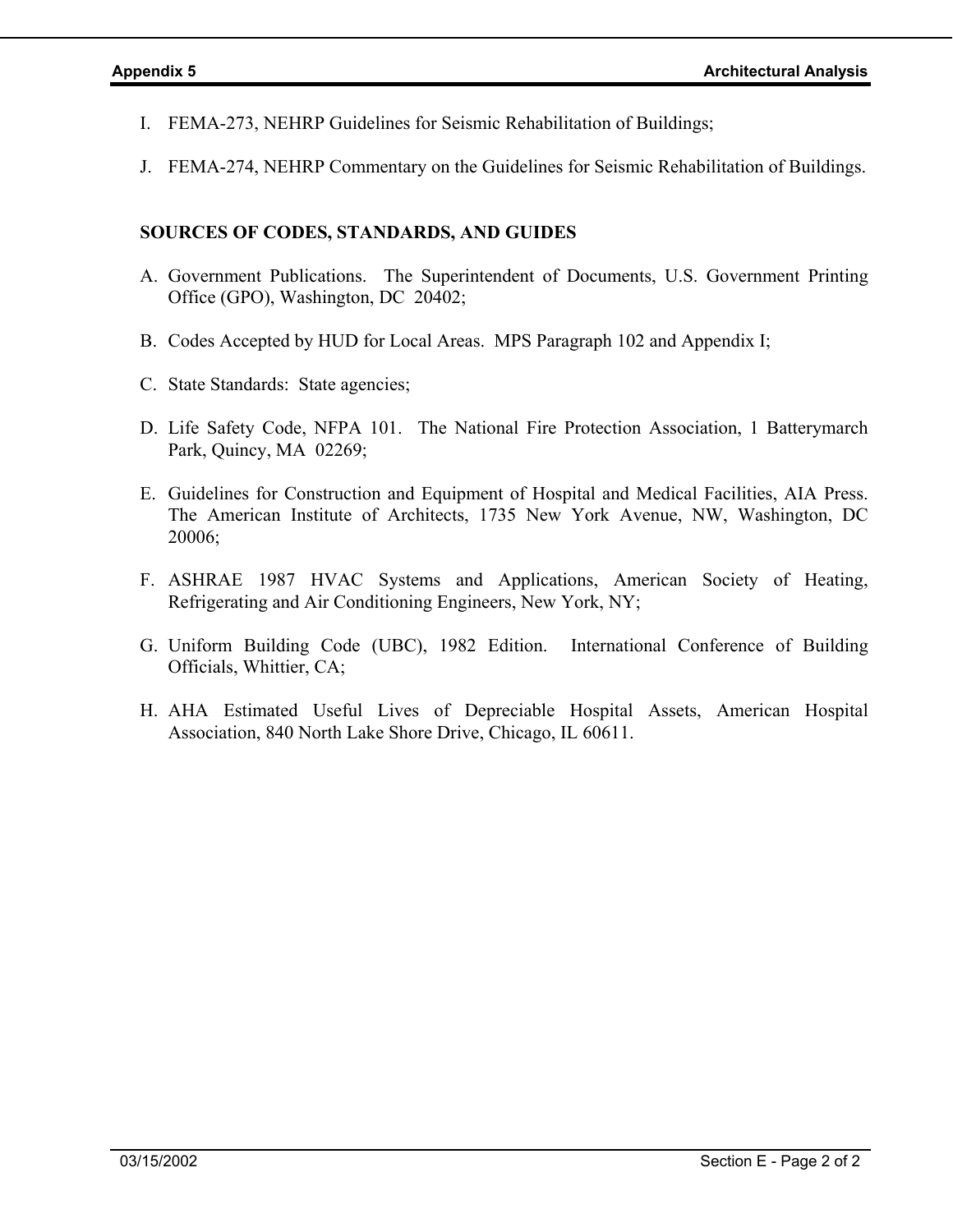# **Section 232 – Additional Accessibility Requirements 5F**

Section 232 projects must comply with all applicable accessibility requirements, in accordance with the type of construction or program, in Appendices 5A through 5C. In addition, the following requirements apply:

- A. Skilled Nursing and Intermediate Care Facilities.
	- 1. Design must comply with UFAS.
	- 2. Accessibility for the mobility impaired must be provided for 100 percent of resident bedrooms and toilet rooms, public use spaces (primary entrances, elevators, etc.) and common use spaces (community rooms, dining rooms, etc.).
	- 3. Accessibility for the vision or hearing impaired must be provided for:
		- a. Two (2) percent of the resident bedrooms but not less than 1 unit;
		- b. All public use facilities and
		- c. Not less than one each of common use facilities.
	- 4. Require a furniture layout plan demonstrating accessibility for people with disabilities for:
		- a. Typical resident rooms, spaces and accommodations;
		- b. Public spaces;
		- c. Common use spaces including congregate dining areas.
- B. Board and Care Facilities and Assisted Living Facilities.
	- 1. Accessibility for the mobility impaired must be provided for 100 percent of the public areas, common use areas, and residential accommodations, except that the following applies to residential accommodation kitchens:
		- a. Ten percent of kitchens included for independent living units and other residential accommodations must comply with UFAS provisions for residential kitchens, except:
			- (1) A 30-inch wide counter work area with clear knee space (in addition to the sink area with clear knee space) is not required where a galley kitchenette (manufactured compact or site assembled components) of 6 or fewer feet is used, and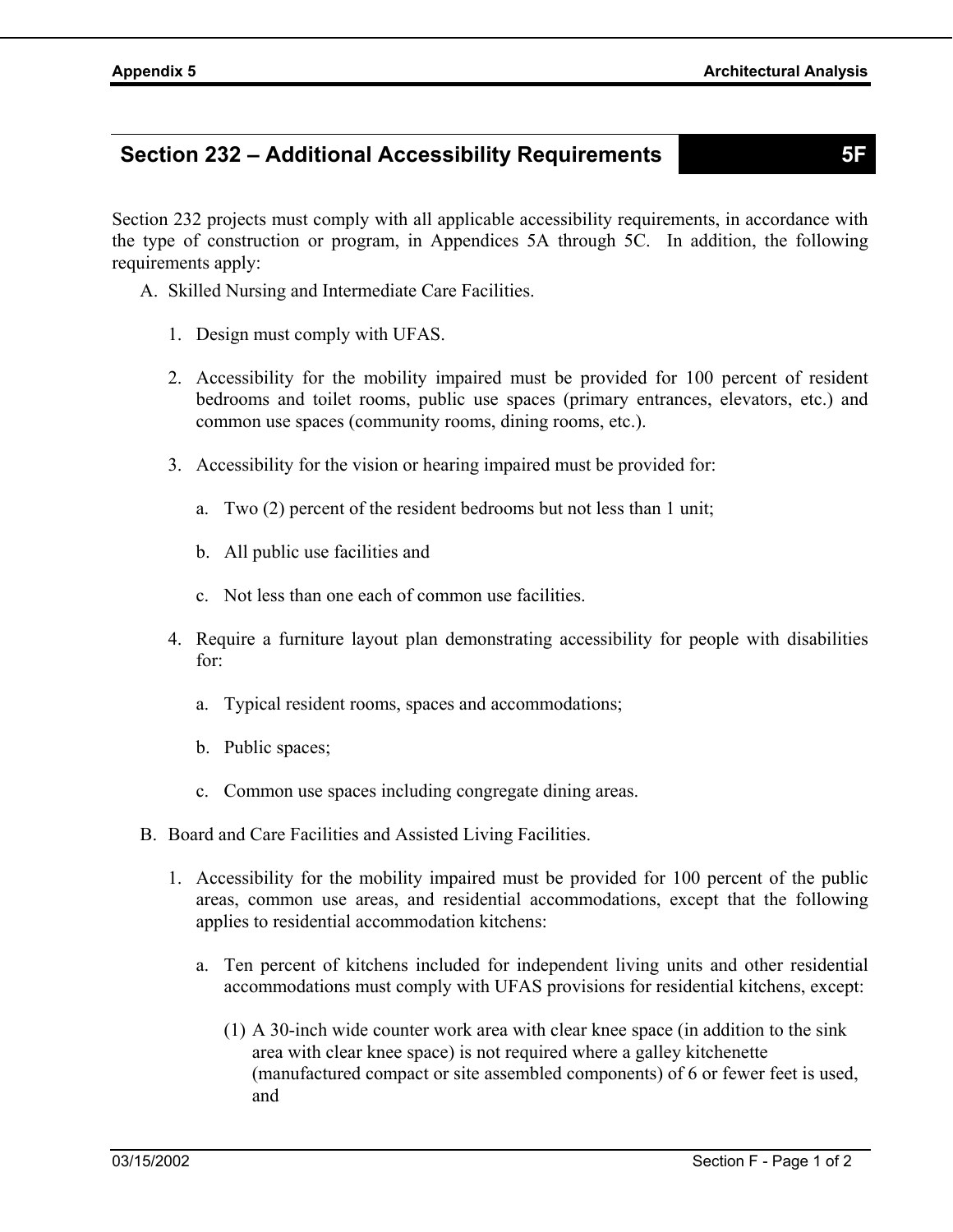- (2) A pullout bread board work surface is provided in lieu of the counter work area with clear knee space beneath.
- (3) Full compliance with UFAS is required where kitchen facilities exceed a 6-foot galley kitchenette.
- b. The balance of the kitchens included for independent living units and other residential accommodations must comply with UFAS provisions for residential kitchens, except:
	- (1) A 30-inch wide clear knee space is not required at either the sink or for a separate work area, where a galley kitchenette (manufactured or site assembled components) of 5 or fewer feet is used, and
	- (2) Kitchenette counter tops need not be 34 inches high nor adaptable.
	- (3) Comply with item a. above, where accommodation kitchen facilities exceed a 5 foot galley kitchenette.
- 2. Accessibility for the vision or hearing impaired must be provided for:
	- a. Two (2) percent of the resident bedrooms but not less than 1 unit;
	- b. All public use facilities and
	- c. Not less than one each of common use facilities.
- 3. Require a furniture layout plan demonstrating accessibility for persons with disabilities for:
	- a. Typical resident rooms, spaces and accommodations;
	- b. Public spaces;
	- c. Common use spaces including congregate dining areas.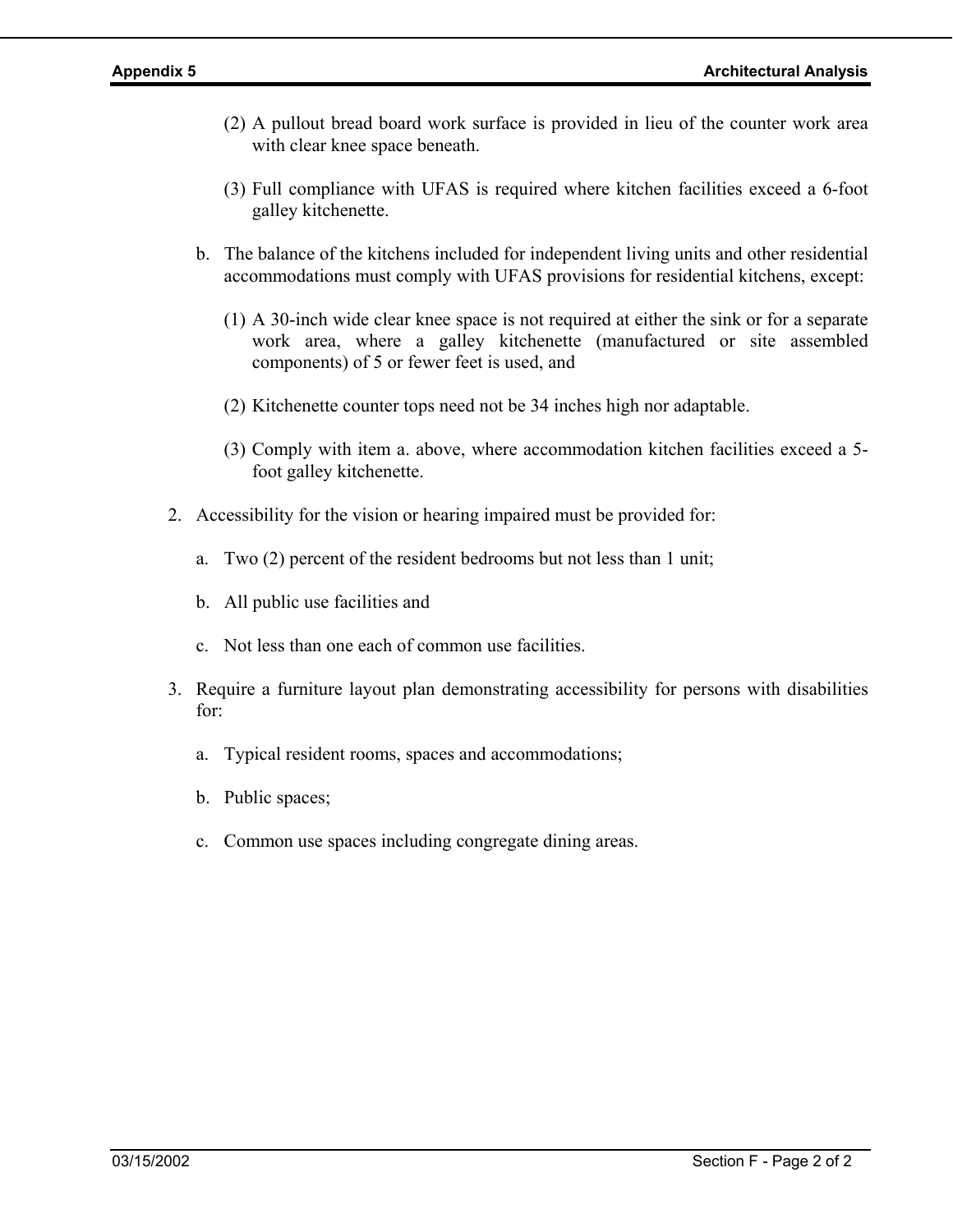# **Section 232 – Primary Facility Requirements 5G**

STANDARDS. Section 232 projects must comply with all applicable standards in Appendices 5A through 5F, in accordance with the type of construction or program In addition, the following requirements apply:

A Skilled Nursing Facility, Intermediate Care Facility, Board and Care Facility or Assisted Living Facility must be either a free-standing building(s) or an identifiable, separate portion of one of the other facilities.

- A. Skilled Nursing and Intermediate Care Facilities
	- 1. Project size must equal or exceed 20 beds.
	- 2. Areas of Design Concern to the AIA Guidelines for Construction and Equipment of Hospital and Medical Facilities apply:
		- a. Where State standards do not exist, or are not maintained or enforced;
		- b. To the unregulated area(s) where State standards do not regulate each Area of Concern.
	- 3. Nursing facilities having patient use areas on more than one floor shall have electric or hydraulic elevator(s).
		- a. At least one hospital-type elevator shall be installed where resident beds are located on any floor other than the main entrance floor;
		- b. When 60 to 200 resident beds are located on floors other than the main entrance floor, at least 2 elevators (one of which shall be of the hospital type) shall be installed in the absence of an engineered traffic study.
	- 4. Automatic Door Release, if installed, must be activated by the resident smoke detector.
	- 5. Door closure devices on corridor doors are optional (resident rooms) and may be mandatory based on State/local codes.
	- 6. Skilled Nursing and Intermediate Care Facilities must meet State/local licensing requirements, building codes and other occupancy standards.
- B. Board and Care (B&C) Facilities.
	- 1. Project Size must be five or more residential accommodations.
	- 2. Residential Accommodations.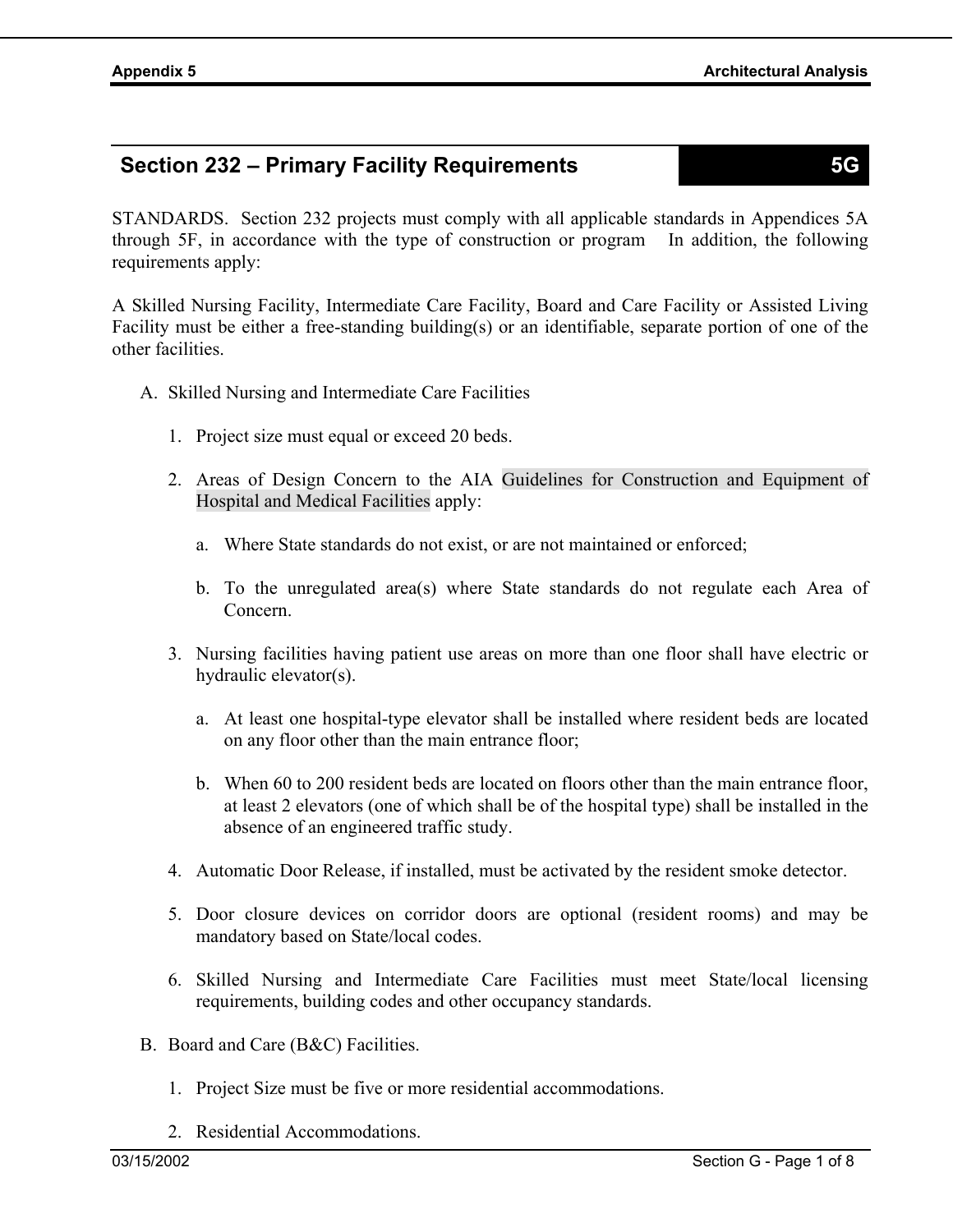- a. A "residential accommodation" is:
	- (1) A complete efficiency or one bedroom dwelling unit, or
	- (2) A single bedroom or suite of bedrooms in which the bedrooms:
		- (a) Are for single or shared occupancy;
		- (b) Have a bathroom per bedroom, or a bathroom shared by the residents of more than one bedroom, not to exceed four residents per bathroom, and
		- (c) May, but need not, include any combination of individual or shared living, cooking and dining areas in addition to required project community spaces and congregate cooking and dining facilities.
	- (3) In a B&C home, independent living accommodations, i.e. complete efficiency or one bedroom dwelling units, may not provide more than 25 percent of the total projected resident capacity.
		- (a) An independent living accommodation includes its own kitchen, bathroom, and sleeping area or bedroom;
		- (b) A kitchen consists of a sink, refrigerator, slip-in range with oven or built-in cooktop plus a built-in oven, and storage for cooking/eating utensils and foodstuffs.
			- (i) The range or cooktop must have two or more burners;
			- (ii) A conventional, convection or microwave oven may be used.
	- (4) A small refrigerator, and/or bar-type sink, two-burner cooktop and/or microwave for the convenience of the tenant (making tea, storing cold drinks or medicines) does not constitute a kitchen, but rather a kitchenette. However, provision of this kitchenette is generally only permissible in units (room and bath) that do not exceed 350 square feet or where the Lender's market analyst specifically determines that the project does not appeal to the same limited market as Retirement Service Centers. This determination should be maintained in the project file.
		- (a) A bathroom must include a lavatory, toilet, and bathtub or shower meeting accessibility criteria for persons with disabilities;
		- (b) A bedroom must be separated from other spaces by a door and include a clothes closet(s).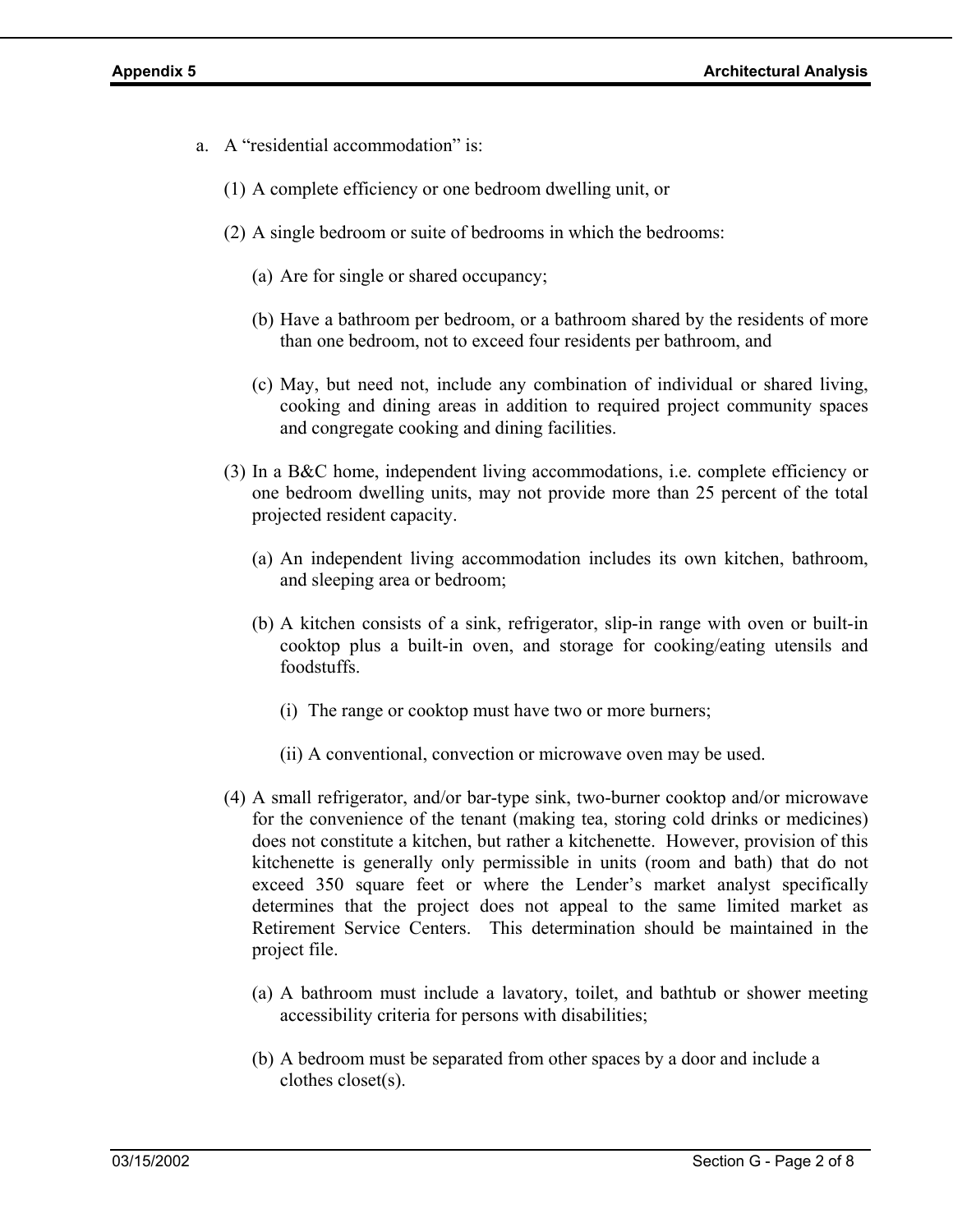- b. The maximum number of occupants per residential accommodation shall be regulated by State or local standards. If such standards do not exist or do not regulate such occupancy, no more than 4 persons may occupy a bedroom.
- 3. Kitchen and Dining Criteria.
	- a. Program must provide congregate kitchen and dining facilities to serve all residents, including those in accommodations with individual or shared kitchens and dining areas.
	- b. If food is to be prepared at an offsite location, a serving area may be substituted for the congregate kitchen, if:
		- (1) The serving area is of sufficient size to permit subsequent installation of a congregate kitchen, if required, or
		- (2) The site and building layout permit the subsequent addition of a congregate kitchen.
	- c. A congregate kitchen may provide meals for several structures, including a skilled nursing or intermediate care facility that is part of the board and care or assisted living facility mortgage.
- 4. Bathrooms. The maximum number of residents per bathroom shall be governed by State or local standards except:
	- a. Not less than one full bathroom must be provided for every four residents;
	- b. Hand-washing facilities must be included in each bedroom, except that they may be omitted when the bathroom serves only one single- or double-occupancy bedroom;
	- c. Access to required bathrooms from bedrooms served shall not be through public corridors or areas;
	- d. An additional bathroom(s) may be included for assisted bathing. Provide a lavatory, toilet, dressing area, and means for privacy for such bathrooms.
- 5. Emergency Call Systems. Program must furnish each sleeping area and each bathroom with an emergency call system that:
	- a. Registers a call (annunciator and alarm) at one or more supervised locations, or
	- b. Has an intercommunicating telephone system connected to a switchboard which is monitored 24 hours a day, or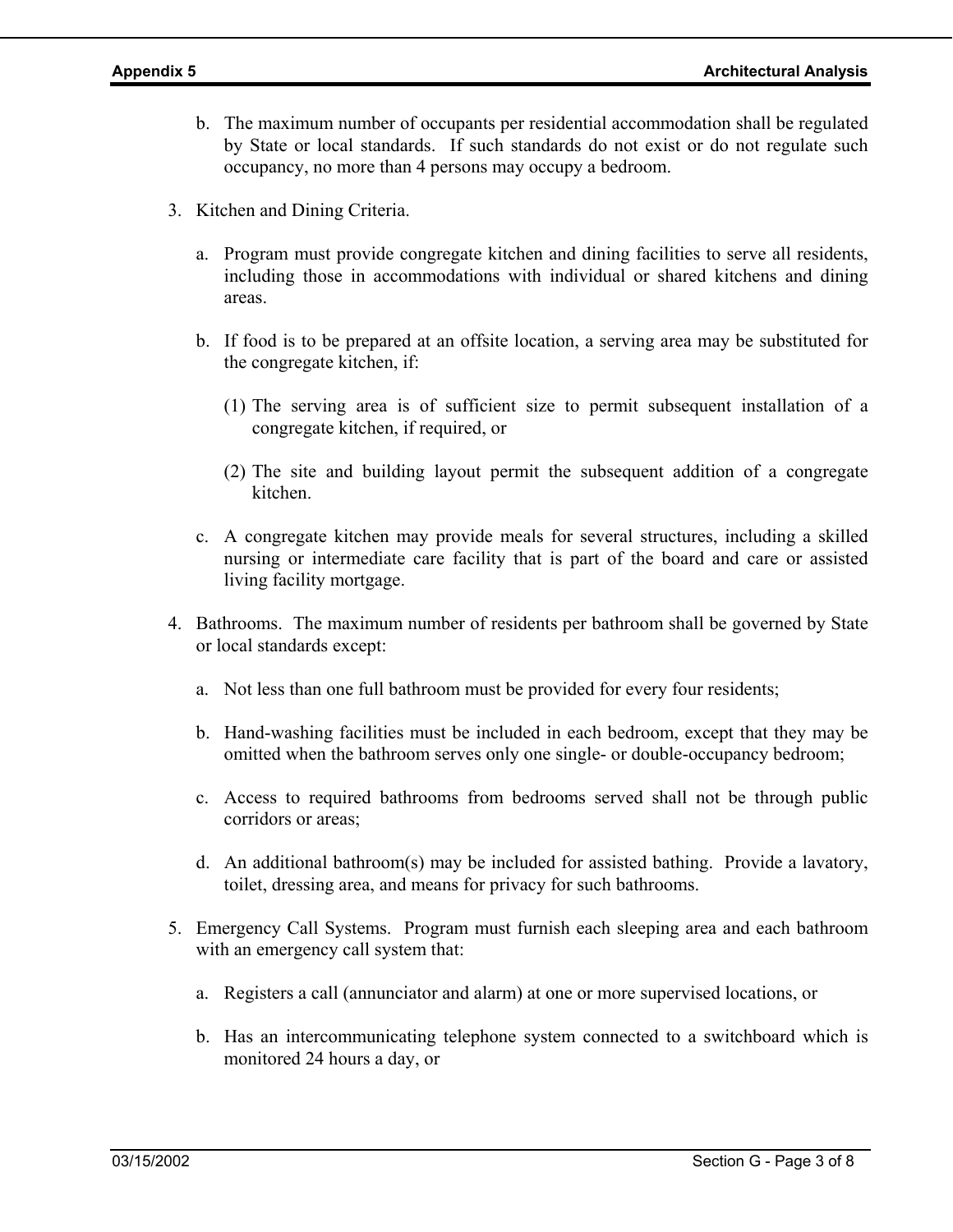- c. Sounds an alarm (not the fire alarm) in the immediate corridor and automatically activates a visual signal in the corridor at the entrance to the residential accommodation.
- 6. Recreational Rooms must provide for:
	- a. Passive activities such as sitting, reading, conversing and parlor games;
	- b. Active functions such as crafts, group exercises, etc., and
	- c. Communal activities including meetings and group entertainment.

Multipurpose spaces may also serve as part or all of the congregate dining space.

- 7. Project Character.
	- a. The board and care facility must maintain a residential rather than a medical character.
	- b. Facilities requiring staffing in excess of  $1\frac{1}{2}$  hours per resident day indicate a tendency toward a medical rather than a residential facility. Such proposed physical improvements and operational plans must be closely reviewed by the Lender to assure compliance with board and care program objectives.
- 8. The program must meet State/local licensing requirements, building codes and other occupancy standards.
- C. Assisted Living Facilities.
	- 1. Zoning. An Assisted Living Facility (ALF) must comply with the local zoning ordinance. In addition to meeting HUD's program standards, the ALF shall meet any other applicable Federal, State or local requirements.
	- 2. Project size must be five or more residential units.
	- 3. Structure.
		- a. An ALF assisted living facility (ALF) shall be:
			- (1) One or more free-standing structures (architecturally independent of any other structure);
			- (2) An entity of an existing structure such as a board and care home, or
			- (3) Connected to a main building or identifiable separate portions of one or more free-standing structures.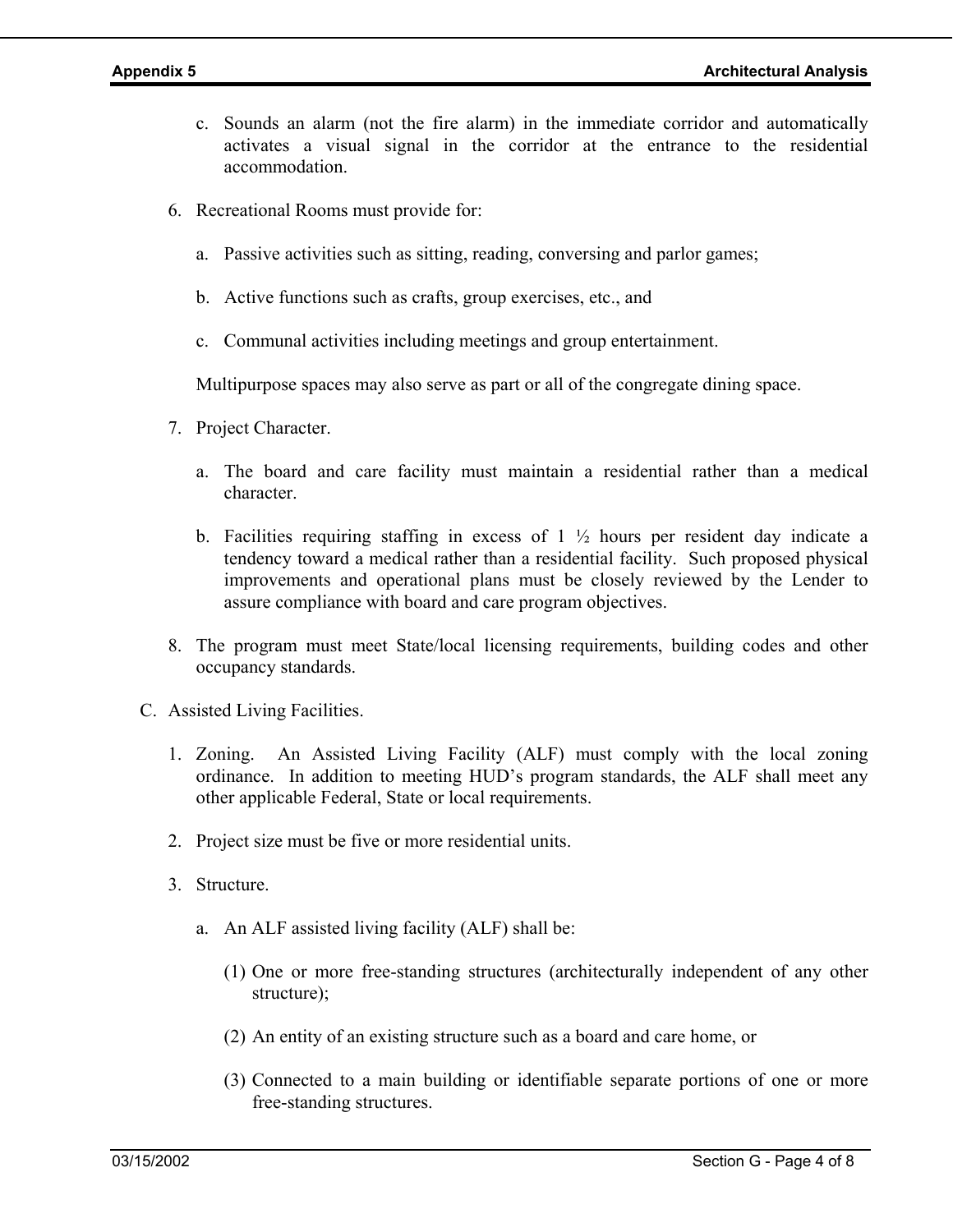- b. An ALF may be a component or an identifiable part of another HUD-insured facility (nursing facility, intermediate care facility or board and care facility).
- c. Additions.
	- (1) An addition to an existing facility may be insured under Section 232 as new construction.
	- (2) If the existing structure does not have an FHA-insured mortgage or is not being substantially rehabilitated, the addition qualifies as new construction under Section 232.
	- (3) An addition may consist of additional beds or other space such as additional administration areas.
- 4. Residential Units:
	- a. A Residential Unit may be:
		- (1) An efficiency or one-bedroom dwelling unit, or
		- (2) A single bedroom or suite of bedrooms in which the bedrooms provide separate dwelling units for residents.
	- b. A bedroom must be separated from other spaces by a door and include a clothes closet(s).
	- c. The maximum number of occupants per residential accommodation shall be regulated by State or local standards, not to exceed four persons per accommodation.
	- d. The assisted living unit may have a full bathroom per bedroom, or a bathroom shared by the residents of more than one bedroom, not to exceed four residents per bathroom. A bathroom must include a lavatory, toilet, and bathtub or shower meeting accessibility criteria for persons with disabilities.
	- e. The assisted living unit may contain a kitchen, kitchenette or no kitchen depending on the design and market conditions. Cooking facilities may be disconnectable for certain residents.
		- (1) A full kitchen consists of a sink, refrigerator, slip-in range with oven or built-in cooktop plus a built-in oven, cabinetry, and storage for cooking/eating utensils.
		- (2) A kitchenette has a small sink and small refrigerator, cooktop or microwave.
		- (3) A kitchen is not required in each unit.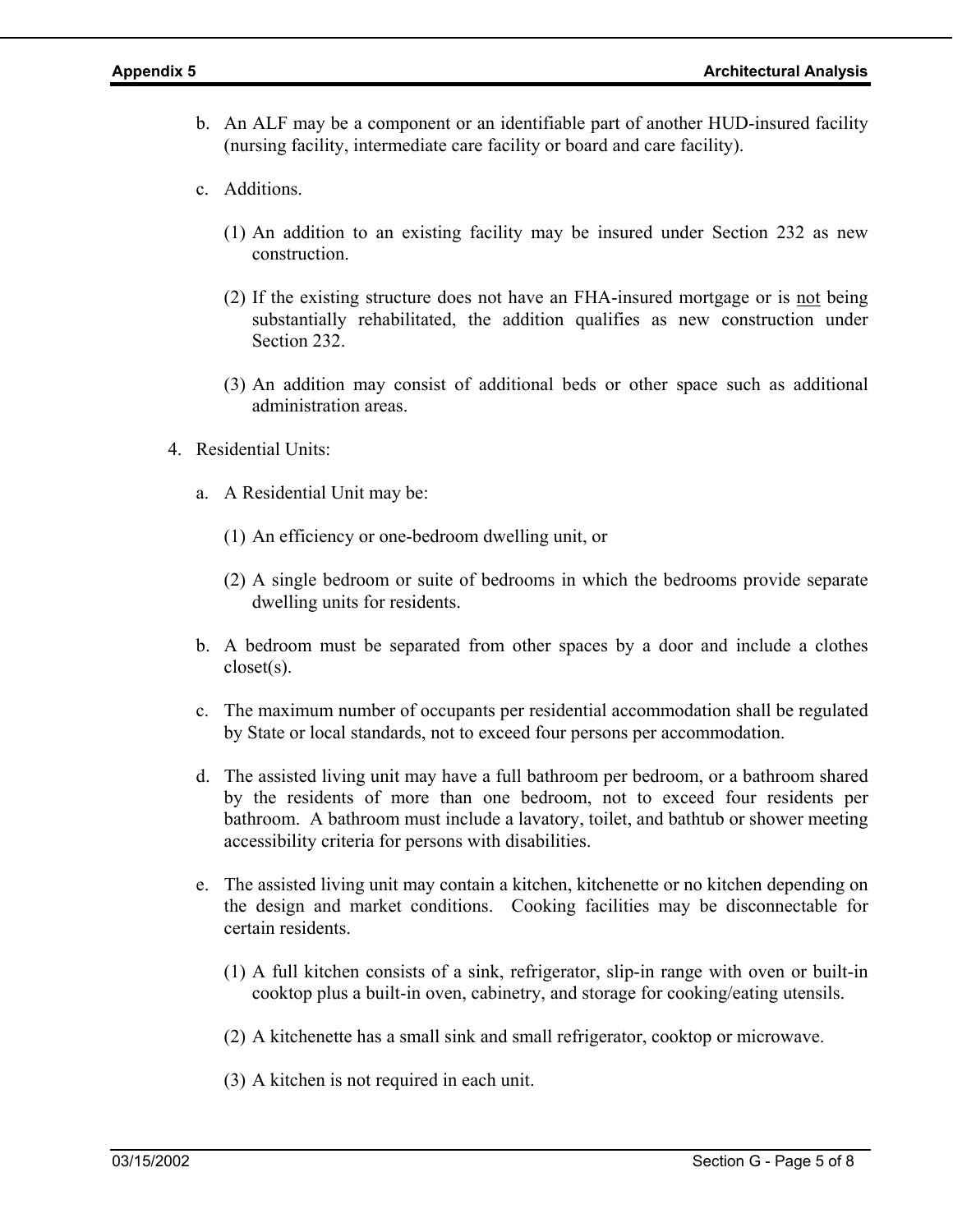- f. Assisted living facilities (ALF) are required to have an emergency call system, sprinklers and/or security systems, depending on State licensure or Life Safety Codes adopted by the NFPA (Limited Care Facility).
- g. An ALF shall have an emergency response system (audio or visual) in each room and 24-hour staff coverage.
- h. Individual dwelling doors may be locked depending on the licensure requirement and project management's policies.
- i. Assisted living environments should be architecturally designed to allow for the needs of the residents, e.g. special care units for Alzheimer's residents with suitable outdoor areas, indoor walking area, appropriate lighting and decor, and suitable security (alarms, exits, doors, etc.).
- 5. The Assisted Living Facility:
	- a. Shall not contain any nursing home or intermediate care beds;
	- b. May contain board and care beds;
	- c. Must provide areas for central dining, kitchen (or preparation area where food is supplied from an offsite location), lounges, recreation, and other multipurpose rooms. Where food is provided from an offsite location, the preparation area in the facility must be of sufficient size to allow for the installation of a full kitchen if it becomes necessary, or additional land must be available to add kitchen space.
	- d. Must meet State and local licensing requirements, governmental building code and other occupancy standards.
- 6. Additional design considerations for Assisted Living Facilities (ALF):
	- a. Private rooms with a full bath are the standard. Because ALF residents generally are private pay and have a choice (unlike Medicaid recipients in nursing homes), private rooms with a full bath are the standard.
	- b. Semi-private rooms have generally not been successful in the ALF market. However, there may be a few semi-private rooms:
		- (1) Where market experience supports it;
		- (2) The developer wants to have some units affordable for SSI and low-income residents.
	- c. Alzheimer's facilities may be developed as free-standing facilities, but the trend is to build smaller facilities of 16 to 44 beds.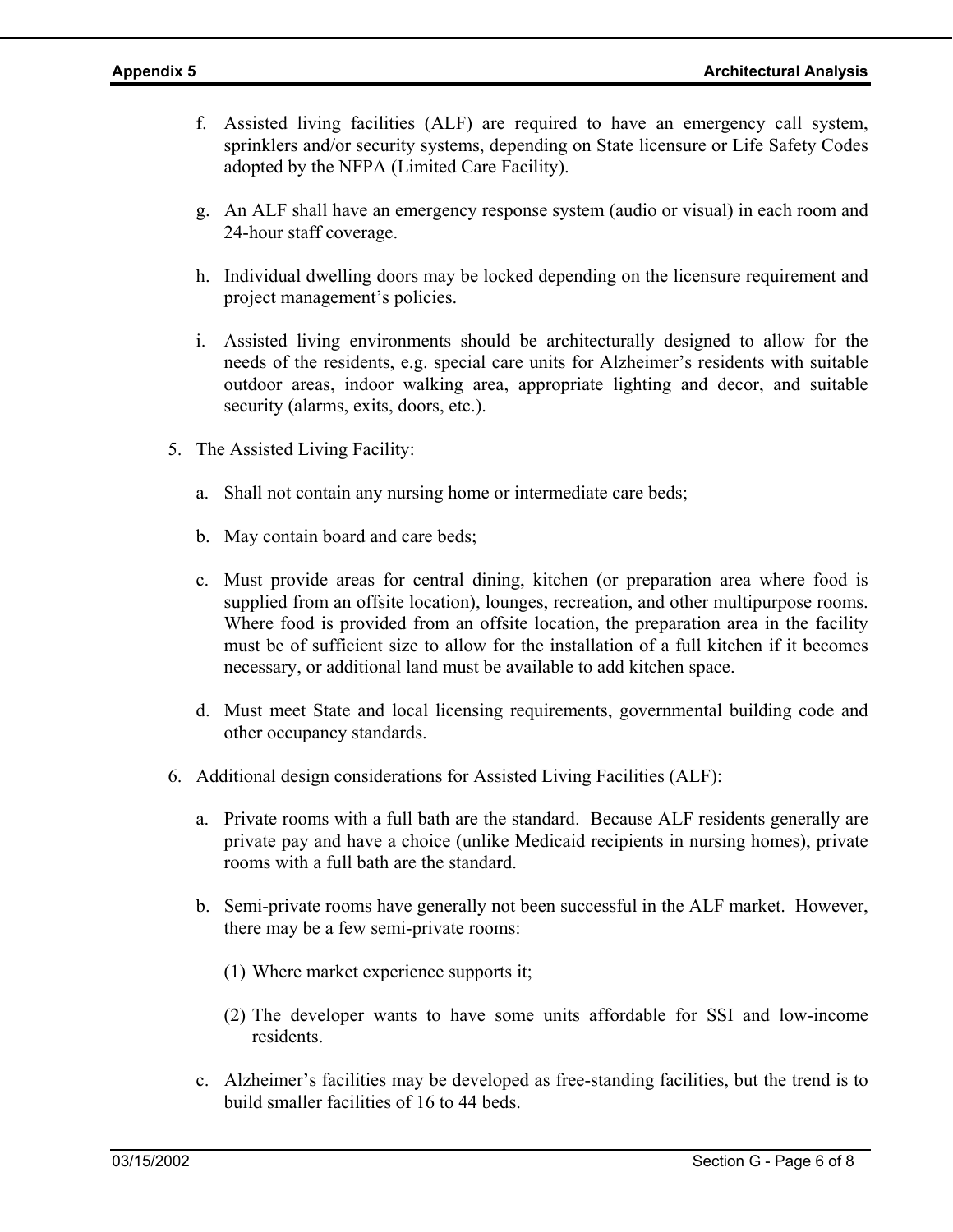- d. No typical ALF model.
	- (1) There is no typical ALF model, but some developers use prototypes in multiple locations.
	- (2) Housing Finance Agencies may choose to develop ALFs with an affordable housing component.
		- (a) This is done by reducing construction costs and partnering with local communities.
		- (b) However, these facilities have less space, fewer services, and different design features.
- e. Aging in place.
	- (1) Developers that initially build retirement communities with independent living units may have to retrofit and convert these units to ALFs due to aging in place.
	- (2) To qualify for Section 232 mortgage insurance, these converted units must comply with:
		- (a) Federal, State, local building and fire codes, and
		- (b) Federal and State accessibility requirements for persons with disabilities.
- f. Facility should be home-like, rather than an institutional model.
- g. Unit Sizes: The unit size ranges from 150 square feet (sf) for a semi-private room to 650 sf for a two-bedroom unit.
- h. Common spaces: A minimum of 25 sf of dining area and 30 sf of recreational and common space per resident are recommended minimum standards.
- D. Mixed Use Buildings. Due to specific needs, B&C (personal care) or ALF (frail elderly care) residents are generally incompatible with SNF or ICF (medical care) patients, where personal and medical care facilities occupy the same building. Accordingly, the mixed use building program should minimize the shared use of the same building spaces and facilities between the personal care and medical care use groups.
	- 1. The building design should not intermix B&C and ALF residential accommodations or services with SNF/ICF patient rooms or services. Personal or frail elderly care facilities should be located in a separate building wing or floor from medical care facilities.
	- 2. The building design should provide separate building entrances for the personal/frail elderly care and the medical care facilities where both are in the same building, except in an elevator structure where a common elevator(s) is used for all floors.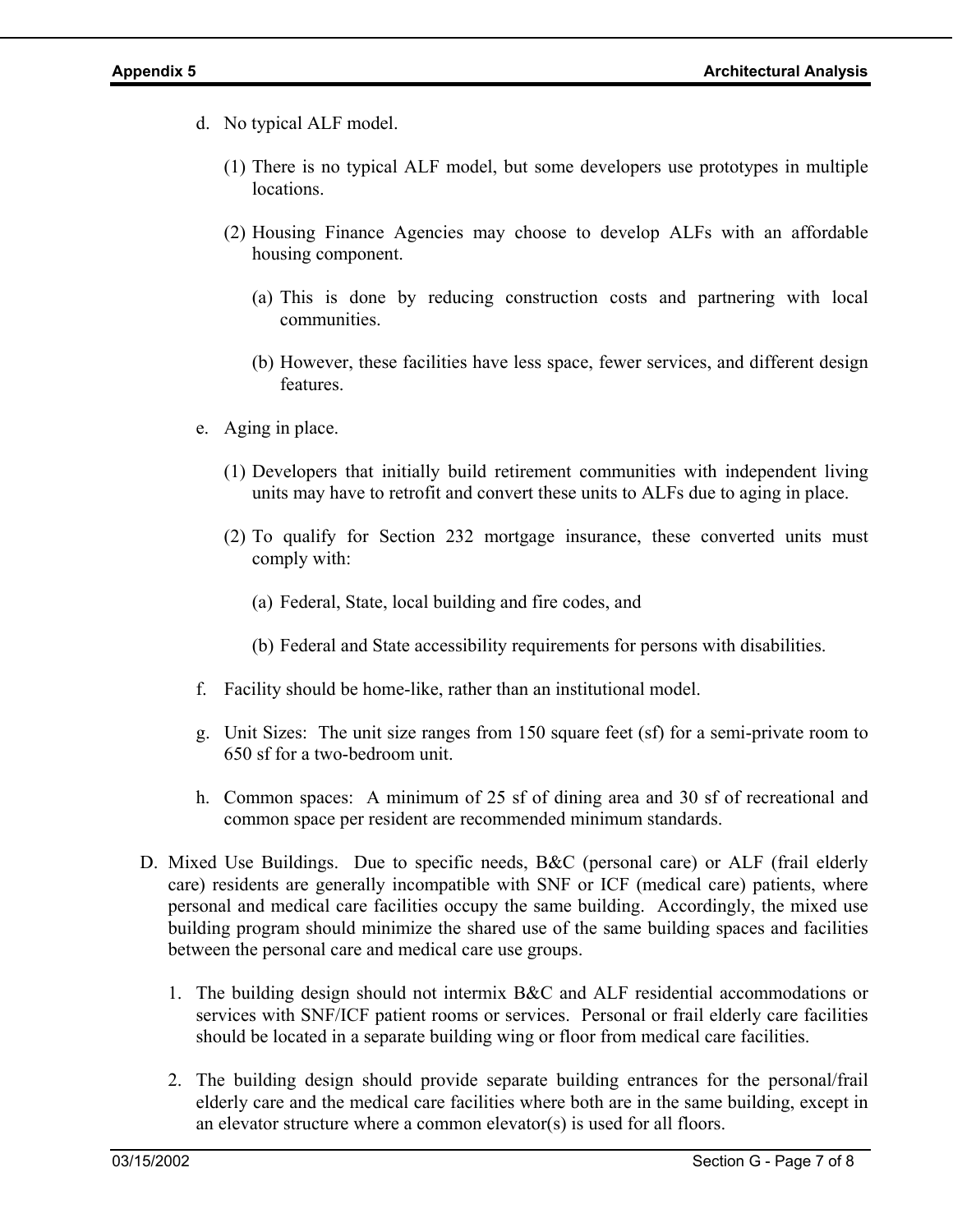- 3. Where a common elevator lobby and elevators are used by B&C/ALF residents and SNF/ICF patients:
	- a. the elevator lobby must separate B&C/ALF residential accommodations from SNF/ICF patient bedrooms;
	- b. The route of travel between an elevator lobby and B&C/ALF residential accommodations must not pass SNF/ICF patient bedrooms, nor may the route of travel between the lobby and SNF/ICF patient bedrooms pass B&C/ALF residential accommodations.
- 4. Interior and exterior passive and active recreation spaces must segregate B&C/ALF residents from SNF/ICF patients.
- 5. Congregate dining facilities may be shared between B&C/ALF residents and SNF/ICF patients only if SNF/ICF patients can be successfully separated and screened from the B&C/ALF residents.
- 6. Facilities for chapel, therapy and similar activities for which duplication is not warranted may be for common use by B&C/ALF residents and SNF/ICF patients.
- E. New Additions may be self-sufficient entities with independent means of ingress and egress, beds or space. Addition to an existing project that does not require substantial rehabilitation is processed as new construction under Section 232, and the existing facility is insured under Section 232 pursuant to Section 223(f).
	- 1. If concurrent upgrading of the existing improvements (minus work associated with the new addition) meets the definition of substantial rehabilitation, then a single mortgage may cover the total property including the new addition and is processed as substantial rehabilitation.
	- 2. Standards for new construction apply to new additions.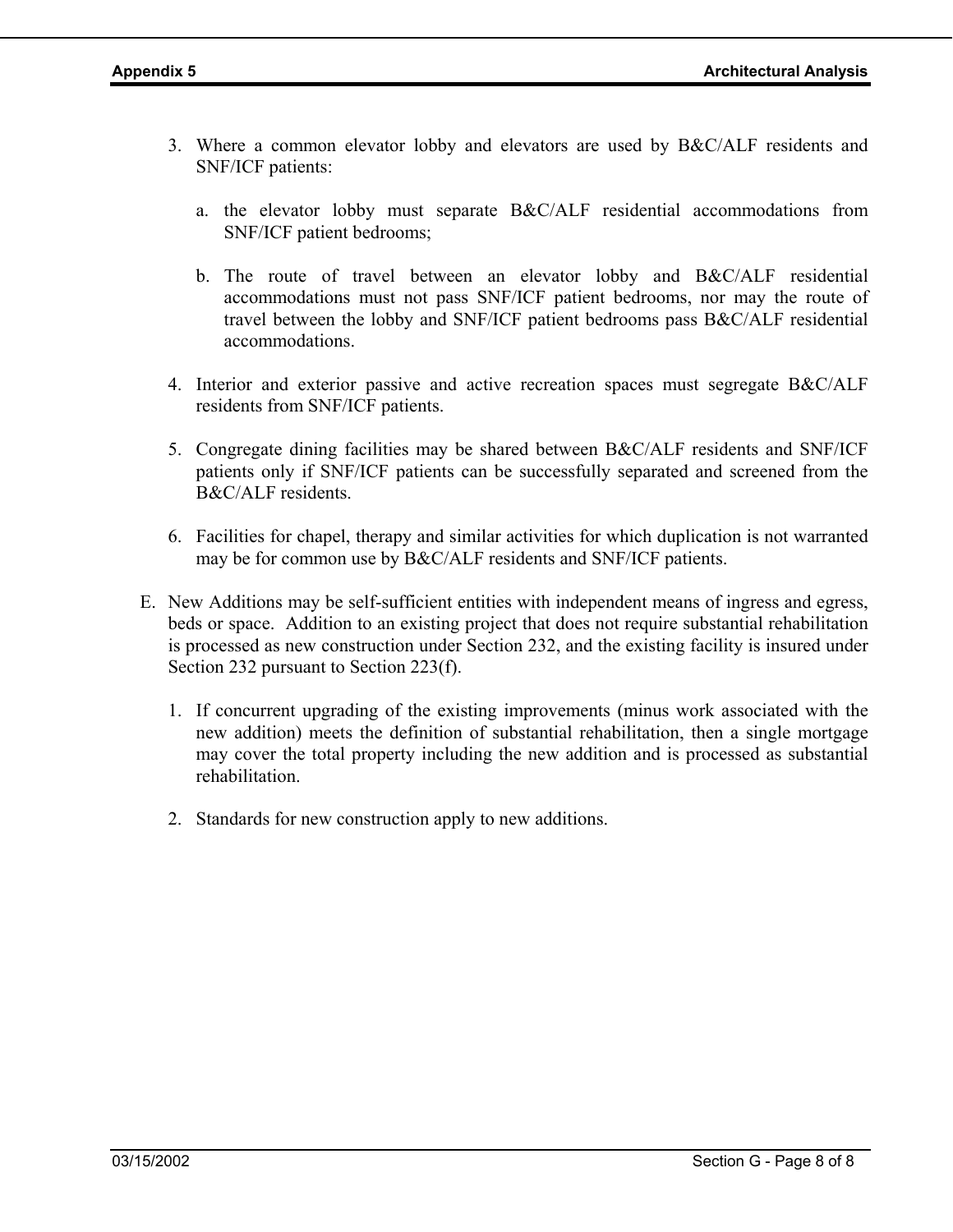# **Section 232 – Nonresident Day Care Facility Requirements 5H**

STANDARDS. Section 232 projects must comply with all applicable standards in Appendices 5A through 5G, in accordance with the type of construction or program. In addition, the following requirements apply:

Nonresident day care facilities may be provided in conjunction with a skilled nursing facility (SNF), intermediate care facility (ICF), board and care facility (B&C), or an assisted living facility (ALF), but may not be the sole facility in the mortgage.

- A. General Standards and Criteria.
	- 1. Net nonresident day care area may not exceed 20 percent of the total project net area.
	- 2. Nonresident day care area must provide space and facilities for any one or more of the three eligible programs, i.e. restorative, maintenance or social, identified for inclusion by the narrative program.
		- a. Various facilities may be shared with the SNF, ICF, B&C or ALF, provided that they do not cause objectionable infringement on patient or resident use or privacy, e.g. chapel or therapy facilities.
		- b. The care center program activity area, including multipurpose rooms, must be separate from SNF, ICF, B&C or ALF patient/resident activity areas.
	- 3. The following facilities must be provided:
		- a. Kitchenette for minor food preparation and special events. This may be incorporated as part of a multipurpose room.
		- b. Dining area for snacks and meals. This may be incorporated as part of a multipurpose room.
		- c. Toilet rooms for both sexes providing one toilet for each 10 participants. Fifty percent of required toilets may be urinals in the men's room(s).
		- d. Rest area providing privacy for participants who become ill or need to rest, sized to accommodate one cot for every 15 participants. Where evening or night care is indicated by the narrative program, increase the facility according to need.
		- e. Cloak room and/or closets for participant and staff coats and similar personal items, and general storage closet(s) for equipment, material and supplies.
		- f. Room for private consultations.
		- g. Parking and passenger loading zone(s) close to one or more of the day care facility's primary entrances.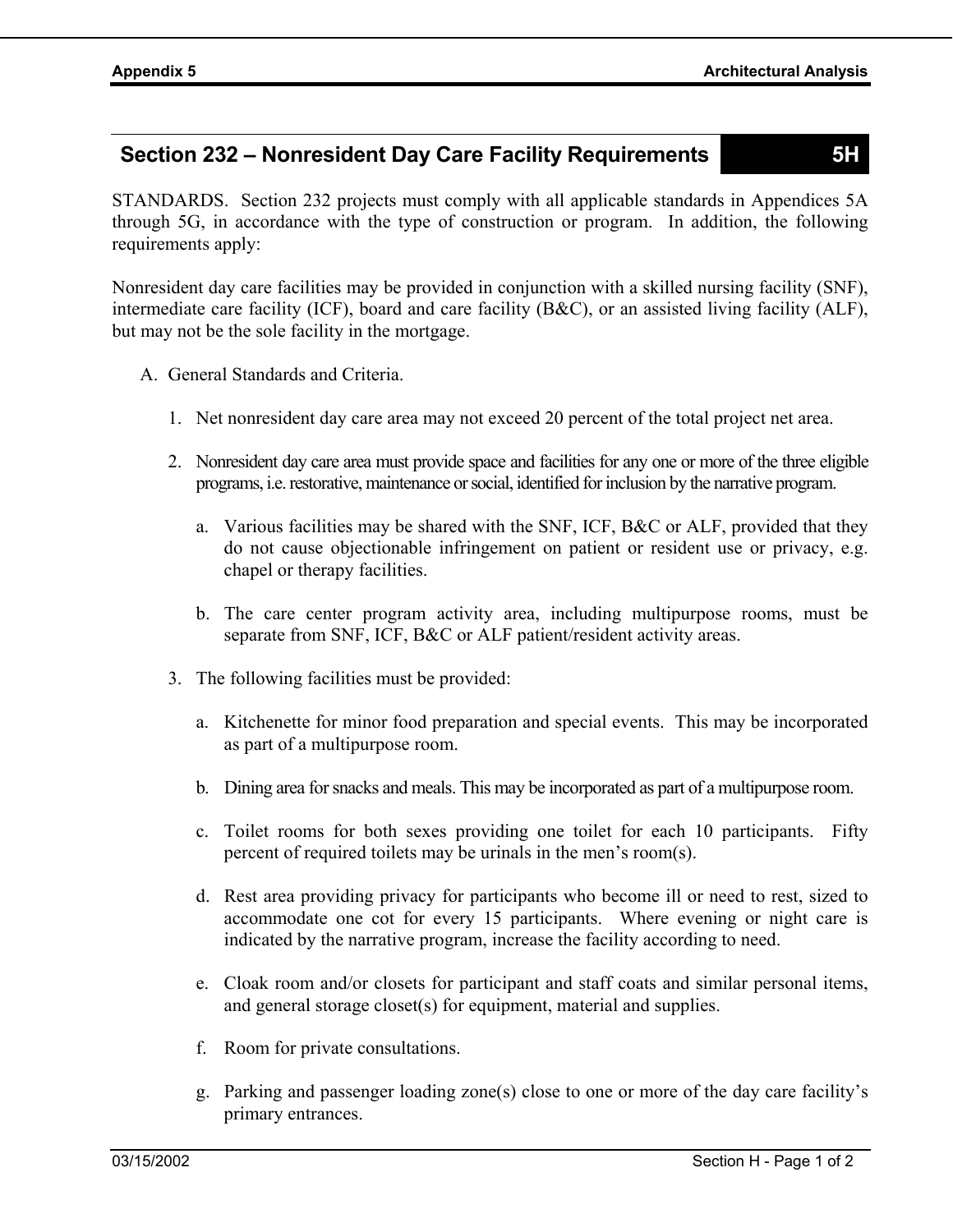B. Separate Site Prohibited. The day care facility may not be on a different site than the primary facility.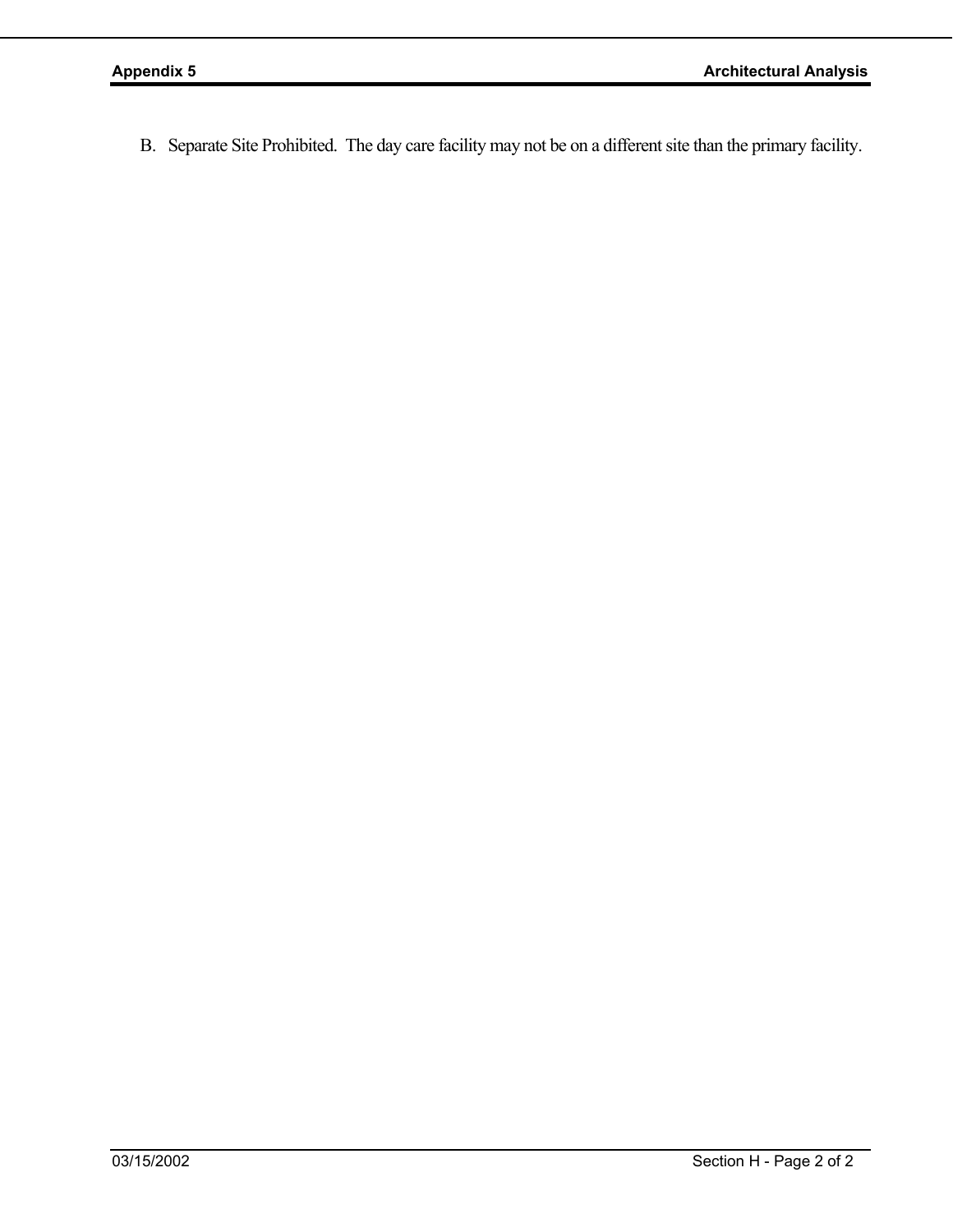**5I** 

- A. Cover sheet:
	- 1. Project name and identification number.
	- 2. Spaces for signatures of architect, owner, contractor, and bonding company.
	- 3. Tabulation of living units:
		- a. Number of units for each type.
		- b. Number of units and type in each building.
		- c. Non-rental living unit.
		- d. Number of parking spaces, open and covered.
- B. Index of drawings by name, numbered consecutively, with date of preparation and latest revision date.
- C. Topographic survey, that is, a "transit survey" at a minimum scale  $1" = 40"$ -0", recent, dated, and signed by a registered surveyor, and including:
	- 1. Contours at one-or two foot intervals, except that for steeply sloping sites, the intervals may be five feet.
	- 2. City, county, state, and lot and block numbers of the property and adjacent sites.
	- 3. Distance to the nearest street, dimensioned length of each boundary, such as monuments, markers, fences, etc., and all encroachments or deviations from description of the subject property or conflicts with descriptions of adjacent properties.
	- 4. Easements, rights-of-way, setback lines, and other restrictions.
	- 5. Existing streets, alleys, and drives as well as surfacing, curbs, street names, and other data.
	- 6. Location and sizes of public utilities with invert sewer elevations and direction of flow.
	- 7. Preservable trees.
	- 8. Location and description of all existing structures.
	- 9. Legal description of the property, with total square footage and acreage.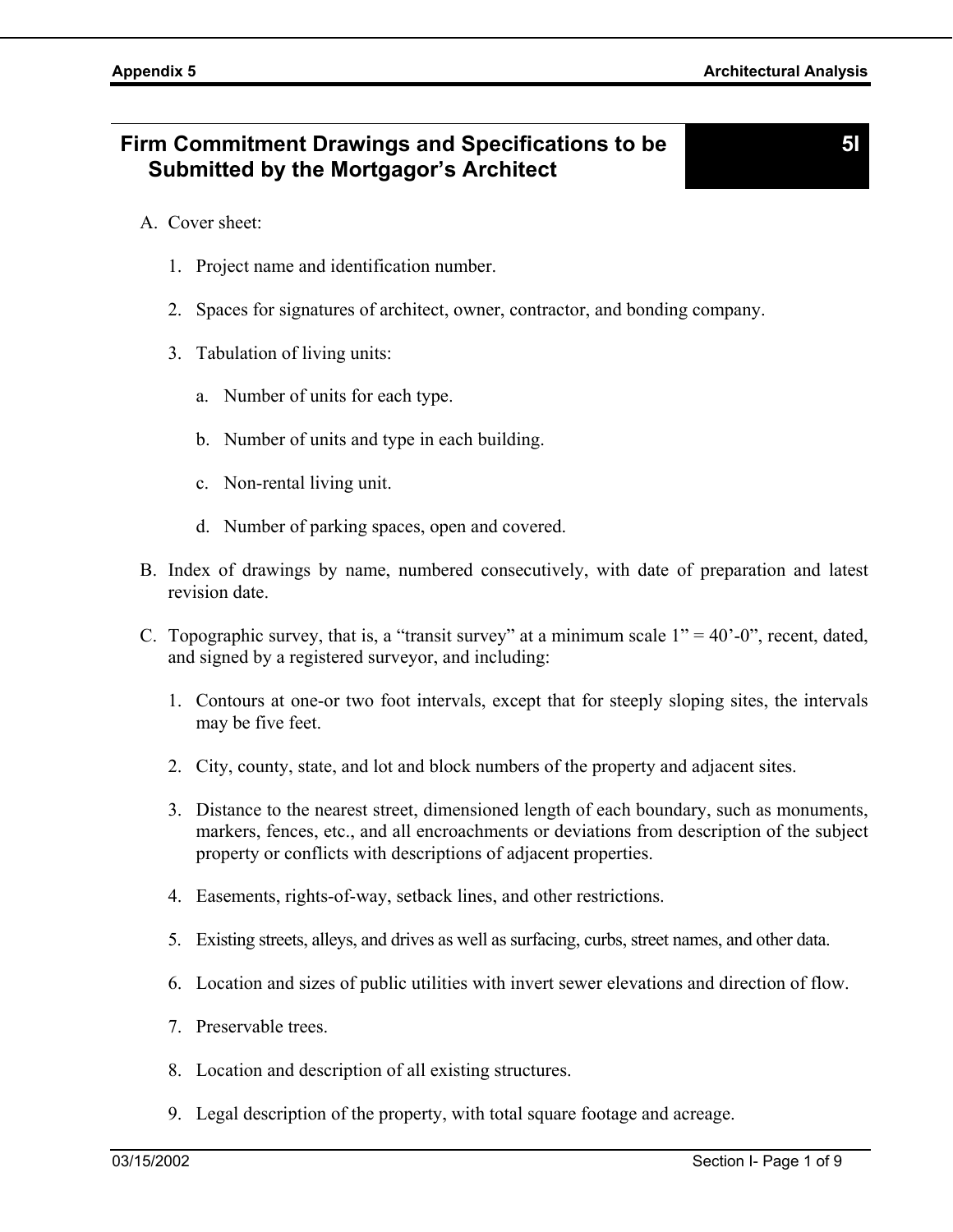- D. Plot plan at a scale not less than 1"=40'-0", showing:
	- 1. Land boundaries, dimensions, and North Point.
	- 2. Streets, alleys, or roads adjacent or within the property boundaries, together with walks, curbs, pavements, steps, ramps, play areas, parking areas, and drying yards, and utilities such as gas, water, electric, and sewer lines.
		- a. Dimension or size with distance from location points, material indication for such items as walks and pavements, and extent of each.
		- b. Indications of "new" or "existing" and public dedication of any streets or alleys in the project.
	- 3. Buildings, building designations, location dimensions, and overall dimensions.
	- 4. Elevations of first floor, elevations of finish and existing grade at building corners and entrances, elevations of curbs and streets, and invert elevations of main sewer and direction of flow.
	- 5. Utilities servicing the property, or distance to point of connection and utility lead-ins of service connections; yard lighting; lawn hydrants and lawn sprinkler systems with the pipe sizes and controls; drains; and fire hydrants.
	- 6. Retaining and garden walls, fences, guard rails, garages and accessory structures, with dimensions.
	- 7. Existing trees and other natural features and whether to be removed or preserved.
- E. Grading and drainage plan at a scale not less than 1"=40'-0" when essential information cannot be clearly shown entirely on the plot plan.
	- 1. Grade elevations at all building corners and at entrances, walks, drives, parking areas, terraces, yards, walls and steps, and first floor elevations. Existing and proposed grading contours at appropriate intervals.
		- a. Yard and roof drainage with controlling grades and dimensions of drainage lines, culverts, catch basins, drainage inlets, gutters, curbs, drainage disposals, and any existing facilities.
- F. Planting plan at a scale not less than 1"=20'-0", indicating:
	- 1. Outline of buildings and other improvements with physical features of the site to establish the location and relationship of planting and landscape construction.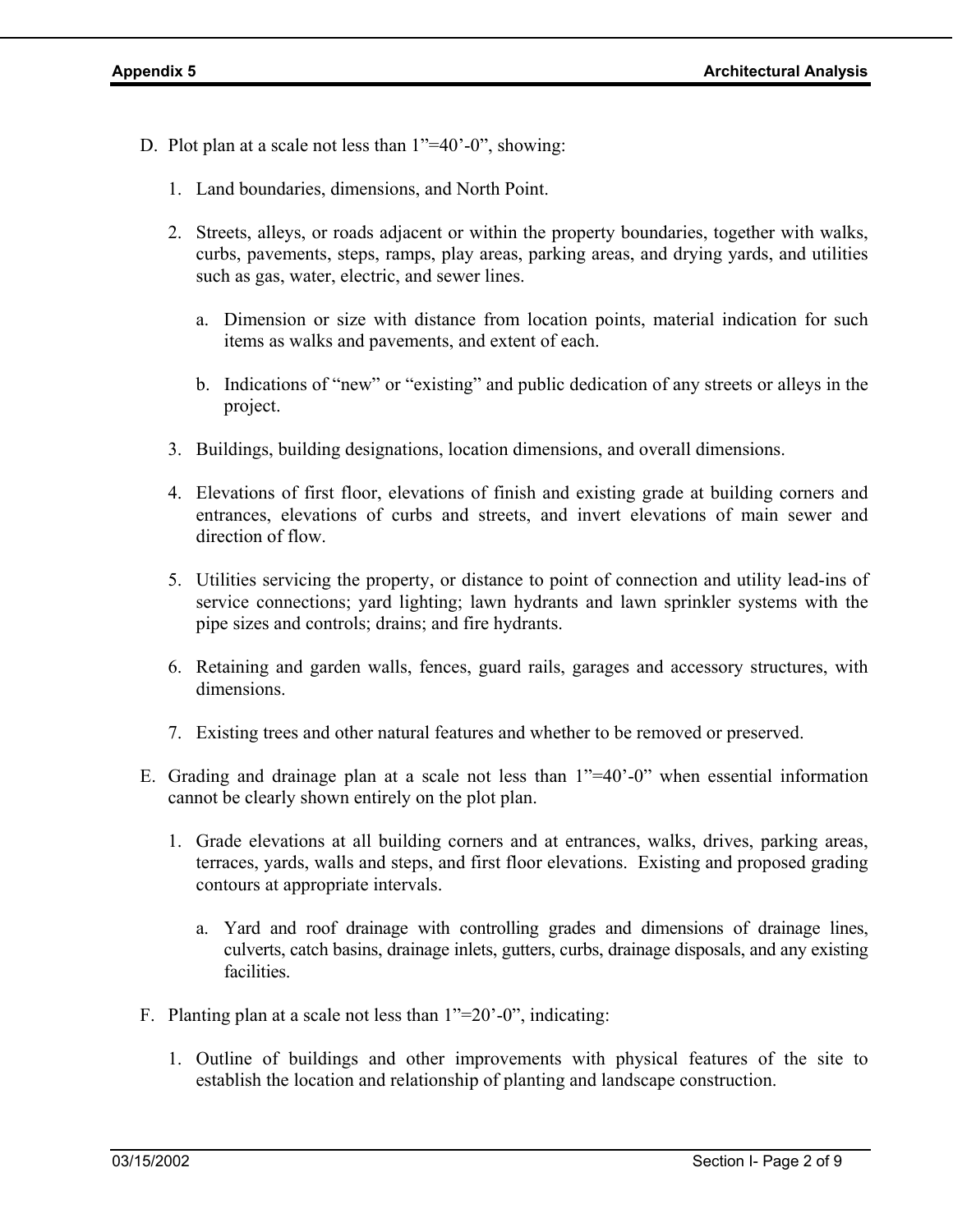- 2. Distribution of plant material, location, quantity and key number of each general species in each group; outline of planting beds, primary lawn areas, secondary lawn areas and existing trees to be preserved or transplanted.
- 3. List of plant material using English and Latin names, key number for each variety for reference to plan, and the size, quality or other description.
- G. Basement plans for each building type at a scale not less than  $1/8$ "=1'-0". (Foundation plans when no basements.)
	- 1. Dimensions and names indicating use of spaces, with the layout of permanent equipment.
	- 2. Location of structural elements with dimensions or notes as to: thickness and size; windows; vents; areaways; doors; lights and switches; drains; sumps; etc. Unless there is a separate foundation plan, show locations and size of footings, piling and other substructure work.
	- 3. Large-scale drawings or details of spaces not clearly shown.
- H. Floor plans:
	- 1. Unit floor plans at a scale not less than  $\frac{1}{4}$ " = 1'-0" for each basic type living unit and any major variation. Separate unit plans are not required when the general floor plans are provided at ¼-inch scale and contain all essential information.
		- a. Partitions to scale; rooms, closets and hall dimensions; over-all dimensions; window locations and type designations referring to schedule showing design, thickness, and size; dimensioned stair locations, runs and width, landings and handrails.
		- b. Plumbing fixtures; soil and vent stacks; kitchen cabinets and equipment; electric lights; switches, receptacles, and special power outlets; closet shelving and clothes rods; radiators or other heating devices, chimneys, and all other such items.
		- c. Location of structural elements such as columns, lintels, joists, beams, girders, and bearing partitions. Show sizes, spacing and direction of members. Separate structural drawings are required where the structural information would obscure other information.
		- d. All conditions where units are to join other units; end-unit conditions.
		- e. Identification of living unit types by a number or letter.
	- 2. General floor plans at a scale not less than 1/8"=1'-0".
		- a. Dimensional relation of living and building units with over-all dimensions of building units and buildings, partition arrangement and fenestration of end units, units at corners and units at offsets; other partitions as necessary to show variations from the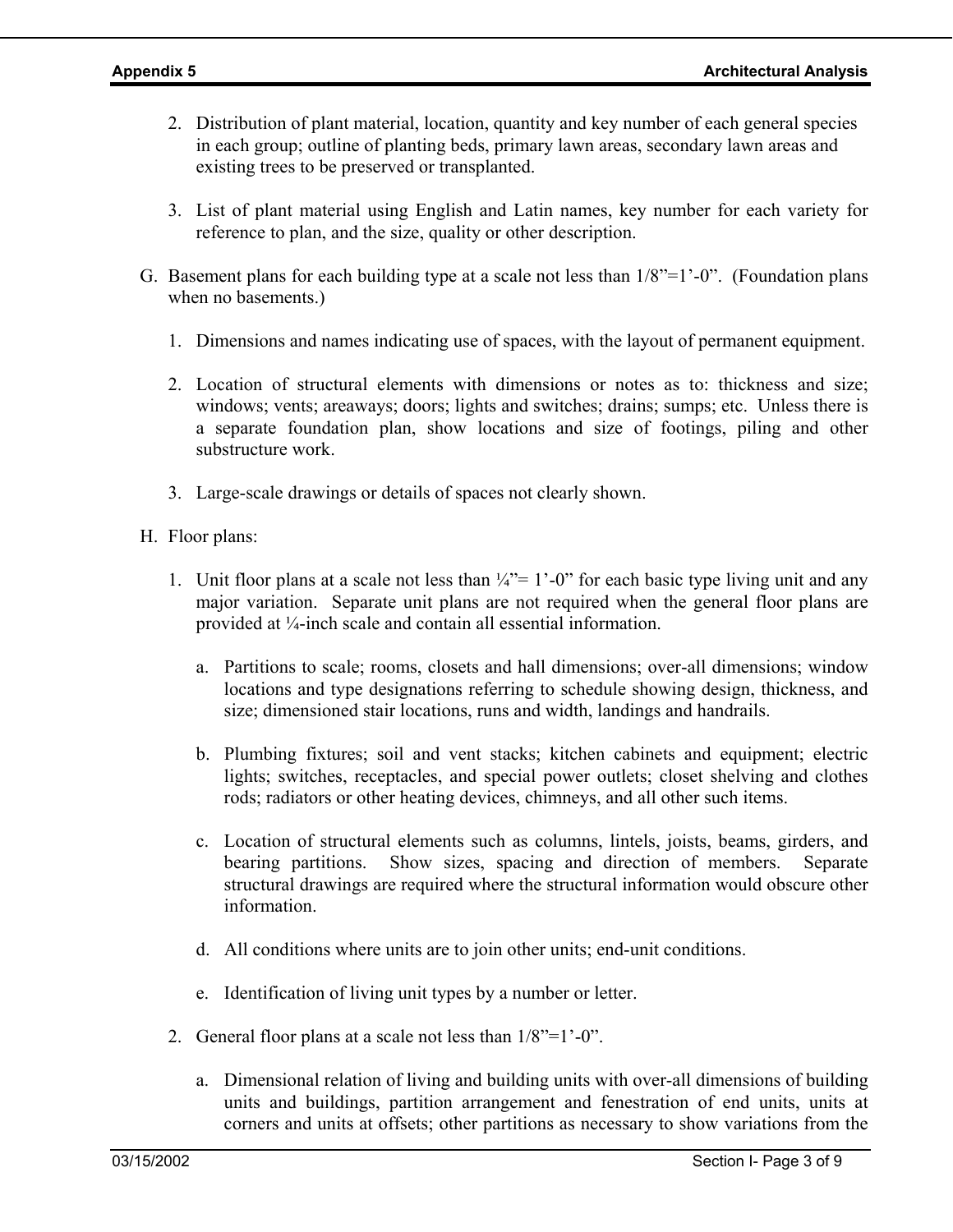typical unit plans and relation of rooms in adjacent living units, wall separating building units, and their material and thickness.

- b. Buildings and those units identified by numbers or letters.
- I. Roof plans at a scale not less than  $1/8$ "= $1$ "-0".
	- 1. Relation of intersection of the various building unit roofs; direction of slopes; parapets, chimneys, vents, and other projections; downspout locations and sizes.
	- 2. Omit where the essential information can be shown clearly on the plot plan or other drawings.
- J. Elevations:
	- 1. General elevations at a scale not less than 1/8"=1'-0". Exterior design of all sides of buildings with existing and proposed grades at buildings, floor lines and elevations, floor height dimensions, roofs, attic vents, parapets, cornices, downspouts, openings, material notes, and other essential features.
	- 2. Typical elevations at a scale not less than  $\frac{1}{4}$ "=1'-0" to show portions of facade with a special exterior design. Show materials, jointing, special features, windows, doorways, cornices, parapets, and details.
- K. Sections:
	- 1. Outline sections scale not less than  $\frac{1}{4}$ "=1'-0". Show various height conditions, cross sectional characteristics, and floor level relations, when other drawing information is not adequate.
	- 2. Detail sections scale not less than 3/8"=1'-0". Show each type of exterior wall and bearing wall or partition, from footings to roof.
	- 3. Exterior wall sections scale not less than 3/8"=1'-0". Show complete construction of walls with thickness at various stories, floors, furring, waterproofing, ceilings, roofs, including pitch and flashings, room heights, anchorage and bearings, cornice and gutter, insulation, vapor barrier, foundation walls and footings, conditions at various basement depths, basement floors or access space, roof space, attic and foundation vents.
- L. Details at a scale not less than  $3/8$ "=1'-0". Provide the following except where such features do not occur:
	- 1. Front and rear entrances, plan of each with elevations and sections.
	- 2. Stair plans and sections showing stringers, treads, risers, newels, balusters, handrails, rise, run, and headroom.
	- 3. Kitchen cabinet plans, elevations and sections.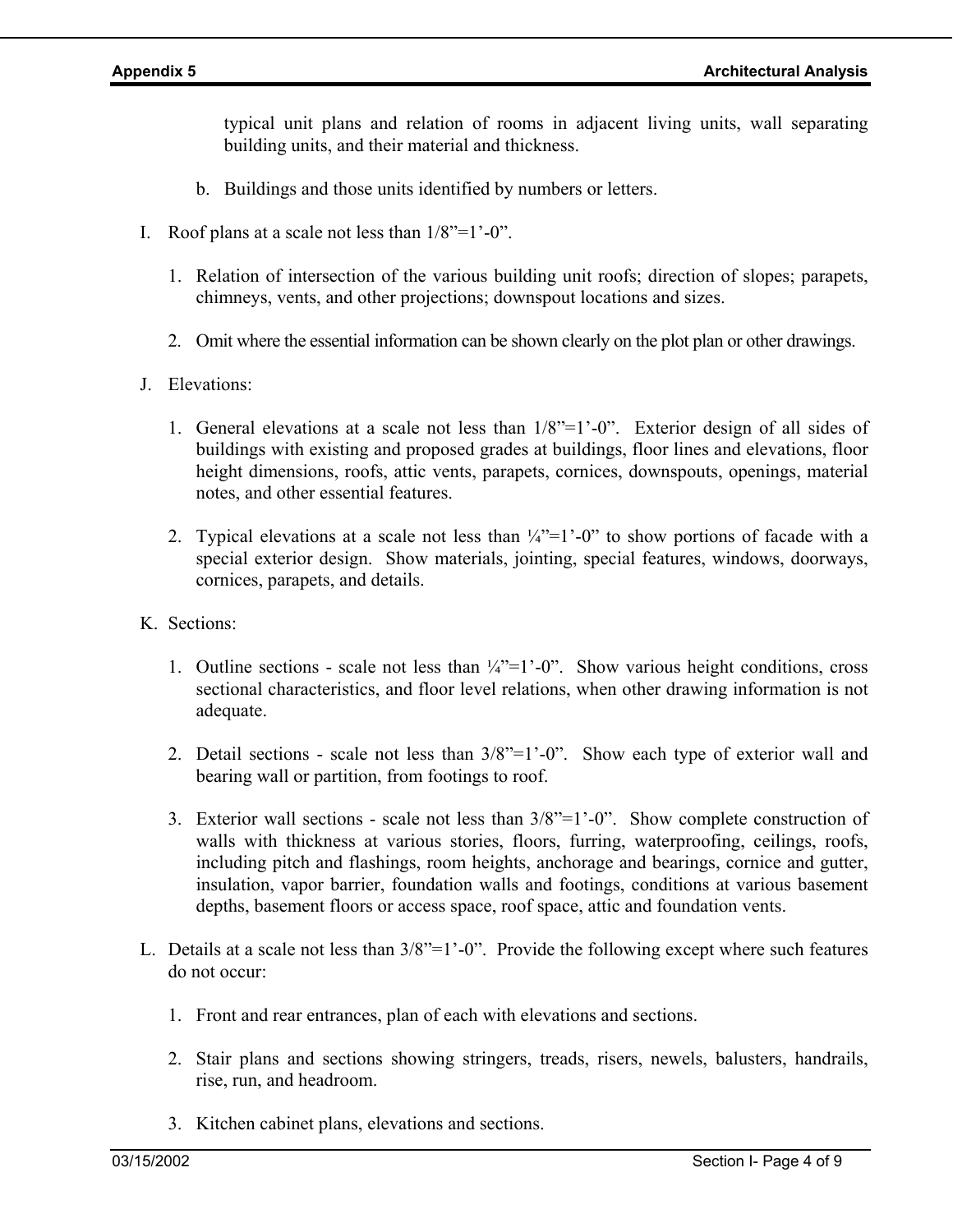- 4. Bathroom plans with elevations showing accessories and cabinets.
- 5. Entrance lobbies.
- 6. Platforms and areaways.
- 7. Special exterior and interior details, such as bay windows, dormers, cupolas, vents, fireplaces, and built-in furniture.
- M. Schedules:
	- 1. Door schedules size, thickness, material and design of each door, with plan identification. Fire doors, show rating.
	- 2. Window schedule size, thickness, materials and design of each window, with plan identification.
	- 3. Finish schedule material and type finish of floors, base or wainscot (with height), walls, ceilings and trim for various rooms or spaces.
- N. Structural: Drawings and details as appropriate, with complete structural information, must be provided when such information cannot be shown on general drawings without obscuring other information.
- O. Mechanical: Heating, cooling, plumbing and electrical layouts on separate drawings unless the systems are simple enough to be shown on other drawings. Include all pertinent design data. Show special mechanical installations separately.
	- 1. Heating drawings for each system (information in specification should not be on drawings).
		- a. Location and size of boilers, furnaces, or heaters; the make, model number or type and net output of each.
		- b. Layout, location, and sizes of supply and return piping, ducts, risers, and branches, and insulation locations.
		- c. Location, sizes and output in BTU of radiators, registers, grille and panel surfaces, valves, vents, traps, dampers and other accessories; make, model number or type of each.
		- d. Make, model number, and firing rate of all firing equipment, and similar detailed data on other components of each system, such as, controls, pumps, blowers, and filters.
		- e. Location, type, manufacturer's name, and model number of domestic water heating and related equipment including: storage, arrangement and sizes of connecting piping; make and model number and other pertinent information for control equipment and safety devices.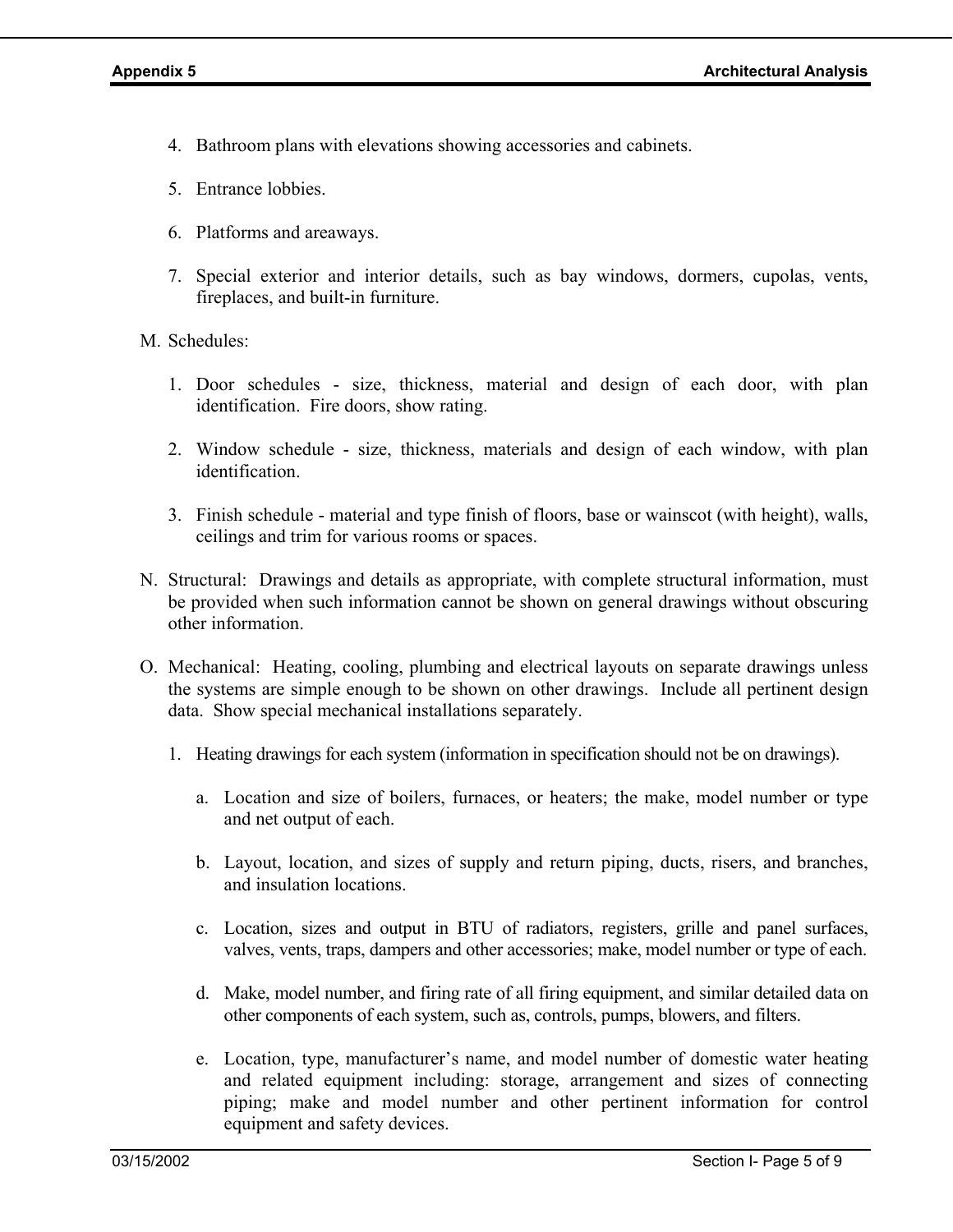- f. Design data for the system, including outside design temperature, boiler operating temperature, BTU output, pressure or temperature drops, air temperatures at registers, pump or fan capacities, volumes, and velocities, heat loss of each building and total calculated heat load connected to each heating system; net output in BTU of each boiler and system.
- g. Design data for each domestic hot water system and, when connected to a heating system, the additional heat load included in the total for the connected system.
- 2. Plumbing drawings:
	- a. Horizontal sewer and drain systems with soil, waste, and vent stacks; branch wastes and vents; drains, cleanouts, traps, sump pumps, etc., connections to sewer, sizes of lines and stacks. Diagram of typical stack including soil, waste, and vents.
	- b. Cold water distribution system, size of mains and branches, location of hose bibs, valves and drains.
	- c. Hot water distribution system together with circulating lines and pumps, valves, sizes of mains and branches.
	- d. Gas distribution system, size of mains and branches, meters, etc.
- 3. Electrical drawings:
	- a. Service lines, primary distribution and secondary distribution, service characteristics and wire sizes.
	- b. Meter and panel locations and manner of mounting.
	- c. Interior distribution and wiring of typical units.
	- d. Lights, receptacles, switches, special purpose outlets, and connections to equipment if not on the architectural plans.
	- e. Yard and grounds lighting and lighting of all public and common spaces and controls.
	- f. Power riser diagram and switchboard schedule.
	- g. Fire detection and alarm system riser diagram and schedule.
	- h. Symbol list.
- 4. Air conditioning drawings: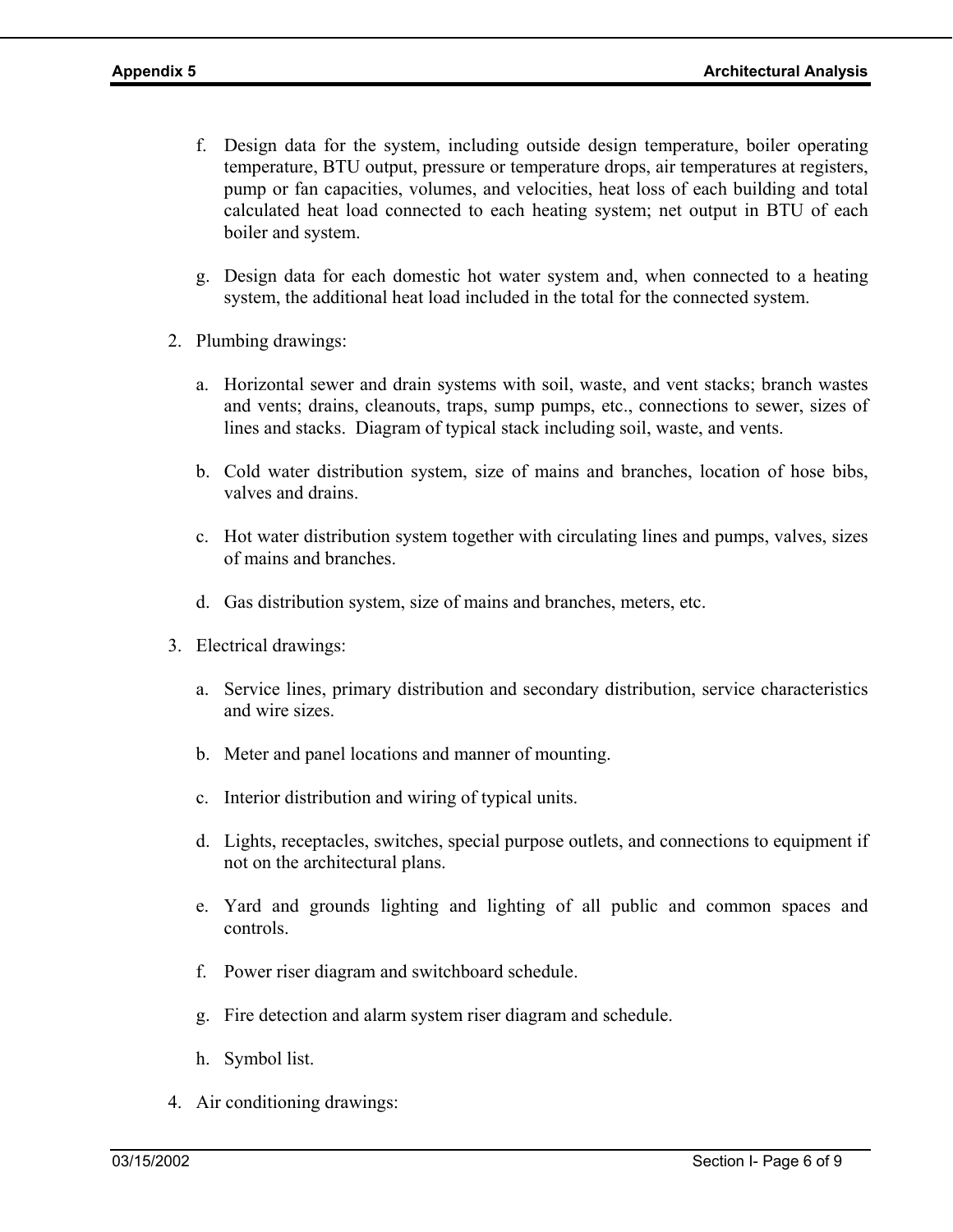- a. Locations, cooling capacity, and horsepower of compressor; cooling tower condensing units; and individual cooling units. Make, model number, and rating.
- b. Layout of system including ducts, grilles, registers, diffusers, pipe sizes, and location of valves, vents, dampers and controls.
- c. BTU load for each space, size and rating of equipment.
- d. Design data for the system, including: CFM space requirements; blower ratings, type condenser cooling; inlet and outlet water temperature; and GPM water-flow rate.
- e. Electric wiring layout, location of motors, fans, pumps, switches, and their load requirements.
- P. Any other drawings required by lender.
- Q. Appropriate general and supplementary conditions and Davis-Bacon wage rates (where applicable).
- R. Contract specifications: Use 16 basic divisions of the Masterformat Construction Specifications Institute (CSI).
	- 1. Describe all materials, equipment, and construction and include two, and preferably three, comparable products where practicable, or specify by performance characteristics.
	- 2. Include the latest edition of the "General Conditions of the Contract for Construction", AIA Document A201.
	- 3. Fully describe all materials, including alternates, and do not use general references to HUD's Minimum Property Standards. Do not include the words "or equal".
	- 4. Divide into sections separately describing the work to be done by each trade essential to project completion. Consecutively number pages and include:
		- a. A cover sheet: Must include Title of project, the lender project number, project location, and a signature block setting forth:

IDENTIFICATION

Architect (Print Name) by (Signature) Owner (Print Name) by (Signature and Title) Contractor (Print Name) by (Signature and Title) Bonding Co.(Print Name) by (Signature and Title) Date

b. Index.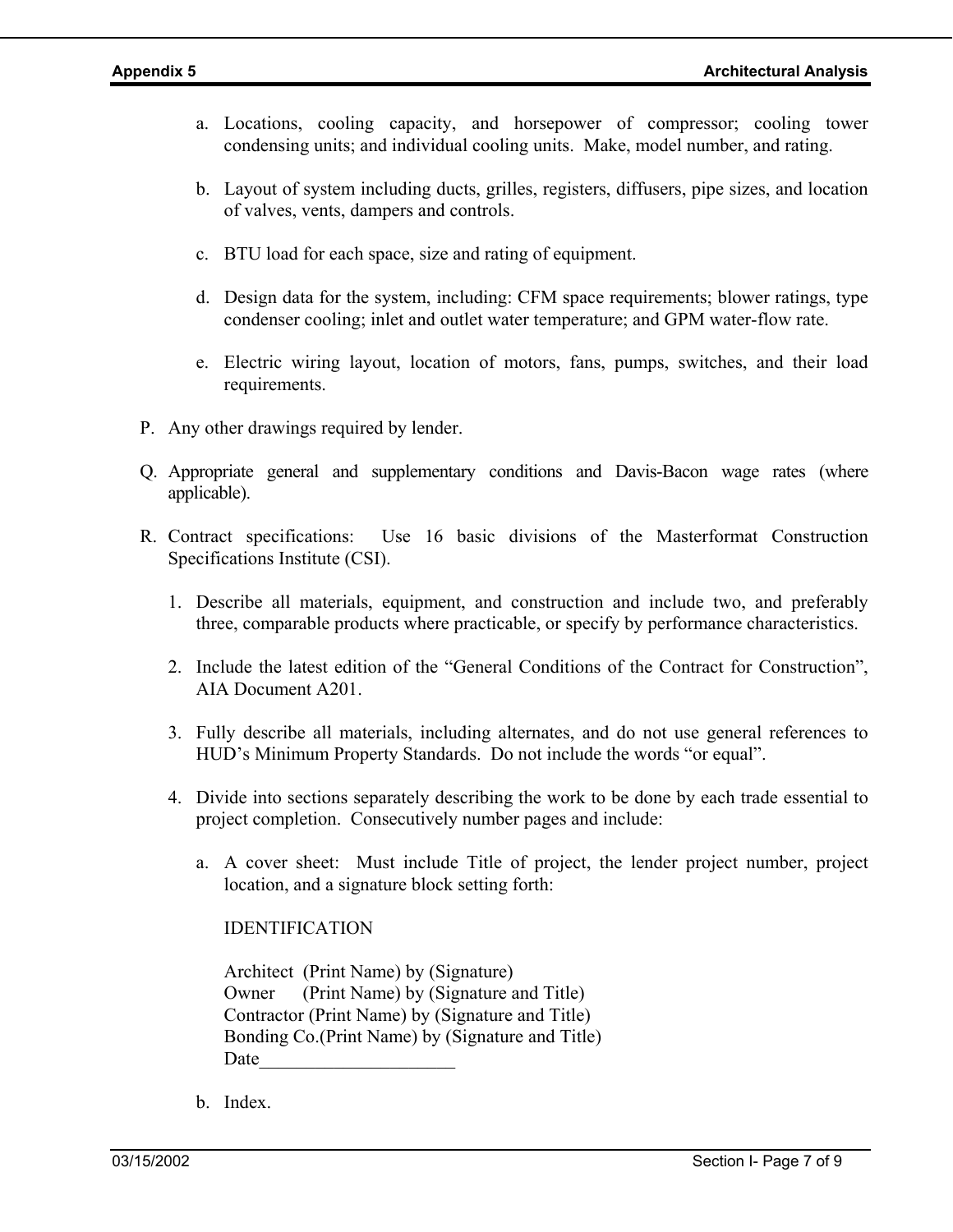- (1) Divisions with name.
	- (a) Trade, name and page number.
	- (b) Trade section, name and page number.
- (2) Pages numbered consecutively
- c. Conditions.
	- (1) General Conditions of the Contract for Construction, AIA Document A201, latest edition.
	- (2) Supplementary Conditions of the Construction Contract, Form HUD-2554, latest edition.
	- (3) Architect's Supplementary Conditions, if any.
- d. Trade sections. Include:
	- (1) Complete description of all work to be performed. This will include scope of work, materials and workmanship.
	- (2) Necessary specific instructions for coordinating the work with other trades.
- e. Methods of Specifying.
	- (1) Performance. List required qualities of products and assemblies and end result.
	- (2) Reference Standards. Incorporate references to nationally recognized standards published by industry associations, testing organizations and government, such as American National Standards Institute (ANSI), Underwriters' Laboratories (UL), and Department of Commerce (DOC).
	- (3) Proprietary. List products and assemblies by manufacturer or brand name, and grade or model.
		- (a) Include at least two comparables.
		- (b) Use a single brand only if there is no comparable.
- f. Unacceptable.
	- (1) Use of the words "or equal".
	- (2) Reference to HUD or HUD publications, such as:
		- (a) Minimum Property Standards (MPS),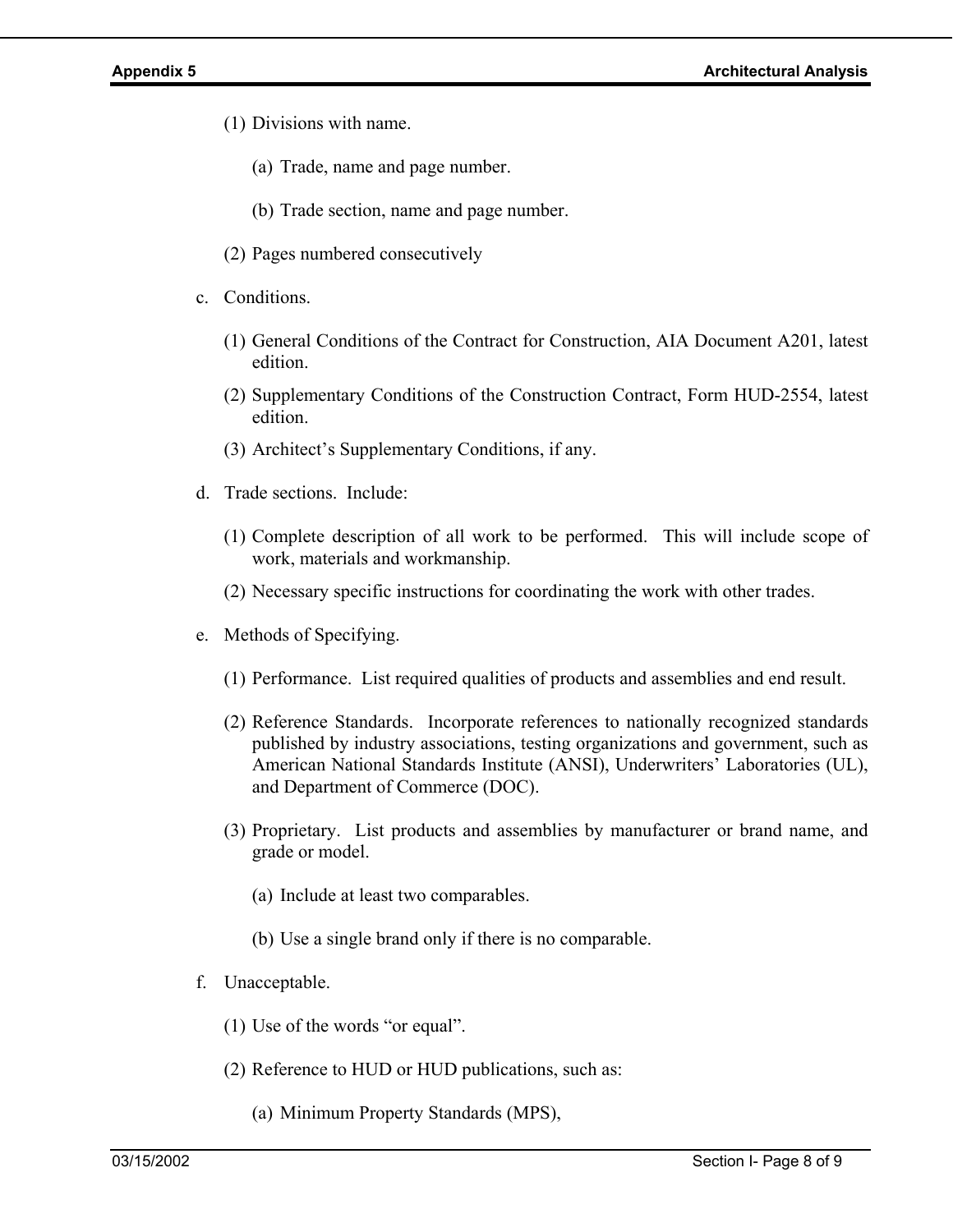- (b) Materials Bulleting (UM),
- (c) Materials Releases (MR), and
- (d) Structural Engineering Bulleting (SEB).
- (3) Cash or lump sum allowances.
- S. Offsite Drawings and Specifications.
	- 1. Offsite improvements are those required to service the project but outside of the property boundary lines.
		- a. Include utilities, walks, curbs, gutters, streets, drainage structures, landscaping, and similar improvements beyond the property lines.
		- b. Do not include short extensions of utilities, walks, drives, drainage structures and similar improvements beyond the property lines which connect with those next to the property lines.
	- 2. Offsite improvements may be included in the contract drawings and specifications but the extent must be clearly defined on the plot plan and in the specifications.
	- 3. Complete, separate offsite drawings and specifications are preferred.
- T. Utility Analysis. If required by the Hub Director, the mortgagor's Architect will prepare a utility analysis. For HUD energy efficiency standards see Appendix 5A, Paragraph O. For guidance on the life-cycle cost analysis, see 1999 ASHRAE Applications Handbook, 35.8, and NIST "Building Life-Cycle Cost" Program, Version 4.3 User's Guide and Reference Manual.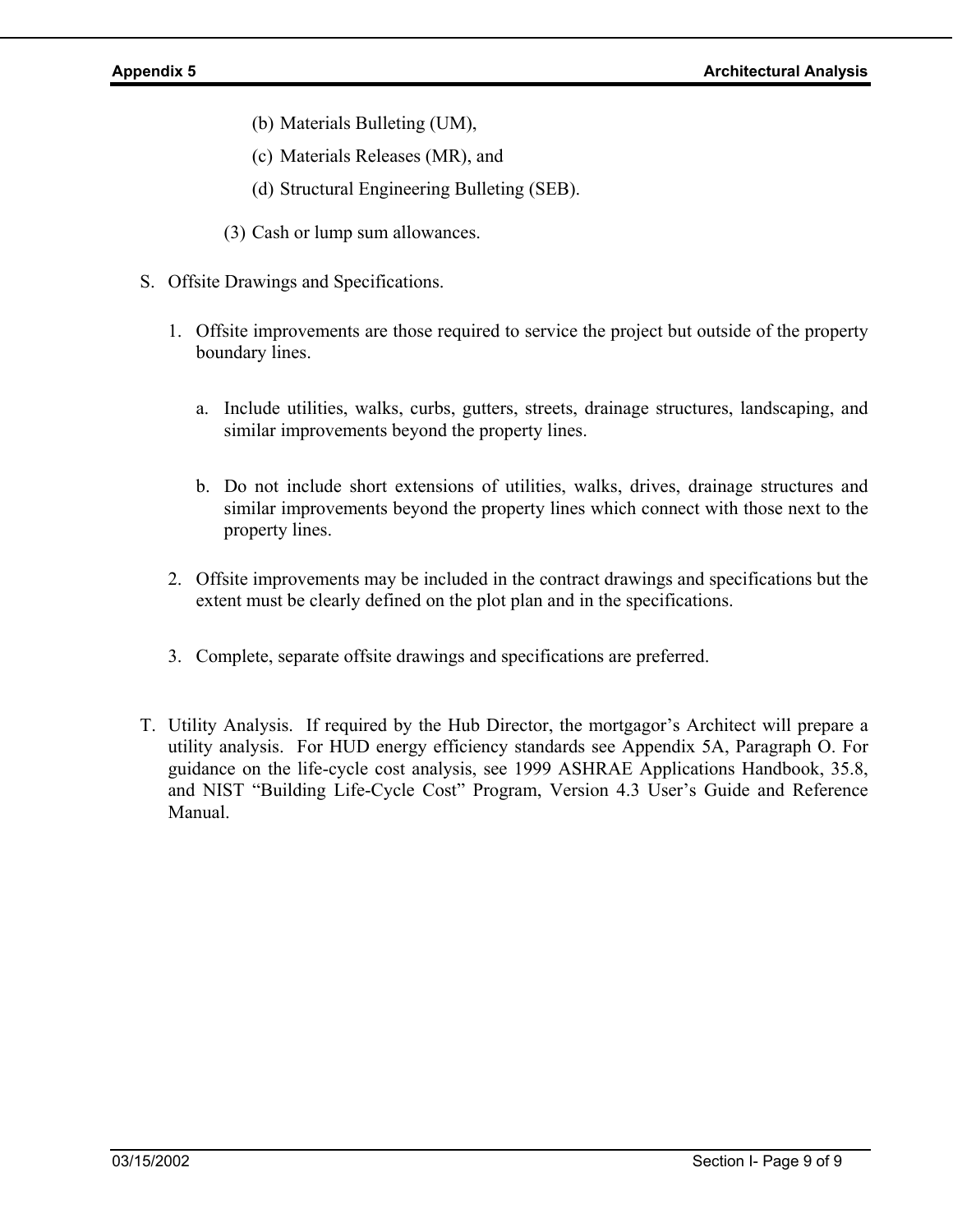# **Specification Guide 5J**

### **Division 1 - General Requirements**

01010 Summary of Work 01020 Allowances 01025 Measurement and Payment 01030 Alternates/Alternatives 01040 Coordination 01050 Field Engineering 01060 Regulatory Requirements 01070 Abbreviations and Symbols 01080 Identification Systems 01090 Reference Standards 01100 Special Project Procedures 01200 Project Meetings 01300 Submittals 01400 Quality Control 01500 Construction Facilities and Temporary Controls 01600 Material and Equipment 01650 Starting of Systems/Commissioning 01700 Contract Closeout 01800 Maintenance

### **Division 2 - Sitework**

02010 Subsurface Investigation 02050 Demolition 02100 Site Preparation 02140 Dewatering 02150 Shoring and Underpinning 02160 Excavation Support Systems 02170 Cofferdams 02200 Earthwork 02300 Tunneling 02350 Piles and Caissons 02450 Railroad work 02480 Marine work 02500 Paving and Surfacing 02600 Piped Utility Materials 02660 Water Distribution 02680 Fuel Distribution 02700 Sewerage and Drainage 02760 Restoration of Underground Pipelines 02770 Ponds and Reservoirs 02780 Power and Communications 02800 Site Improvements 02900 Landscaping

### **Division 3 - Concrete**

03100 Concrete Formwork 03200 Concrete Reinforcement 03250 Concrete Accessories 03300 Cast-in-Place Concrete 03370 Concrete Curing 03400 Precast Concrete 03500 Cementitious Decks 03600 Grout 03700 Concrete Restoration and Cleaning 03800 Mass Concrete

### **Division 4 - Masonry**

04100 Mortar 04150 Mortar Accessories 04200 Unit Masonry 04400 Stone 04500 Masonry Restoration and Cleaning 04550 Refractories 04600 Corrosion Resistant Masonry

## **Division 5 - Metals**

05010 Metal Materials 05030 Metal Finishes 05050 Metal Fastening 05100 Structural Metal Framing 05200 Metal Joists 05300 Metal Decking 05400 Cold-Formed Metal Framing 05500 Metal Fabrications 05580 Sheet Metal Fabrications 05700 Ornamental Metal 05800 Expansion Control 05900 Hydraulic Structures

### **Division 6 - Wood and Plastics**

06050 Fasteners and Adhesives 06100 Rough Carpentry 06130 Heavy Timber Construction 06150 Wood-Metal Systems

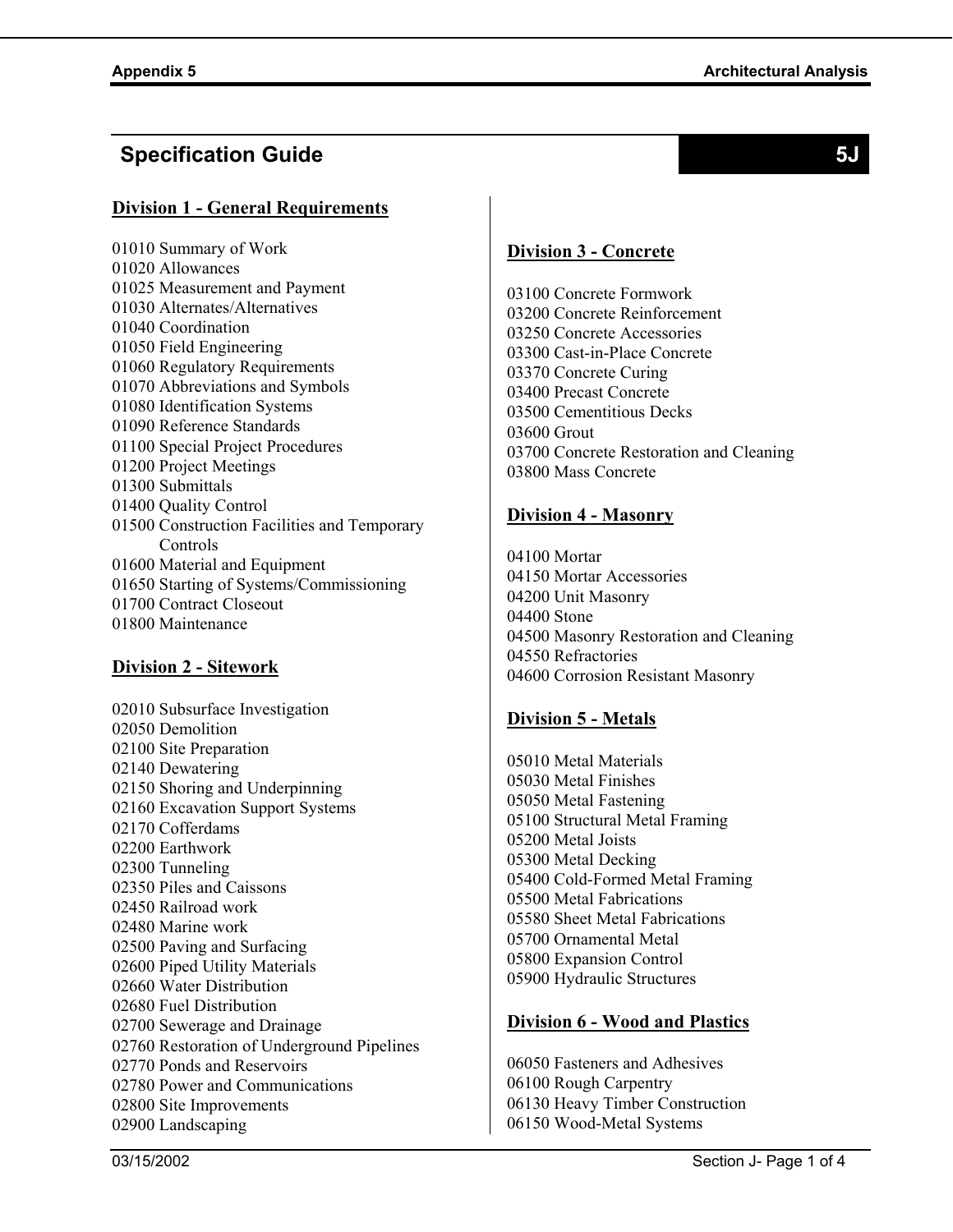06170 Prefabricated Structural Wood 06200 Finish Carpentry 06300 Wood Treatment 06400 Architectural Woodwork 06500 Prefabricated Structural Plastics 06600 Plastic Fabrications

### **Division 7 - Thermal and Moisture Protection**

07100 Waterproofing 07150 Dampproofing 07190 Vapor and Air Retarders 07210 Insulation 07310 Shingles and Roofing Tiles 07400 Preformed Roofing and Cladding/Siding 07500 Membrane Roofing 07610 Sheet Metal Roofing 07700 Roof Specialties and Accessories 07800 Skylights 07900 Joint Sealers

### **Division 8 - Doors and Windows**

08100 Metal Doors and Frame 08200 Wood and Plastic Doors 08250 Door Opening Assemblies 08300 Special Doors 08400 Entrances and Storefronts 08500 Metal Windows 08600 Wood and Plastic Windows 08650 Special Windows 08700 Hardware 08800 Glazing 08900 Glazed Curtain Walls

### **Division 9 - Finishes**

09100 Metal Support Systems 09200 Lath and Plaster 09230 Aggregate Coatings 09250 Gypsum Board 09300 Tile 09400 Terrazzo 09500 Acoustical Treatment 09540 Special Surfaces 09560 Wood Flooring 09635 Brick Flooring 09660 Resilient Flooring 09680 Carpet 09700 Special Flooring 09780 Floor Treatment

09800 Special Coatings 09900 Painting 09950 All Coverings

### **Division 10 - Specialties**

10100 Chalkboards and Tackboards 10150 Compartments and Cubicles 10200 Louvers and Writs 10240 Grilles and Screens 10250 Service Wall Systems 10260 Wall and Corner Guards 10270 Access Flooring 10280 Specialty Modules 10290 Pest Control 10300 Fireplaces and Stoves 10340 Prefabricated Exterior Specialties 10350 Flagpoles 10400 Identifying Devices 10450 Pedestrian Control Devices 10500 Lockers 10520 Fire Protection Specialties 10530 Protective Covers 10550 Postal Specialties 10600 Partitions 10650 Operable Partitions 10670 Storage Shelving 10700 Exterior Sun Control Devices 10750 Telephone Specialties 10800 Toilet and Bath Accessories 10880 Scales 10900 Wardrobe and Closet Specialties

### **Division 11-Equipment**

11010 Maintenance Equipment 11020 Security and Vault Equipment 11030 Teller and Service Equipment 11040 Ecclesiastical Equipment 11050 Library Equipment 11060 Theater and Stage Equipment 11070 Instrumental Equipment 11080 Registration Equipment 11090 Checkroom Equipment 11100 Mercantile Equipment 11110 Commercial Laundry and Dry Cleaning Equipment 11120 Vending Equipment 11130 Audio-Visual Equipment 11140 Service Station Equipment 11150 Parking Control Equipment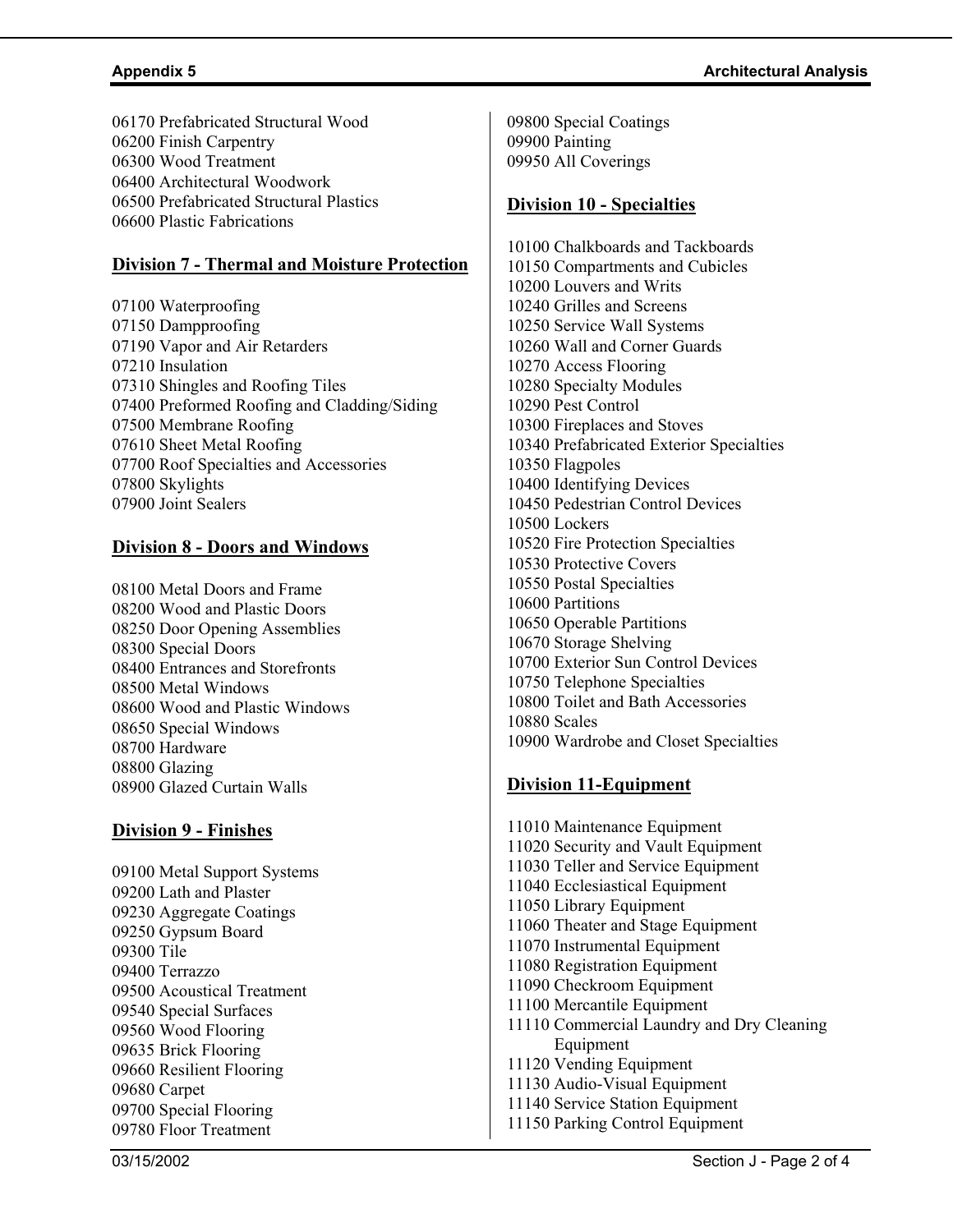11160 Loading Dock Equipment 11170 Solid Waste Handling Equipment 11190 Detention Equipment 11200 Water Supply and Treatment Equipment 11280 Hydraulic Gates and Valves 11300 Fluid Waste Treatment and Disposal Equipment 11400 Food Service Equipment 11450 Residential Equipment 11460 Unit Kitchens 11470 Darkroom Equipment 11480 Athletic, Recreational and Therapeutic Equipment 11500 Industrial and Process Equipment 11600 Laboratory Equipment 11650 Planetarium Equipment 11660 Observatory Equipment 11700 Medical Equipment 11780 Mortuary Equipment 11850 Navigation Equipment

### **Division 12-Furnishings**

12050 Fabrics 12100 Artwork 12300 Manufactured Casework 12500 Window Treatment 12600 Furniture and Accessories 12670 Rugs and Mats 12700 Multiple Seating 12800 Interior Plants and Planters

### **Division 13 - Special Construction**

13010 Air Supported Structures 13020 Integrated Assemblies 13030 Special Purpose Rooms 13080 Sound, Vibration. and Seismic Control 13090 Radiation Protection 13100 Nuclear Reactors 13120 Pre-Engineered Structures 13150 Pools 13160 Ice Rinks 13170 Kennels and Animal Shelters 13180 Site Constructed Incinerators 13200 Liquid and Gas Storage Tanks 13220 Filter Underdrains and Media 13230 Digestion Tank Covers and Appurtenances 13240 Oxygenation Systems 13260 Sludge Conditioning Systems 13300 Utility Control Systems

13400 Industrial and Process Control Systems 13500 Recording Instrumentation 13600 Solar Energy Systems 13700 Wind Energy Systems 13800 Building Automation Systems 13900 Fire Suppression and Supervisory Systems

### **Division 14 - Conveying Systems**

14100 Dumbwaiters 14200 Elevators 14300 Moving Stairs and Walks 14400 Lifts 14500 Material Handling Systems 14600 Hoists and Cranes 14700 Turntables 14800 Scaffolding 14900 Transportation Systems

### **Division 15 - Mechanical**

15050 Basic Mechanical Materials and Methods 15250 Mechanical Insulation 15300 Fire Protection 15400 Plumbing 15500 Heating, Ventilating, and Air Conditioning (HVAC) 15550 Heat Generation 15650 Refrigeration 15750 Heat Transfer 15850 Air Handling 15880 Air Distribution 15950 Controls 15990 Testing, Adjusting, and Balancing

### **Division 16 - Electrical**

16050 Basic Electrical Materials and Methods 16200 Power Generation 16300 High Voltage Distribution (Above 600-Volt) 16400 Service and Distribution (600-Volt and Below) 16500 Lighting 16600 Special Systems 16700 Communications 16850 Electric Resistance Heating 16900 Controls 16950 Testing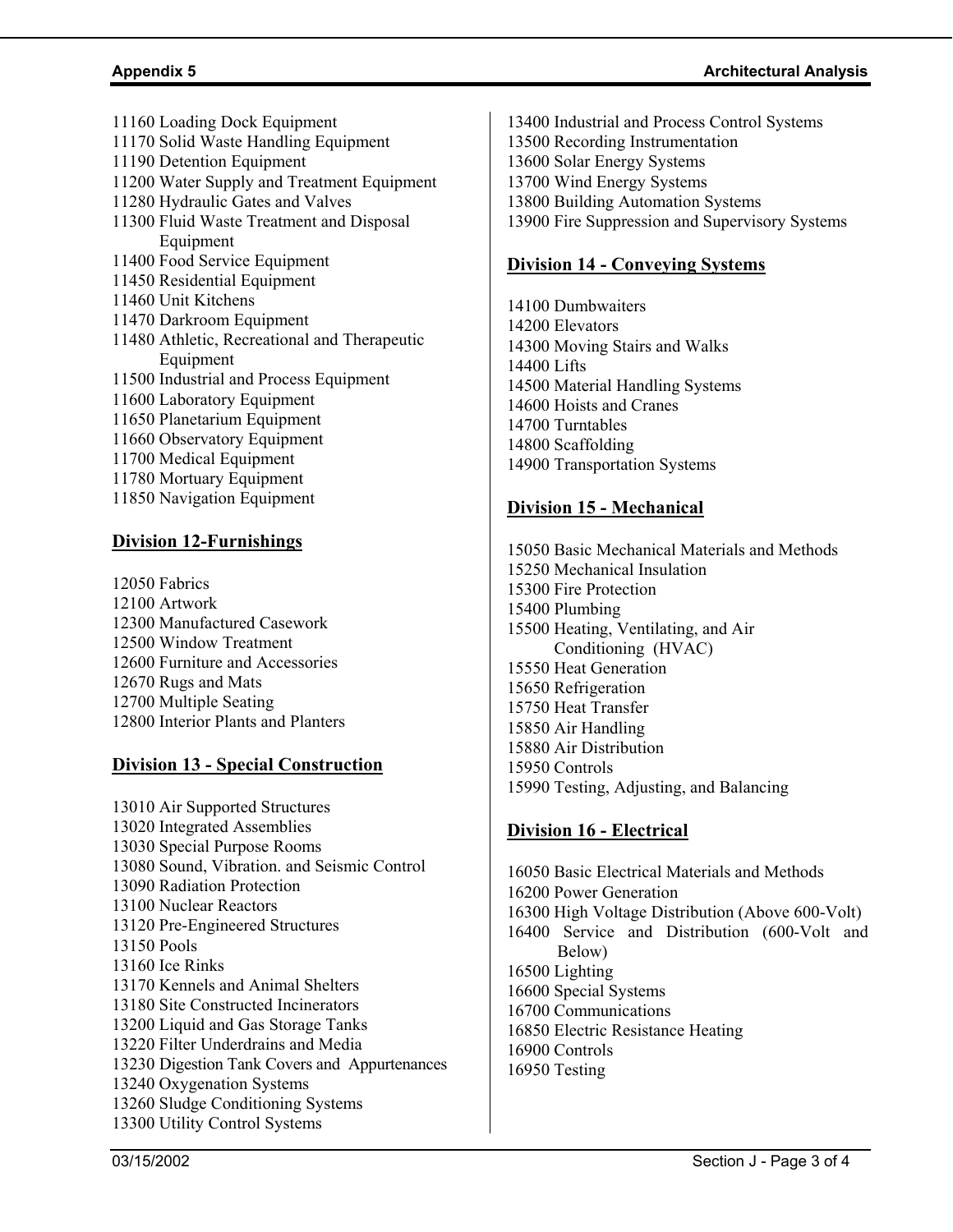# **Planning and Preparation of Equipment List for a Nursing Home**

Nursing homes play an important role in today's comprehensive health programs. Nursing homes are providing more and better nursing care, admitting sicker patients, containing costs in a competitive environment, and maximizing reimbursements.

In planning and equipping a skilled nursing facility or intermediate care facility, the administrator should determine the equipment requirements and prepare an equipment list.

- 1. Assign room numbers.
- 2. Prepare a room legend sheet.
- 3. Determine equipment provided by equipment contract.
- 4. List major movable equipment.
- 5. List minor movable equipment.
- 6. Price the equipment.
- 7. Total the costs by department or cost center.
- 8. List building/leasehold improvements.
- 9. List operating lease by department, term of lease, and cost.
- 10. Calculate the facility's cost for equipment and furnishings.

The following equipment list has been developed as a general guide for a 120-bed nursing home. The list does not purport to establish minimum or maximum equipment requirements. The equipment required for each nursing home will vary with the services each facility offers. There will be variations based on the facility design, size, operations, ownership, and scope of services rendered.

Note: The nursing home industry uses straight line depreciation in determining the estimated value of the asset, based on the useful life.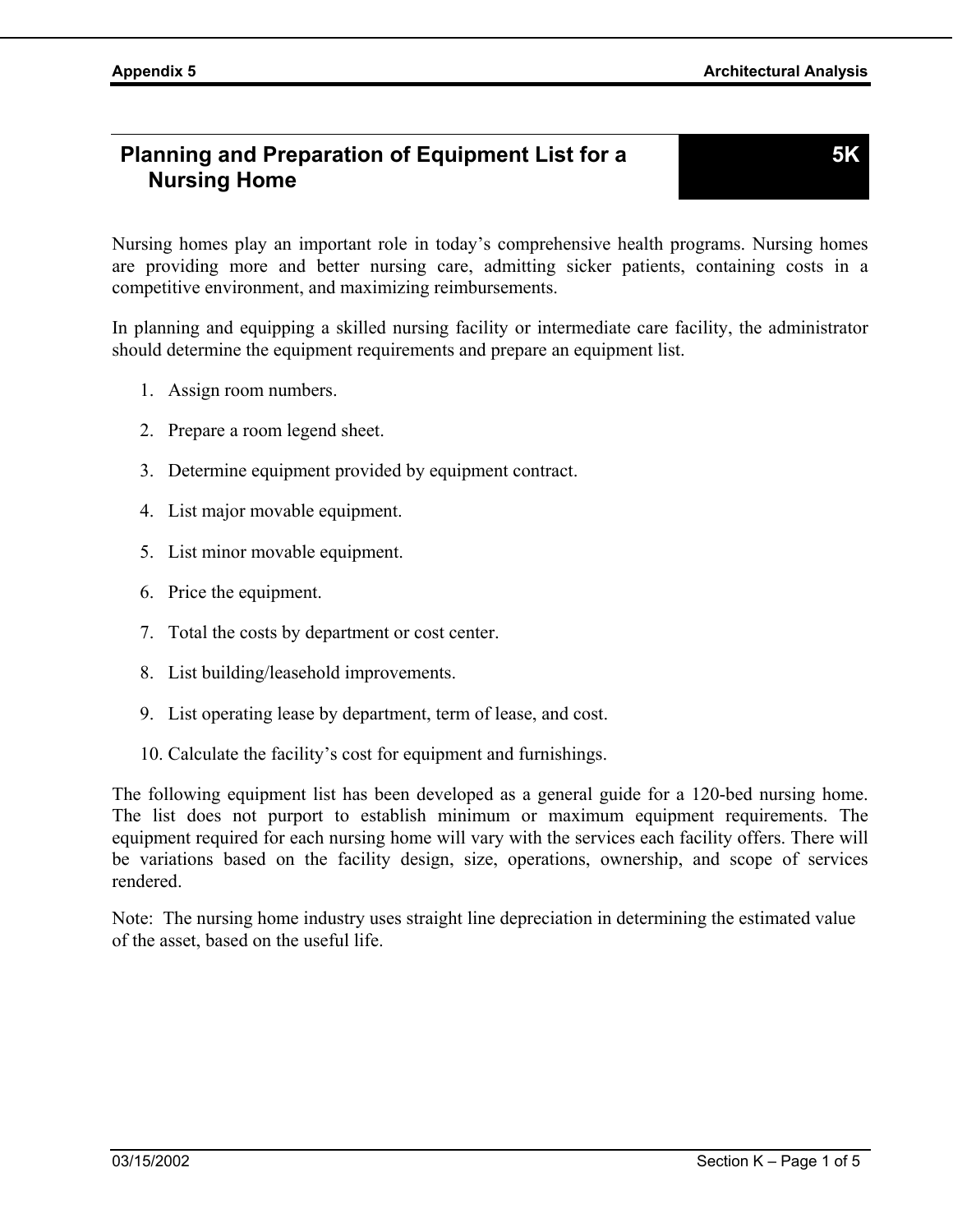**Nursing Home Equipment List 120-Bed Nursing Facility**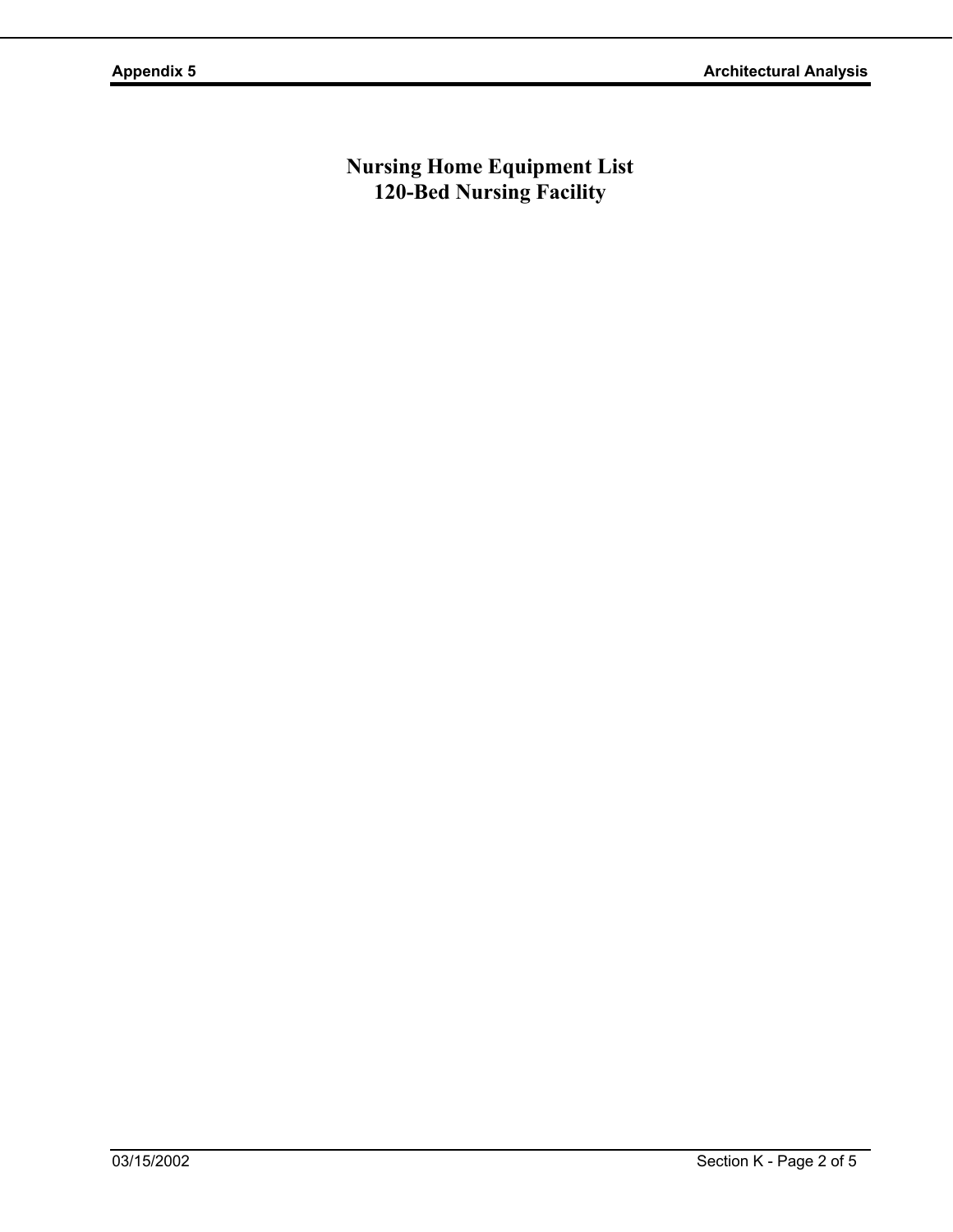# **Appendix 5** Architectural Analysis **Architectural Analysis Architectural Analysis**

| <b>Equipment Description</b>     | Life (years)<br><b>Expectancy</b> | <b>Equipment Description</b>          | Life (years)<br><b>Expectancy</b> |
|----------------------------------|-----------------------------------|---------------------------------------|-----------------------------------|
| Lobby                            |                                   | <b>CRT</b> Console                    | 10                                |
| Brass Table Lamps                | 10                                | <b>Executive Desk</b>                 | 15                                |
| Directory                        | 10                                | Love Seat                             | 15                                |
| Lamp Tables                      | 15                                | Personal Computer System              | 5                                 |
| Love Seat                        | 10                                | <b>Director of Nursing's Office</b>   |                                   |
| Magazine Table                   | 10                                | Arm Chairs                            | 15                                |
| Sofa Chairs                      | 10                                | Bookcase                              | 15                                |
| <b>Conference Room</b>           |                                   | Calculator                            | 5                                 |
| Arm Chairs                       | 15                                | <b>Executive Chair</b>                | 15                                |
| Conference Table                 | 15                                | <b>Executive Desk</b>                 | 15                                |
| Console T.V./Video Unit          | 10                                | File Cabinet - 4 Drawer               | 15                                |
| Table Lamp                       | 10                                | Personal Computer System              | 5                                 |
| <b>Business Office</b>           |                                   | <b>Social Worker's Office</b>         |                                   |
| Arm Chairs                       | 15                                | Arm Chairs                            | 15                                |
| <b>Bulletin Board</b>            | 5                                 | <b>Bookcase</b>                       | 15                                |
| Calculator                       | 5                                 | <b>Brass Table Lamps</b>              | 10                                |
| Copy Machine with stand          | 5                                 | <b>Executive Chair</b>                | 15                                |
| <b>CRT</b> Stand                 | 10                                | <b>Executive Desk</b>                 | 15                                |
| Electronic Mail Station w/ Scale | 5                                 | Love Seat                             | 10                                |
| <b>Executive Chair</b>           | 15                                | <b>Director of Maintenance Office</b> |                                   |
| <b>Executive Desks</b>           | 15                                | Bookcase                              | 15                                |
| Fax Machine                      | 5                                 | Calculator                            | 5                                 |
| <b>File Cabinets</b>             | 15                                | File Cabinet - 2 Drawer               | 15                                |
| Key Cabinet                      | 15                                | Pedestal Desk                         | 15                                |
| Metal Shelving                   | 20                                |                                       |                                   |
| Mobile Forms Rack                | 10                                | Secretarial Chair                     | 15                                |
| Personal Computer System         | 5                                 | <b>Stack Chair</b>                    | 15                                |
| Printer                          | 10                                | <b>Dietician's Office</b>             |                                   |
| Safe                             | 20                                |                                       |                                   |
| Secretarial Chairs               | 15                                | Bookcase                              | 15                                |
| Time Clock                       | 10                                | <b>Bulletin Board</b>                 | 5                                 |
| Typewriter (Electronic)          | 10                                | Calculator                            | 5                                 |
| <b>Administrator's Office</b>    |                                   | Chair<br>Desk                         | 15<br>15                          |
| Arm Chairs                       | 15                                |                                       |                                   |
| Bookcase                         | 15                                |                                       |                                   |
| <b>Brass Table Lamps</b>         | 10                                |                                       |                                   |
| Credenza                         | 15                                |                                       |                                   |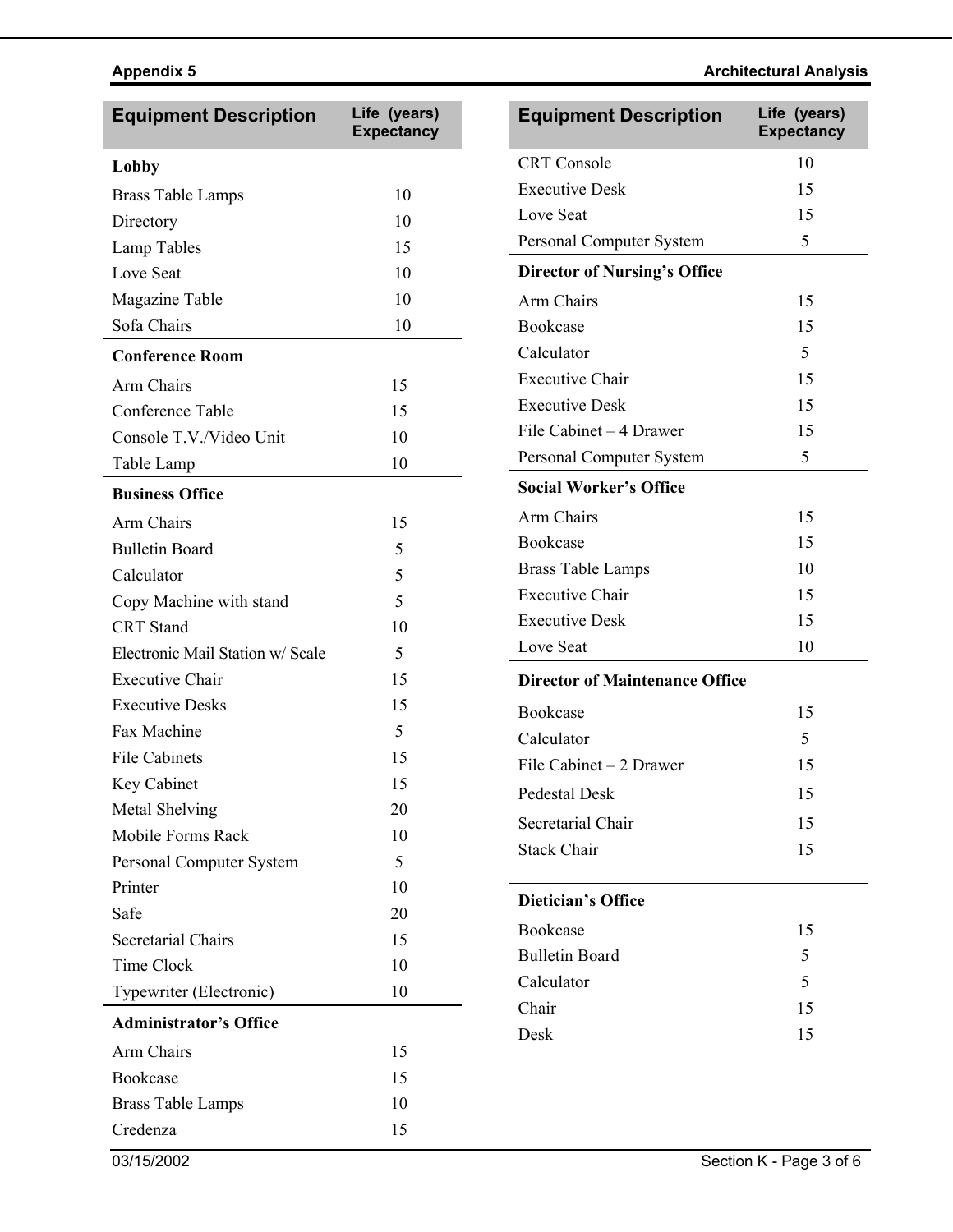Appendix 5 **All Analysis** Architectural Analysis **Architectural Analysis** 

| File Cabinet - 2 Drawer         | 15       | Cordless Telephone                                | 5                       |
|---------------------------------|----------|---------------------------------------------------|-------------------------|
| <b>Stack Chairs</b>             | 15       | Desk                                              | 10                      |
| <b>Outdoor/Patio Furniture</b>  |          | Diagnostic Set                                    | 8                       |
| Benches                         | 10       | <b>EKG</b> Machine                                | 8                       |
| Chairs                          | 10       | Electronic Thermometer                            | 8                       |
| Patio Tables with 4 Chairs      | 10       | Exam Lamp                                         | 10                      |
| Umbrellas                       | 10       | Exam Screen                                       | 5                       |
| <b>Nursing Units</b>            |          | Exam Table                                        | 15                      |
|                                 |          | Footstool                                         | 10                      |
| Chest of 3 Drawers              | 15       | <b>IV Poles</b>                                   | 8                       |
| <b>Convalescent Chairs</b>      | 15       | Secretarial Chair                                 | 15                      |
| Desk                            | 15       | <b>Swivel Chair with Castors</b>                  | 10                      |
| <b>Entertainment Center</b>     | 10       | <b>Upright Scale</b>                              | 10                      |
| Mattresses 76"                  | 15       | <b>Utility Cart</b>                               | 10                      |
| Non-Electric Beds               | 15       | Whirlpool (Portable)                              | 15                      |
| Over Bed Tables                 | 15       | Therapy (Physical, Occupational, & Speech)        |                         |
| <b>Audio Visual</b>             |          | Bookcase                                          | 15                      |
| Camcorder                       | 5        | <b>Bulletin Board</b>                             | 10                      |
| Camera                          | 8        | Desk                                              | 15                      |
| Color TV 19" (Portable)         | 5        | Exam Table                                        | 15                      |
| Over Head Projector             | 5        | <b>Exercise Bike</b>                              | 5                       |
| Screen (Portable)               | 5        | <b>Exercise Mats</b>                              | 5                       |
| Tape Recorder                   | 5        |                                                   | 5                       |
| <b>Utility Carts</b>            | 10       | <b>Exercise Weights</b><br>File Cabinet -2 Drawer |                         |
| Video Cassette Recorder         | 5        |                                                   | 15                      |
| <b>Beauty/Barber Shop</b>       |          | Hydrocollator<br>Parallel Bar 7"                  | 10                      |
| Convalescent Chair              | 10       | Safe-T Mirror                                     | 15                      |
| Dryer Lounge with Chair         | 8        |                                                   | 5                       |
| Dryer on Wheel Stand            | 8        | Secretarial Chair                                 | 15                      |
| Hydraulic Chair                 | 15       | Side Chairs                                       | 15                      |
| Hydraulic Styling Chair         | 15       | Whirlpool (Portable)                              | 15                      |
| Love Seat                       | 10       | <b>Nurses Station</b>                             |                         |
| <b>Stack Chairs</b>             |          | <b>Bulletin Boards</b>                            | 5                       |
| Sterilizer                      | 15<br>15 | Chart (CPR)                                       | 20                      |
|                                 |          | <b>Cordless Telephones</b>                        | 5                       |
| <b>Treatment Room</b>           |          | Personal Computer                                 | 5                       |
| Arm Chair                       | 10       | Personal Computer Stand                           | 10                      |
| Blood Pressure Unit (Portable)  | 5        |                                                   |                         |
| <b>Blood Pressure Wall Unit</b> | 8        |                                                   |                         |
| Bookcase                        | 15       |                                                   |                         |
|                                 |          |                                                   |                         |
| 03/15/2002                      |          |                                                   | Section K - Page 4 of 6 |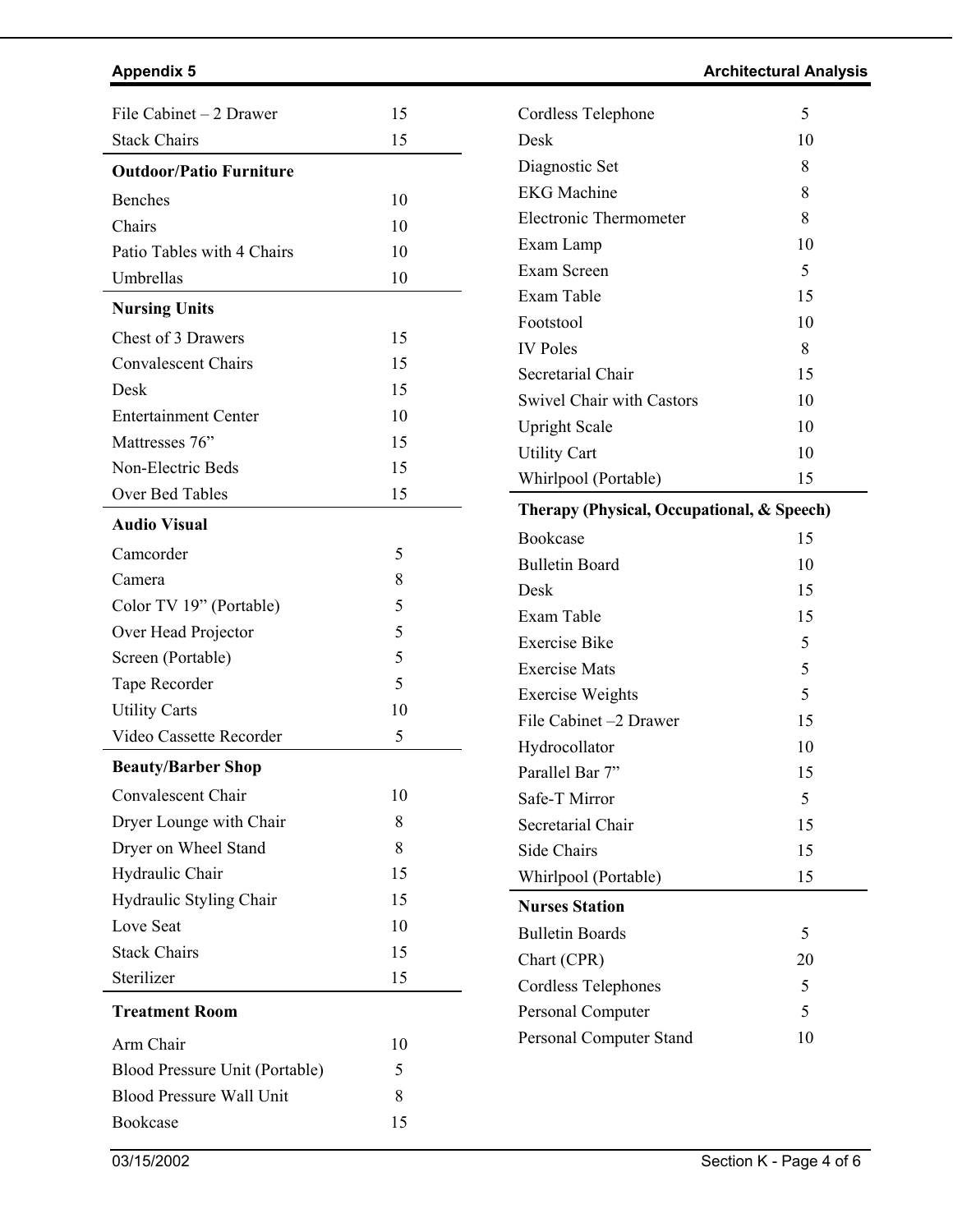| <b>Appendix 5</b> | <b>Architectural Analysis</b> |
|-------------------|-------------------------------|
|                   |                               |

| <b>Secretarial Chairs</b><br>15<br><b>Clean Utility Room</b><br>Gerry Chairs<br>10<br><b>Ice Machine</b><br>10<br><b>IV Poles</b><br>8<br>5<br>Microwave<br>10<br>Refrigerator<br><b>Stretchers</b><br>10<br><b>Wheel Chairs</b><br>10<br><b>Morgue Room</b><br>$Cabinet - 2 Door$ (locked)<br>10<br><b>Litter Stretcher/Mattress</b><br>15<br><b>Medicine Room</b><br>10<br>Cabinet (locked)<br>5<br><b>Medication Refrigerator</b><br>5<br><b>Pharmacy Mobile Charts</b><br>5<br>Stethoscopes<br>10<br><b>Suction Pumps</b><br>10<br><b>Tray Dispensers</b><br><b>Janitor's Closet</b><br>Metal Shelving<br>10<br>5<br>Mop Bucket Ringer<br>5<br>Mop Buckets<br><b>Utility Carts</b><br>10<br><b>Dietary</b><br>10<br>Cash Register<br>China Heater<br>10<br>Cold Food Unit<br>10<br>Dish Carts<br>10<br>Electronic Can Opener (Comm.)<br>10<br>Food Carts<br>10<br>Food Processor<br>10<br><b>Hot Food Unit</b><br>10<br>Metal Shelving<br>10<br>Microwave<br>5<br>10<br>Mixer, Beater | <b>Resident Chart Holder</b> | 5  |
|-------------------------------------------------------------------------------------------------------------------------------------------------------------------------------------------------------------------------------------------------------------------------------------------------------------------------------------------------------------------------------------------------------------------------------------------------------------------------------------------------------------------------------------------------------------------------------------------------------------------------------------------------------------------------------------------------------------------------------------------------------------------------------------------------------------------------------------------------------------------------------------------------------------------------------------------------------------------------------------------|------------------------------|----|
|                                                                                                                                                                                                                                                                                                                                                                                                                                                                                                                                                                                                                                                                                                                                                                                                                                                                                                                                                                                           |                              |    |
|                                                                                                                                                                                                                                                                                                                                                                                                                                                                                                                                                                                                                                                                                                                                                                                                                                                                                                                                                                                           |                              |    |
|                                                                                                                                                                                                                                                                                                                                                                                                                                                                                                                                                                                                                                                                                                                                                                                                                                                                                                                                                                                           |                              |    |
|                                                                                                                                                                                                                                                                                                                                                                                                                                                                                                                                                                                                                                                                                                                                                                                                                                                                                                                                                                                           |                              |    |
|                                                                                                                                                                                                                                                                                                                                                                                                                                                                                                                                                                                                                                                                                                                                                                                                                                                                                                                                                                                           |                              |    |
|                                                                                                                                                                                                                                                                                                                                                                                                                                                                                                                                                                                                                                                                                                                                                                                                                                                                                                                                                                                           |                              |    |
|                                                                                                                                                                                                                                                                                                                                                                                                                                                                                                                                                                                                                                                                                                                                                                                                                                                                                                                                                                                           |                              |    |
|                                                                                                                                                                                                                                                                                                                                                                                                                                                                                                                                                                                                                                                                                                                                                                                                                                                                                                                                                                                           |                              |    |
|                                                                                                                                                                                                                                                                                                                                                                                                                                                                                                                                                                                                                                                                                                                                                                                                                                                                                                                                                                                           |                              |    |
|                                                                                                                                                                                                                                                                                                                                                                                                                                                                                                                                                                                                                                                                                                                                                                                                                                                                                                                                                                                           |                              |    |
|                                                                                                                                                                                                                                                                                                                                                                                                                                                                                                                                                                                                                                                                                                                                                                                                                                                                                                                                                                                           |                              |    |
|                                                                                                                                                                                                                                                                                                                                                                                                                                                                                                                                                                                                                                                                                                                                                                                                                                                                                                                                                                                           |                              |    |
|                                                                                                                                                                                                                                                                                                                                                                                                                                                                                                                                                                                                                                                                                                                                                                                                                                                                                                                                                                                           |                              |    |
|                                                                                                                                                                                                                                                                                                                                                                                                                                                                                                                                                                                                                                                                                                                                                                                                                                                                                                                                                                                           |                              |    |
|                                                                                                                                                                                                                                                                                                                                                                                                                                                                                                                                                                                                                                                                                                                                                                                                                                                                                                                                                                                           |                              |    |
|                                                                                                                                                                                                                                                                                                                                                                                                                                                                                                                                                                                                                                                                                                                                                                                                                                                                                                                                                                                           |                              |    |
|                                                                                                                                                                                                                                                                                                                                                                                                                                                                                                                                                                                                                                                                                                                                                                                                                                                                                                                                                                                           |                              |    |
|                                                                                                                                                                                                                                                                                                                                                                                                                                                                                                                                                                                                                                                                                                                                                                                                                                                                                                                                                                                           |                              |    |
|                                                                                                                                                                                                                                                                                                                                                                                                                                                                                                                                                                                                                                                                                                                                                                                                                                                                                                                                                                                           |                              |    |
|                                                                                                                                                                                                                                                                                                                                                                                                                                                                                                                                                                                                                                                                                                                                                                                                                                                                                                                                                                                           |                              |    |
|                                                                                                                                                                                                                                                                                                                                                                                                                                                                                                                                                                                                                                                                                                                                                                                                                                                                                                                                                                                           |                              |    |
|                                                                                                                                                                                                                                                                                                                                                                                                                                                                                                                                                                                                                                                                                                                                                                                                                                                                                                                                                                                           |                              |    |
|                                                                                                                                                                                                                                                                                                                                                                                                                                                                                                                                                                                                                                                                                                                                                                                                                                                                                                                                                                                           |                              |    |
|                                                                                                                                                                                                                                                                                                                                                                                                                                                                                                                                                                                                                                                                                                                                                                                                                                                                                                                                                                                           |                              |    |
|                                                                                                                                                                                                                                                                                                                                                                                                                                                                                                                                                                                                                                                                                                                                                                                                                                                                                                                                                                                           |                              |    |
|                                                                                                                                                                                                                                                                                                                                                                                                                                                                                                                                                                                                                                                                                                                                                                                                                                                                                                                                                                                           |                              |    |
|                                                                                                                                                                                                                                                                                                                                                                                                                                                                                                                                                                                                                                                                                                                                                                                                                                                                                                                                                                                           |                              |    |
|                                                                                                                                                                                                                                                                                                                                                                                                                                                                                                                                                                                                                                                                                                                                                                                                                                                                                                                                                                                           |                              |    |
|                                                                                                                                                                                                                                                                                                                                                                                                                                                                                                                                                                                                                                                                                                                                                                                                                                                                                                                                                                                           |                              |    |
|                                                                                                                                                                                                                                                                                                                                                                                                                                                                                                                                                                                                                                                                                                                                                                                                                                                                                                                                                                                           |                              |    |
|                                                                                                                                                                                                                                                                                                                                                                                                                                                                                                                                                                                                                                                                                                                                                                                                                                                                                                                                                                                           |                              |    |
|                                                                                                                                                                                                                                                                                                                                                                                                                                                                                                                                                                                                                                                                                                                                                                                                                                                                                                                                                                                           |                              |    |
|                                                                                                                                                                                                                                                                                                                                                                                                                                                                                                                                                                                                                                                                                                                                                                                                                                                                                                                                                                                           |                              |    |
|                                                                                                                                                                                                                                                                                                                                                                                                                                                                                                                                                                                                                                                                                                                                                                                                                                                                                                                                                                                           |                              |    |
|                                                                                                                                                                                                                                                                                                                                                                                                                                                                                                                                                                                                                                                                                                                                                                                                                                                                                                                                                                                           |                              |    |
|                                                                                                                                                                                                                                                                                                                                                                                                                                                                                                                                                                                                                                                                                                                                                                                                                                                                                                                                                                                           |                              |    |
|                                                                                                                                                                                                                                                                                                                                                                                                                                                                                                                                                                                                                                                                                                                                                                                                                                                                                                                                                                                           |                              |    |
|                                                                                                                                                                                                                                                                                                                                                                                                                                                                                                                                                                                                                                                                                                                                                                                                                                                                                                                                                                                           | Open Tray Carts              | 10 |

| Scale                                 | 10 |
|---------------------------------------|----|
| Slicer                                | 10 |
| <b>Storage Receptacle with Covers</b> | 5  |
| Toasters (Commercial)                 | 10 |
| <b>Tray Carts</b>                     | 10 |
| <b>Utility Carts</b>                  | 10 |
| Walk In Refrigerator                  | 10 |
| <b>Dietary Closet</b>                 |    |
| Mop Bucket Wringers                   | 5  |
| Mop Buckets                           | 5  |
| Pressure Spray Machine -Portable      | 8  |
| Two Wheel Hand Truck                  | 8  |
| <b>Maintenance Shop</b>               |    |
| Drills/Hand Tools                     | 8  |
| Ladder, 10'                           | 8  |
| Ladder, 16'                           | 8  |
| Ladder, 4'                            | 8  |
| Ladder, 6'                            | 8  |
| Ladder, 8'                            | 8  |
| Metal Shelving                        | 10 |
| Mobile Tool Cart                      | 10 |
| Paint Sprayer                         | 5  |
| <b>Platform Truck</b>                 | 10 |
| Pressure Spray Machine                | 8  |
| Sidewalk Edger                        | 4  |
| <b>Snow Blower</b>                    | 5  |
| <b>Tool Racks</b>                     | 10 |
| Two Hand Wheel Truck                  | 8  |
| Wet Vac                               | 5  |
| Wheelbarrow                           | 8  |
| <b>Housekeeping Store Room</b>        |    |
| <b>Buffer</b>                         | 8  |
| <b>Maid Carts</b>                     | 10 |
| Metal Shelving                        | 10 |
| Recycle Bins                          | 8  |
|                                       |    |

 $\overline{a}$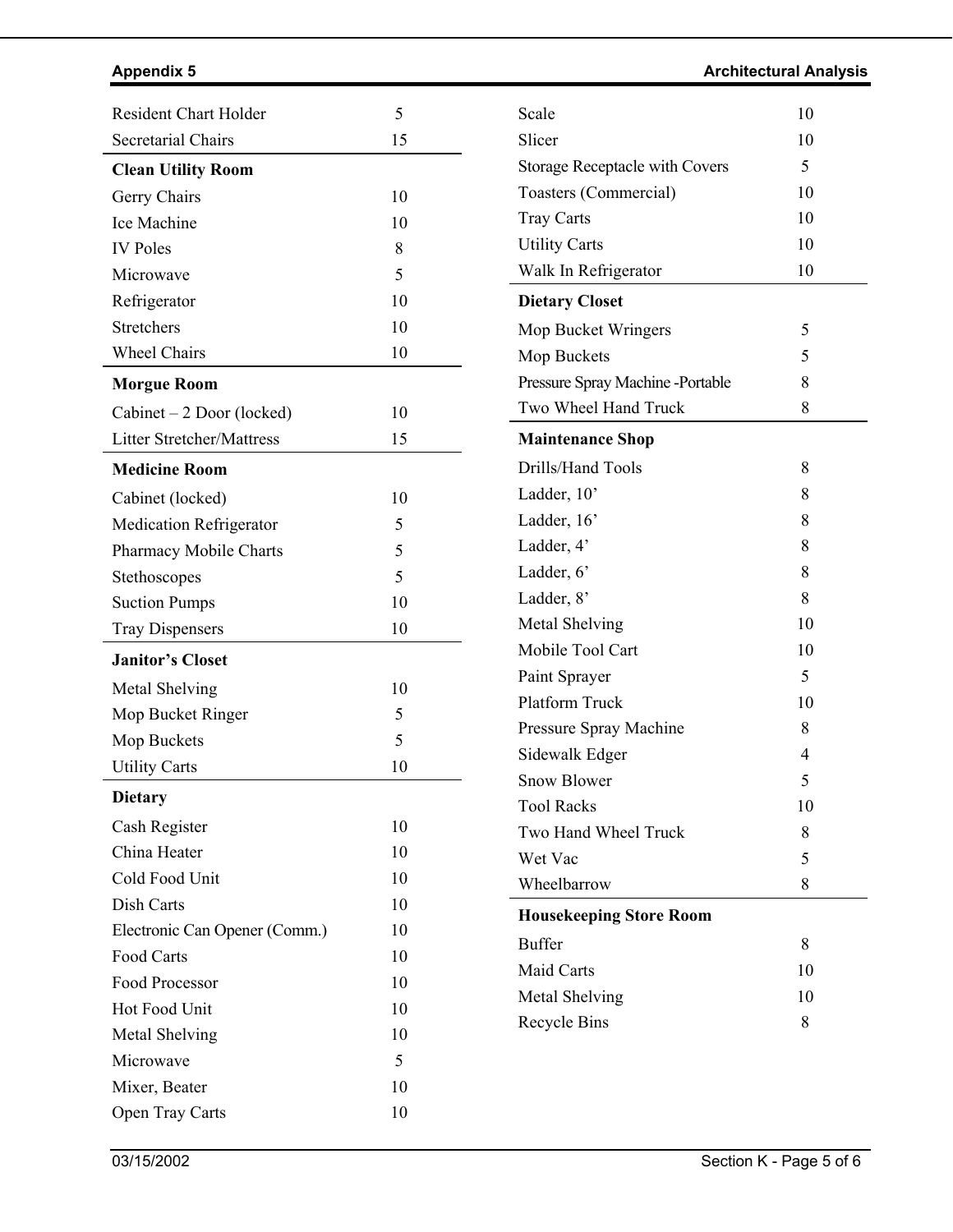# **Appendix 5** Architectural Analysis **Architectural Analysis Architectural Analysis**

| Soiled Trash Containers             | 8           | <b>Step Stools</b>              | 10 |
|-------------------------------------|-------------|---------------------------------|----|
| <b>Step Stools</b>                  | 10          | <b>Trapeze Bar</b>              | 10 |
| <b>Utility Carts</b>                | 8           | Walkers                         | 8  |
| <b>Vacuum Cleaners</b>              | 10          | <b>Wheel Chairs</b>             | 10 |
| Wet Vacuum                          | 10          | <b>Staff Lounge Room</b>        |    |
| Laundry                             |             | Bookcase                        | 15 |
| <b>Closed Linen Carts</b>           | 10          | <b>Bulletin Boards</b>          | 5  |
| <b>Floor Fans</b>                   | 10          | <b>Clothes Rack</b>             | 5  |
| <b>Folding Tables</b>               | 15          | Metal Lockers                   | 10 |
| <b>Laundry Carts</b>                | 8           | Microwave                       | 5  |
| Metal Shelving                      | 10          | Mirrors                         | 5  |
| Mop Bucket Wringers                 | 5           | <b>Recycle Bins</b>             | 8  |
| Mop Buckets                         | 5           | Refrigerator                    | 10 |
| Open Linen Storage Carts            | 10          | <b>Round Tables</b>             | 10 |
| <b>Pedestal Fans</b>                | 10          | <b>Upholstered Stack Chairs</b> | 10 |
| Scale                               | 15          | <b>Oxygen Storage Room</b>      |    |
| Side Chairs                         | $\,$ 8 $\,$ | Cylinder Truck                  | 10 |
| <b>Housekeeping Office</b>          |             | Oxygen Cylinders                | 10 |
| Desk                                | 15          | Oxygen Cylinders Caddies        | 10 |
| Secretarial Chair                   | 10          | <b>Paint Room</b>               |    |
| <b>Stack Chairs</b>                 | 10          | Metal Shelving                  | 10 |
| <b>Equipment and Supply Storage</b> |             |                                 |    |
| Beds (Electric)                     | 8           |                                 |    |
| <b>Blood Pressure Units</b>         | 5           |                                 |    |
| Cabinets (Locked)                   | 10          |                                 |    |
| Canes                               | 8           |                                 |    |
| Footboards                          | 8           |                                 |    |
| Geriatric Chairs                    | 10          |                                 |    |
| Gooseneck Lamps                     | 10          |                                 |    |
| <b>Hoyer Lifts</b>                  | 15          |                                 |    |
| Humidifiers                         | 5           |                                 |    |
| In Bed Scale                        | 15          |                                 |    |
| <b>IV Monitor Sets</b>              | 8           |                                 |    |
| IV Stand on Wheels                  | 8           |                                 |    |
| Lockers                             | 10          |                                 |    |
| Metal Shelving                      | 10          |                                 |    |
| <b>Reclining Chairs</b>             | 10          |                                 |    |
| <b>Restraint Belts</b>              | 8           |                                 |    |
|                                     |             |                                 |    |
| <b>Safety Rails</b>                 | 8           |                                 |    |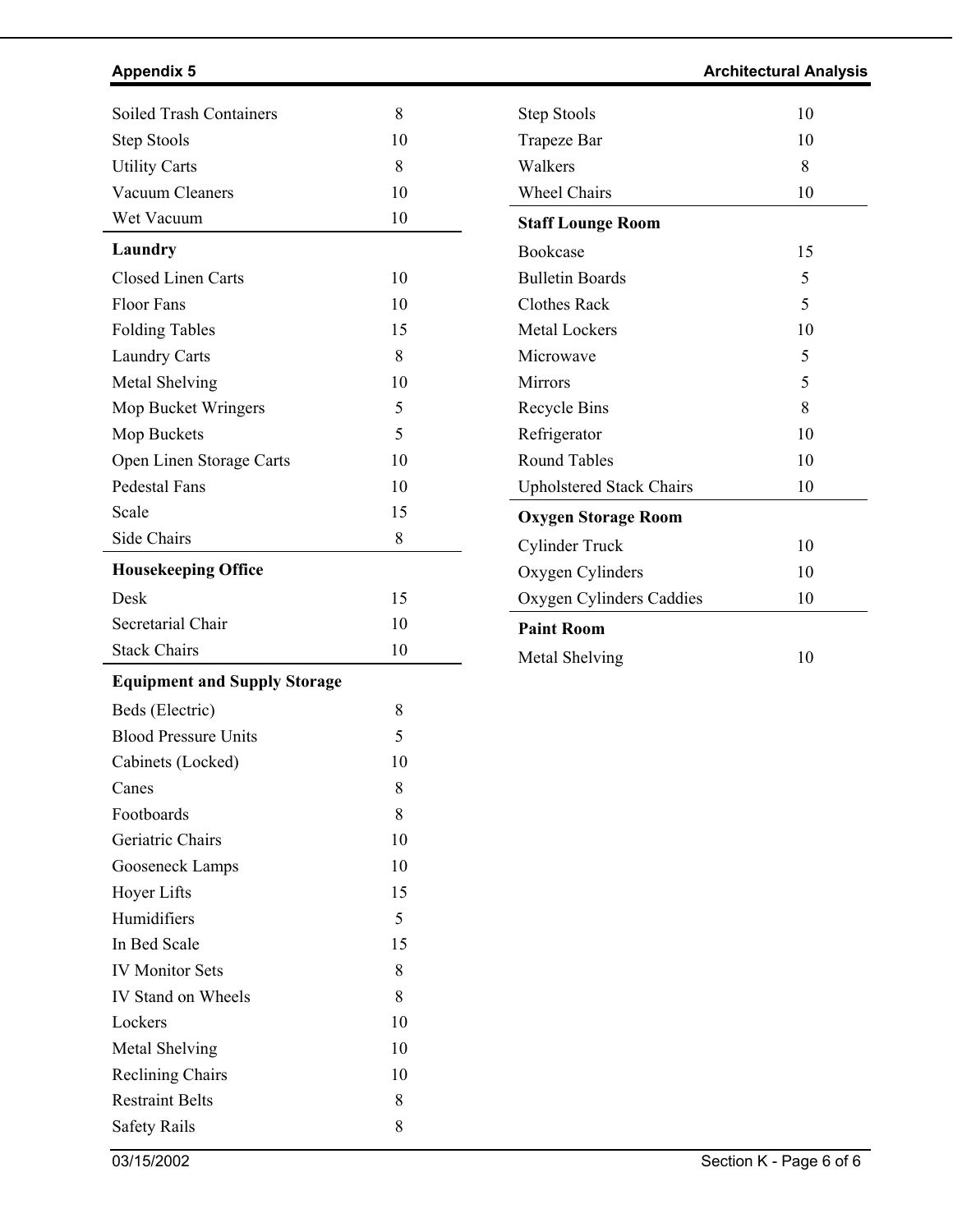# **HUD Architectural Review Report for Pre-Application Exhibits**

| HUD Office Name                        |  |
|----------------------------------------|--|
| <b>Pre-Application Submission Date</b> |  |
| Project Name                           |  |
| Project Location (City, State)         |  |
| MAP Lender Name                        |  |

### **Summary of HUD Architectural Review**

A. Architectural/Engineering exhibits (including Mortgagor's Architect's Basic Work Write-up for Substantial Rehabilitation projects)

If incomplete, specify:

B. Conformance to HUD Standards

If unacceptable, indicate reasons:

- C. Site conditions:
	- 1. New construction projects:
		- a. Placement of residential building(s)
		- b. Unusual site conditions

If unacceptable, indicate reasons:

- 2. Substantial rehabilitation projects:
	- a. Mortgagor's Architect's Basic Work Write-up

If unacceptable, indicate reasons:

- D. Residential building(s):
	- 1. Lobby floor:
		- a. Circulation
		- b. Mortgagor's Architect's Basic Work Write-up (for substantial rehabilitation projects)

**5L.1**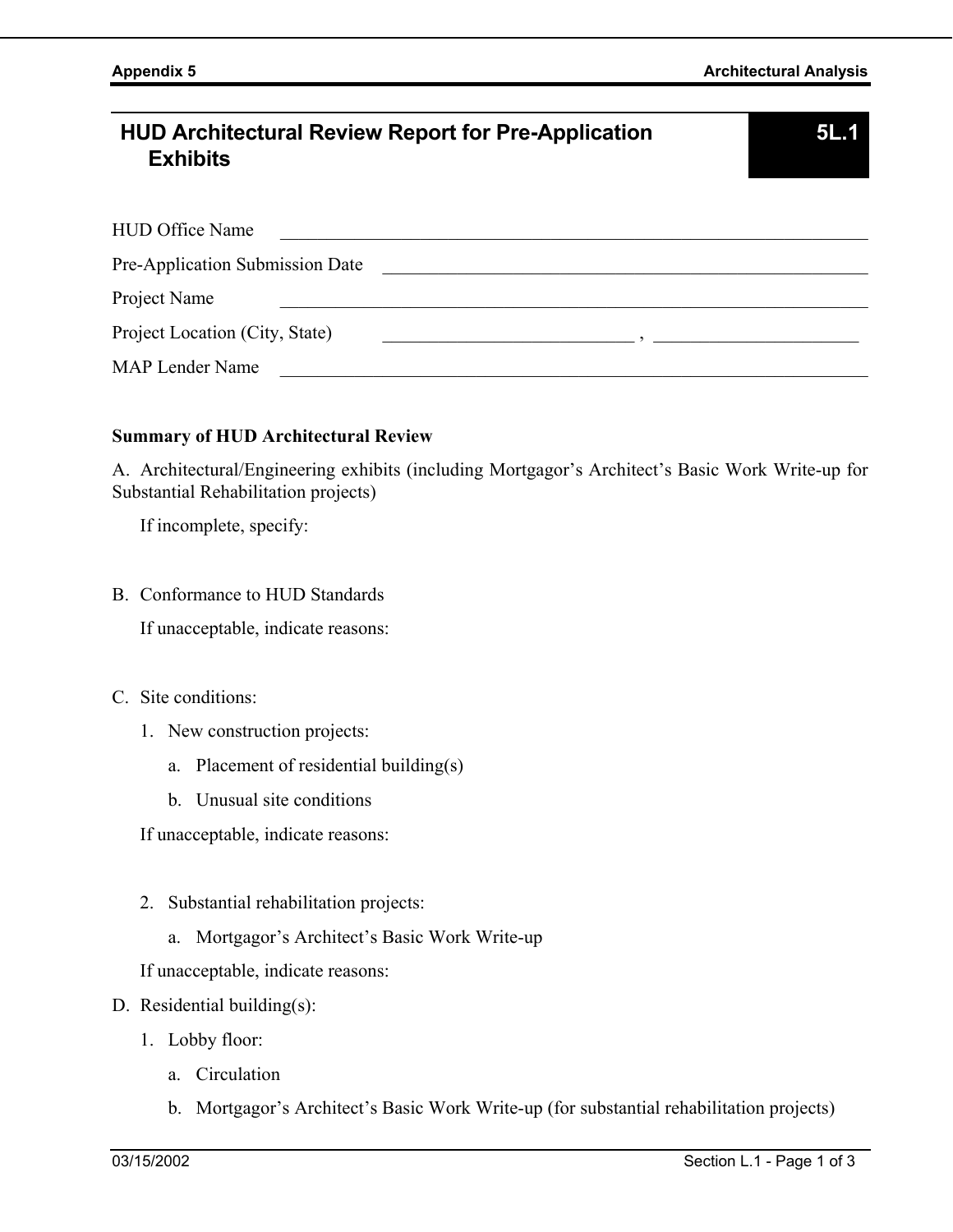If unacceptable, indicate reasons:

- 2. Typical floor:
	- a. Circulation
	- b. Mortgagor's Architect's Basic Work Write-up (for substantial rehabilitation projects)
	- c. Acceptability of design

If unacceptable, indicate reasons:

- 3. Typical apartment layout(s):
	- a. Circulation
	- b. Mortgagor's Architect's Basic Work Write-up (for substantial rehabilitation projects)
	- c. Size and marketability (determined by appraiser)
	- d. Acceptability of design

If unacceptable, indicate reasons:

4. Structural system (Include Mortgagor's Architect's Basic Work Write-up for substantial rehabilitation projects)

If unacceptable, indicate reasons:

5. Exterior finish (Include Mortgagor's Architect's Basic Work Write-up for exterior doors, windows and building finish for substantial rehabilitation projects)

If unacceptable, indicate reasons:

- 6. Rehabilitation of roof(s) (substantial rehabilitation projects)
	- a. Mortgagor's Architect's Basic Work Write-up

If unacceptable, indicate reasons:

I have reviewed the subject project and hereby make the following recommendation(s):

### **Reviewer:**

Name of Reviewer

Signature and Date of Review **Example 2018** 2018 2019 2019 2021 2022 2023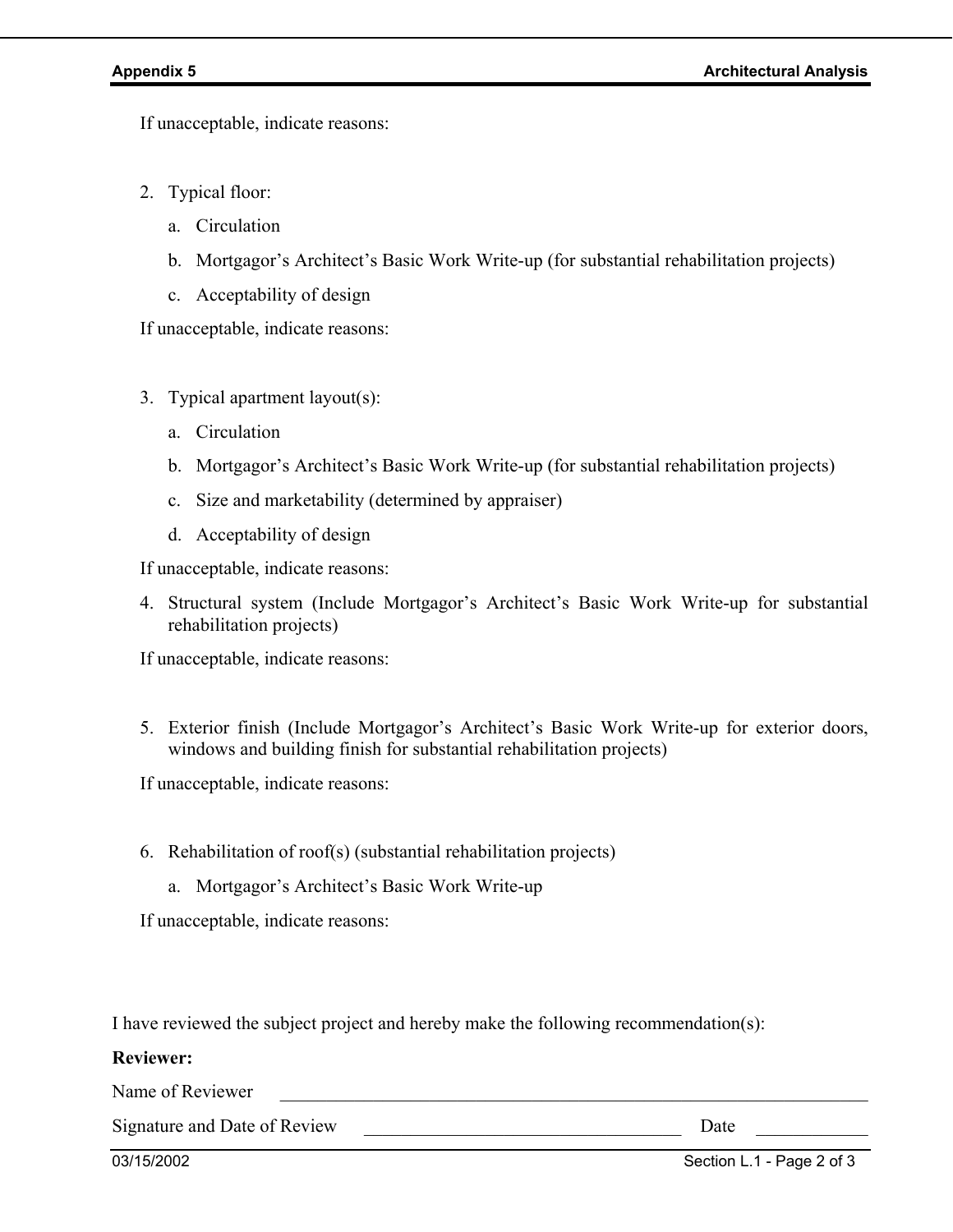## **Concurrence:**

Name of Team Leader \_\_\_\_\_\_\_\_\_\_\_\_\_\_\_\_\_\_\_\_\_\_\_\_\_\_\_\_\_\_\_\_\_\_\_\_\_\_\_\_\_\_\_\_\_\_\_\_\_\_\_\_\_\_\_\_\_\_\_\_\_\_

| Signature and Date of Concurrence |  | <b>Date</b> |  |
|-----------------------------------|--|-------------|--|
|-----------------------------------|--|-------------|--|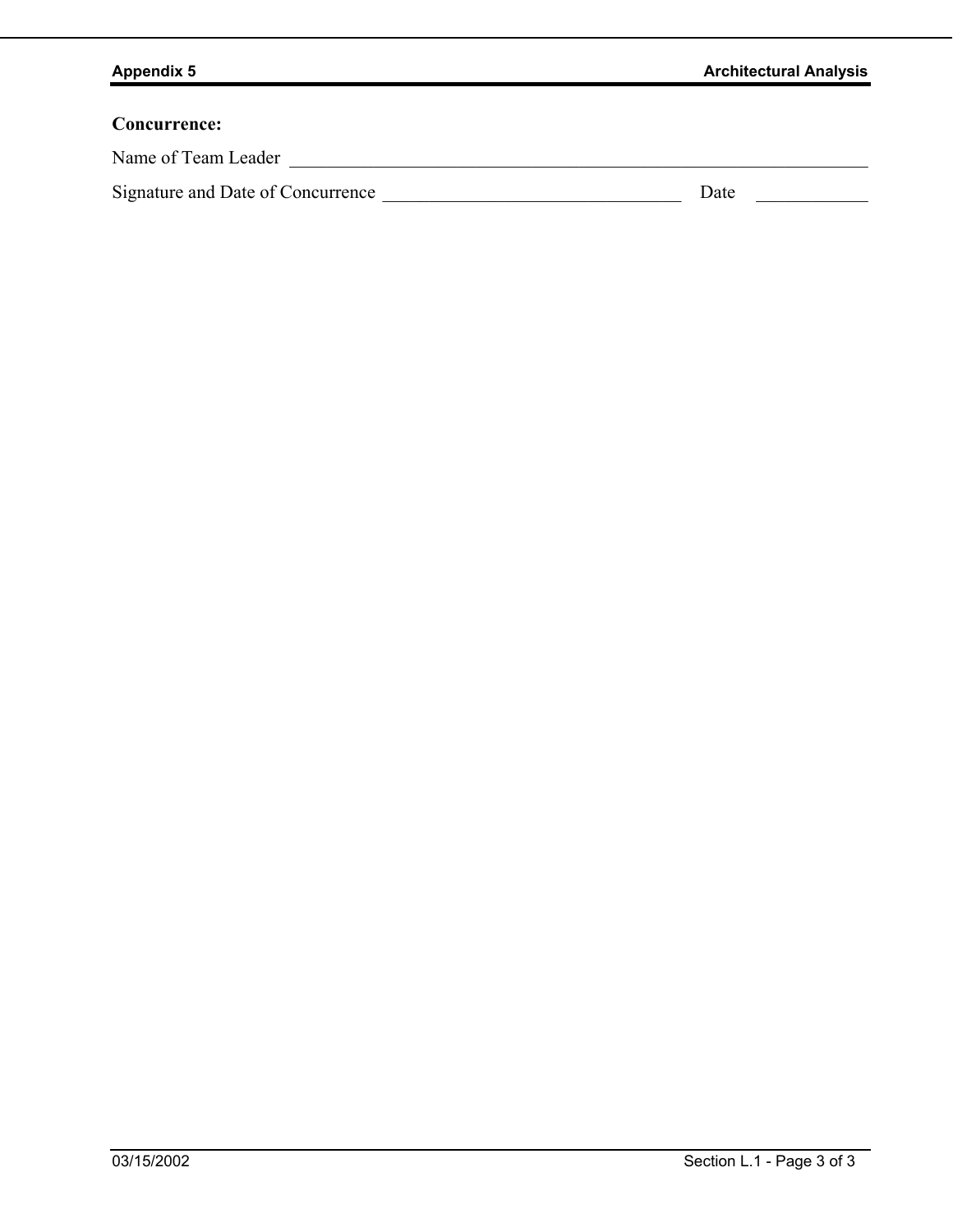### **HUD Architectural Review of Lender's Architectural Analyst's Report for Firm Exhibits - New Construction & Substantial Rehabilitation 5L.2**

| <b>HUD Office Name</b>          |  |
|---------------------------------|--|
| Firm Commitment Submission Date |  |
| Project Name                    |  |
| Project Location (City, State)  |  |

MAP Lender Name

### **Summary of HUD Architectural Review**

A. Firm Commitment deliverables:

If incomplete, specify:

### B. Lender's Architectural Analyst's Review Report:

- 1. Site design and conditions:
	- a. New construction:
		- (1) Placement of buildings and parking
		- (2) Erosion containment and drainage
	- b. Substantial Rehabilitation: Detail Work Write-up regarding:
		- (1) Site utilities
		- (2) Roads, walks, parking
		- (3) Site improvements
		- (4) Erosion containment and drainage
	- c. Accessibility for persons with disabilities (For Substantial Rehabilitation projects only if required by program or local code and for all Section 232 projects):
		- (1) From street to residential and non-residential building(s)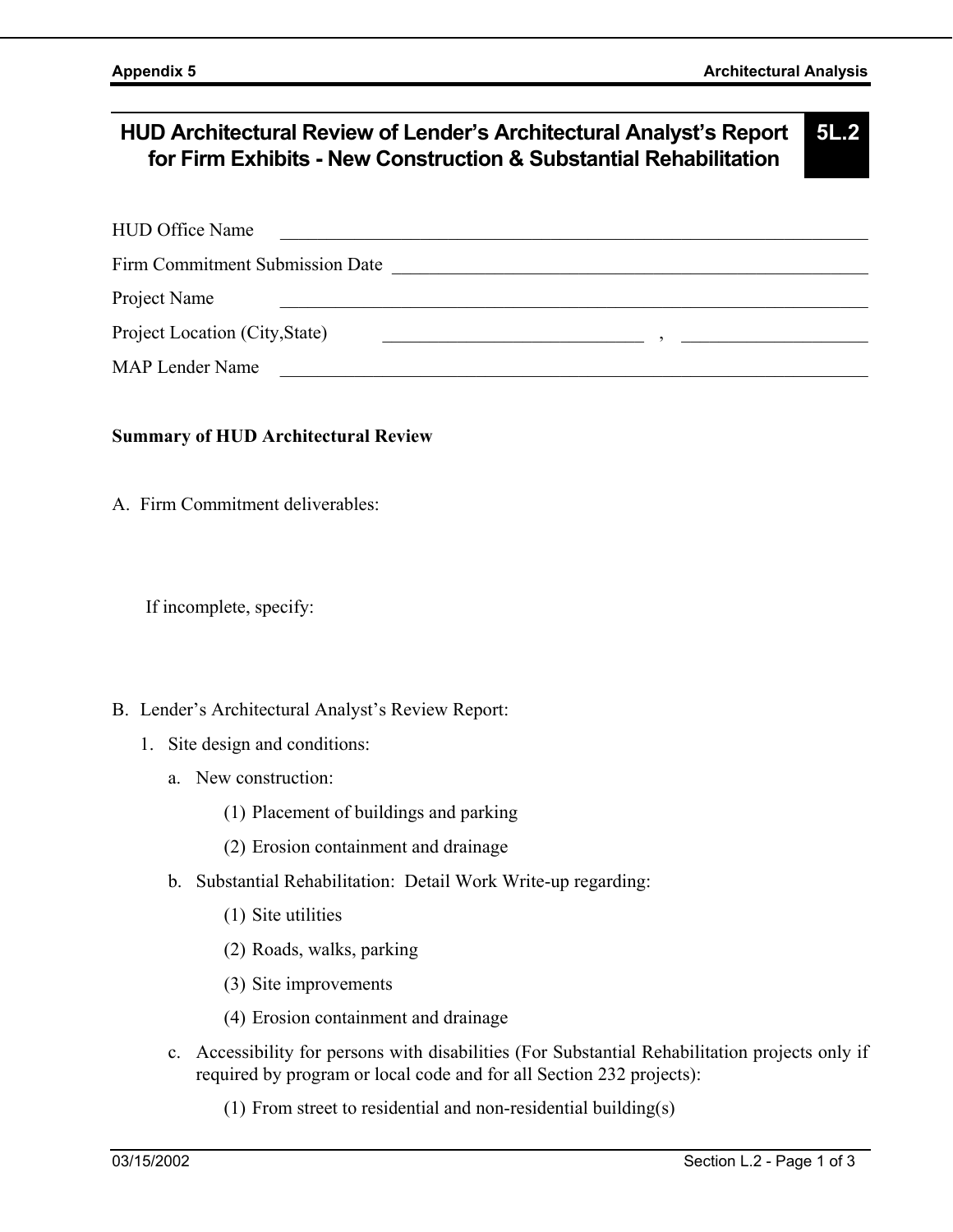- (2) From parking lot(s) to residential and non-residential building(s)
- (3) Throughout site
- (4) Any violation of Fair Housing Act requirements for Substantial Rehabilitation projects constructed after March 13, 1991.

If unacceptable, indicate reasons:

- 2. Building design and conditions (include Detail Work Write-up for Substantial Rehabilitation):
	- a. Fire safety
	- b. Structural adequacy
	- c. Accessibility for persons with disabilities residential and non-residential structures for common use (For Substantial Rehabilitation projects only if required by program or local code and for all Section 232 projects):
		- (1) Circulation and community spaces
		- (2) Offices and other public spaces
		- (3) Typical residential units

If unacceptable, indicate reasons:

3. Major and Minor Movable Equipment (for Section 232 Health Care Facilities projects)

If unacceptable, indicate reasons:

C. Review of A/E portion of completed Form HUD-92264 (HUD-92264-HCF for Section 232 Health Care Facilities projects) for accuracy with respect to A/E exhibits (Include Detail Work Write-up for Substantial Rehabilitation projects):

If unacceptable, indicate reasons:

- D. Review of A/E exhibits for consistency with Lender's Review Report (Include Detail Work Write-up for Substantial Rehabilitation projects):
	- 1. Sitework (and site elevations for new construction):

If unacceptable, indicate reasons:

2. Foundation design and placement (new construction):

If unacceptable, indicate reasons: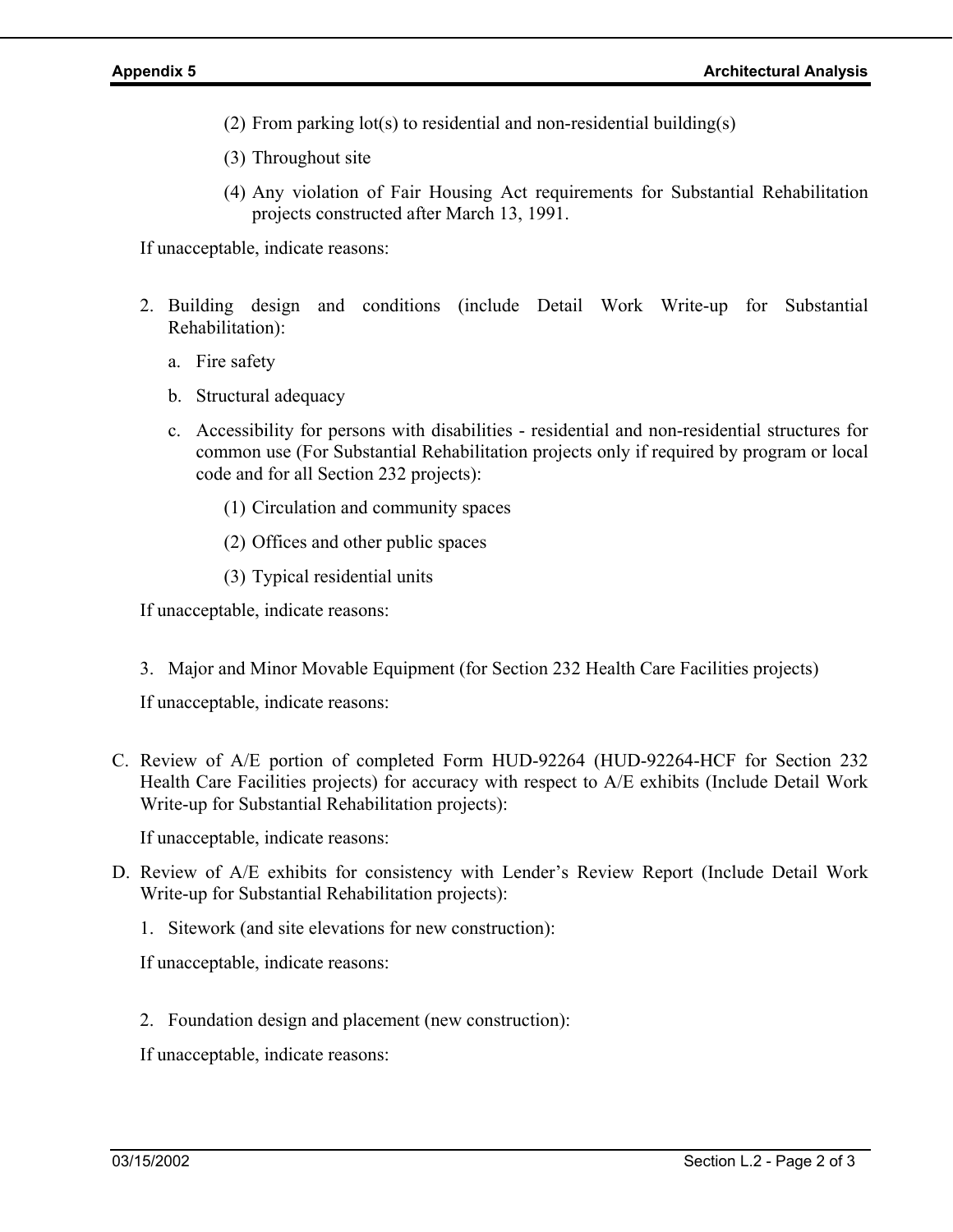3. Residential and non-residential structures:

If unacceptable, indicate reasons:

- 4. Accessibility for persons with disabilities (For Substantial Rehabilitation projects only if required by program or local code and for all Section 232 projects):
	- a. From street and parking lots to residential and non-residential buildings
	- b. Throughout site
	- c. Throughout residential and common non-residential structures and spaces.

If unacceptable, indicate reasons:

5. Design features unusual for the particular structure type and/or system.

If unacceptable, indicate reasons:

6. Major and Minor Movable Equipment (for Section 232 Health Care Facilities projects) If unacceptable, indicate reasons:

E. Other A/E exhibits (indicate):

If unacceptable, indicate reasons:

I have reviewed the subject project and hereby make the following recommendation(s):

### **Reviewer:**

| Name of Reviewer                  |      |
|-----------------------------------|------|
| Signature and Date of Review      | Date |
| Concurrence:                      |      |
| Name of Team Leader               |      |
| Signature and Date of Concurrence | Date |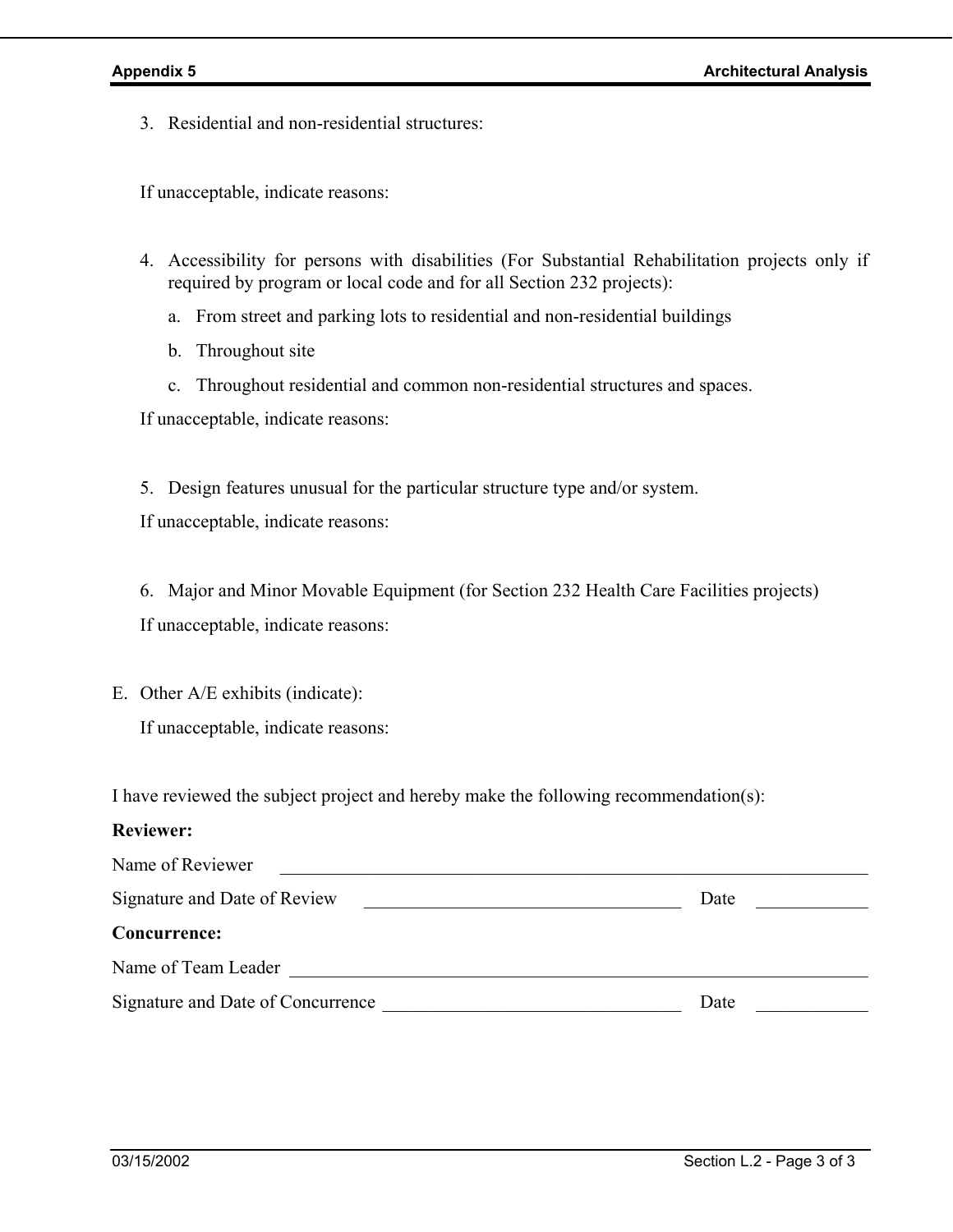# **HUD Architectural Review of Lender's Architectural Analyst's Report for Firm Exhibits - Section 223(f)**

**5L.3** 

| <b>HUD Office Name</b>          |  |
|---------------------------------|--|
| Firm Commitment Submission Date |  |
| Project Name                    |  |
| Project Location (City, State)  |  |
| MAP Lender Name                 |  |

NOTE: Although UFAS requirements technically apply only to new construction and alterations to existing buildings, the Department still requires compliance with UFAS on refinance transactions. This is true even though most repairs under Section 223(f) would not meet the definition of "alteration" as indicated in UFAS. State and local entities have the authority to require nonconforming health care facilities to upgrade their facilities to acceptable standards of accessibility, such as found in the UFAS. Any non-conforming health care facility with State and/or local accessibility citations that is refinancing under Section 232/223(f) must include these mandatory upgrades in the Critical Repairs portion of the PCNA. Furthermore, even if a non-conforming HCF has no outstanding accessibility citations, it is HUD's responsibility to determine whether the project will be viable for the duration of the mortgage.

### **Summary of HUD Architectural Review**

- A. Firm Commitment deliverables:
	- 1. Lender's Project Capital Needs Assessment and Replacement Reserve Escrow (PCNA) Report
	- 2. Lender's review of PCNA Report
	- 3. Completed Form HUD-92264 with signatures (Form HUD-92264-HCF for Section 232 Health Care Facility projects)
	- 4. Lists of Major and Minor movable Equipment (for Section 232 Health Care Facility projects)

If incomplete, specify:

- B. Lender's Review of PCNA Report:
	- 1. Physical Inspection Report (PIR):
		- a. Condition of project
		- b. Project's: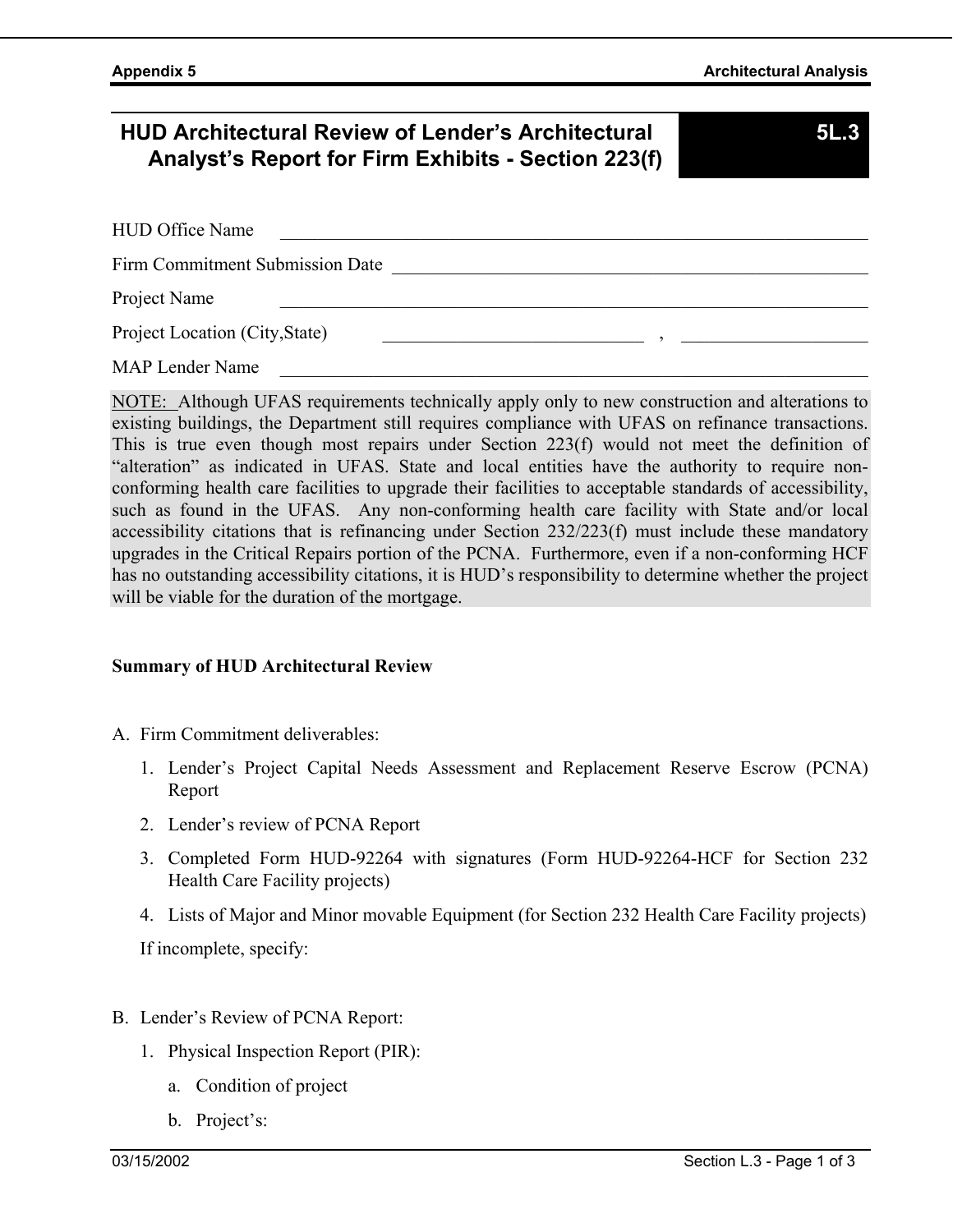- (1) Immediate repair needs
- (2) Expected repair, replacement, and major maintenance needs

If unacceptable, indicate reasons:

- 2. Statement of Resources and Needs
	- a. Lender review/adjustment to PIR
	- b. Critical repairs and non-critical repairs to be completed before endorsement
	- c. Non-critical repairs to be completed after endorsement

If unacceptable, indicate reasons:

- 3. Accessibility for persons with disabilities (for all Section 232 projects and all other projects constructed after March 13, 1991):
	- a. From streets and parking lots to residential and non-residential building(s)
	- b. Throughout site
	- c. Residential and non-residential structures for common use:
		- (1) Circulation and community spaces
		- (2) Offices and other public spaces
		- (3) Typical residential units
	- d. Any violation of Fair Housing Act requirements for projects constructed after March 13, 1991.

If unacceptable, indicate reasons:

- 4. Major and Minor Movable Equipment(for Section 232 Health Care Facility projects)
	- a. Existing equipment to be retained
	- b. Equipment to be newly purchased

If unacceptable, indicate reasons:

C. Review of A/E portion of completed Form HUD-92264 (HUD-92264-HCF for Section 232 Health Care Facility projects) for accuracy with respect to Lender's PCNA Report:

If unacceptable, indicate reasons: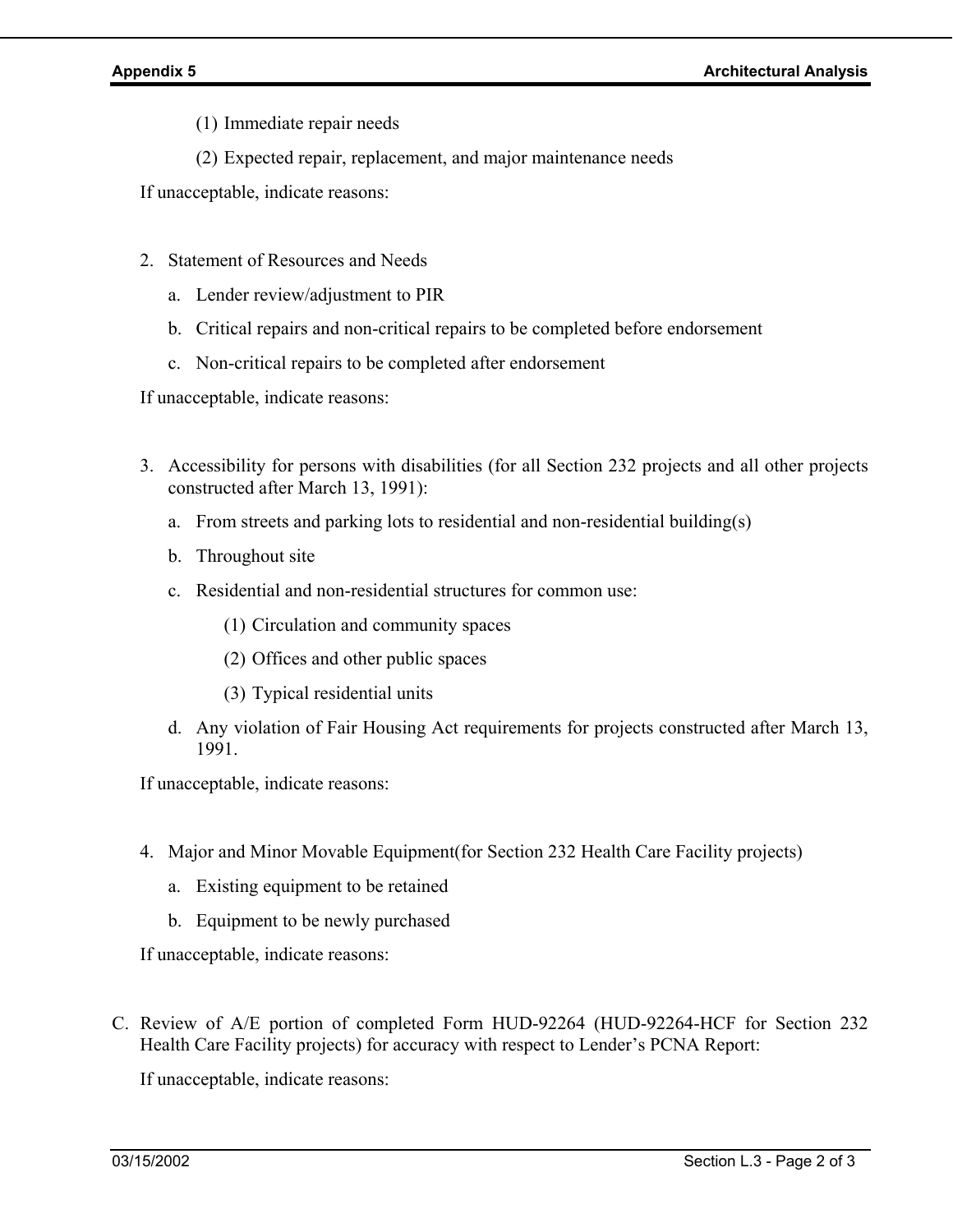- D. Review of A/E exhibits for consistency with Lender's PCNA Report:
	- 1. Critical repairs

If unacceptable, indicate reasons:

- 2. Accessibility for persons with disabilities (for all Section 232 projects and all other projects constructed after March 13, 1991):
	- a. From street and parking lots to residential and non-residential buildings
	- b. Throughout site
	- c. Throughout residential and common non-residential structures and spaces.

If unacceptable, indicate reasons:

I have reviewed the subject project and hereby make the following recommendation(s):

### **Reviewer:**

| Name of Reviewer                  |      |
|-----------------------------------|------|
| Signature and Date of Review      | Date |
| <b>Concurrence:</b>               |      |
| Name of Team Leader               |      |
| Signature and Date of Concurrence | Date |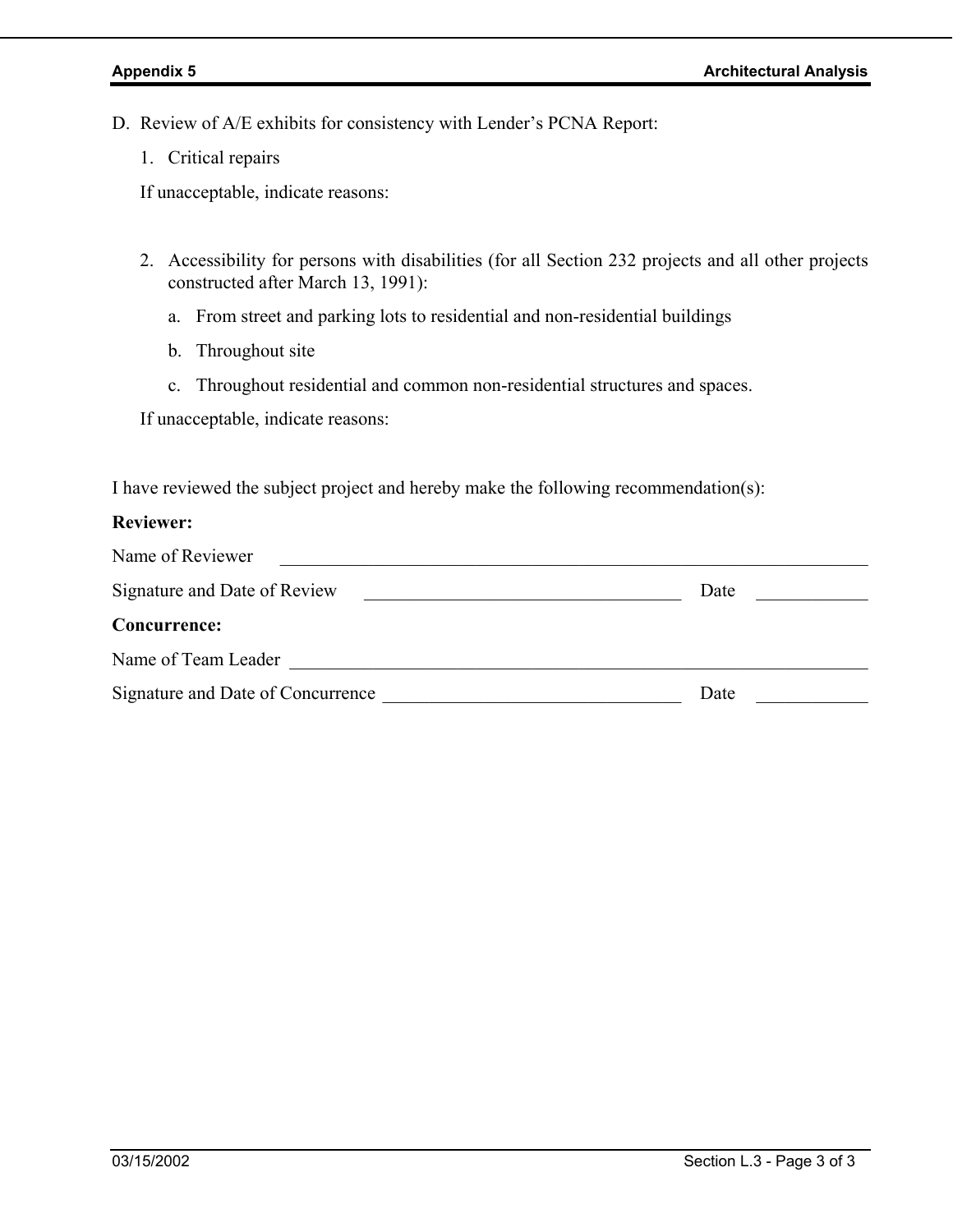# **Project Capital Needs Assessment**

# I. WHAT IS A PROJECT CAPITAL NEEDS ASSESSMENT?

A Project Capital Needs Assessment (PCNA) defines what a Project's immediate and long term capital needs are and provides a plan for financing the capital needs. It consists of several components:

- The Physical Inspection Report;
- Lender Review of Physical Inspection Report;
- Lender Computation of Replacement Reserve Account;
- Lender Statement of Resources and Needs.

These are described separately below; HUD Review is also described.

### II. THE PHYSICAL INSPECTION REPORT (PIR)

- A. The Lender hires a "Needs Assessor" to prepare a PIR on the Project.
	- 1. A Needs Assessor is any firm or individuals, including the Lender's architectural and cost analysts, qualified by training and experience to evaluate building systems and site conditions and to provide cost estimates.
	- 2. The Needs Assessor and its Subcontractors participating in the preparation of the PIR may not have an Identity of Interest with the Mortgagor, sponsor, and managing agent (if any) of the proposed Project. An arms-length relationship is essential.
- B. The PIR describes the current and future physical needs of the proposed multifamily Project. The PIR supplies the Lender and HUD with detailed information regarding:
	- 1. The condition of the Project.
	- 2. An identification of the Project's:
		- a. Immediate critical and non-critical repair needs;
		- b. Expected component replacement and major maintenance needs;

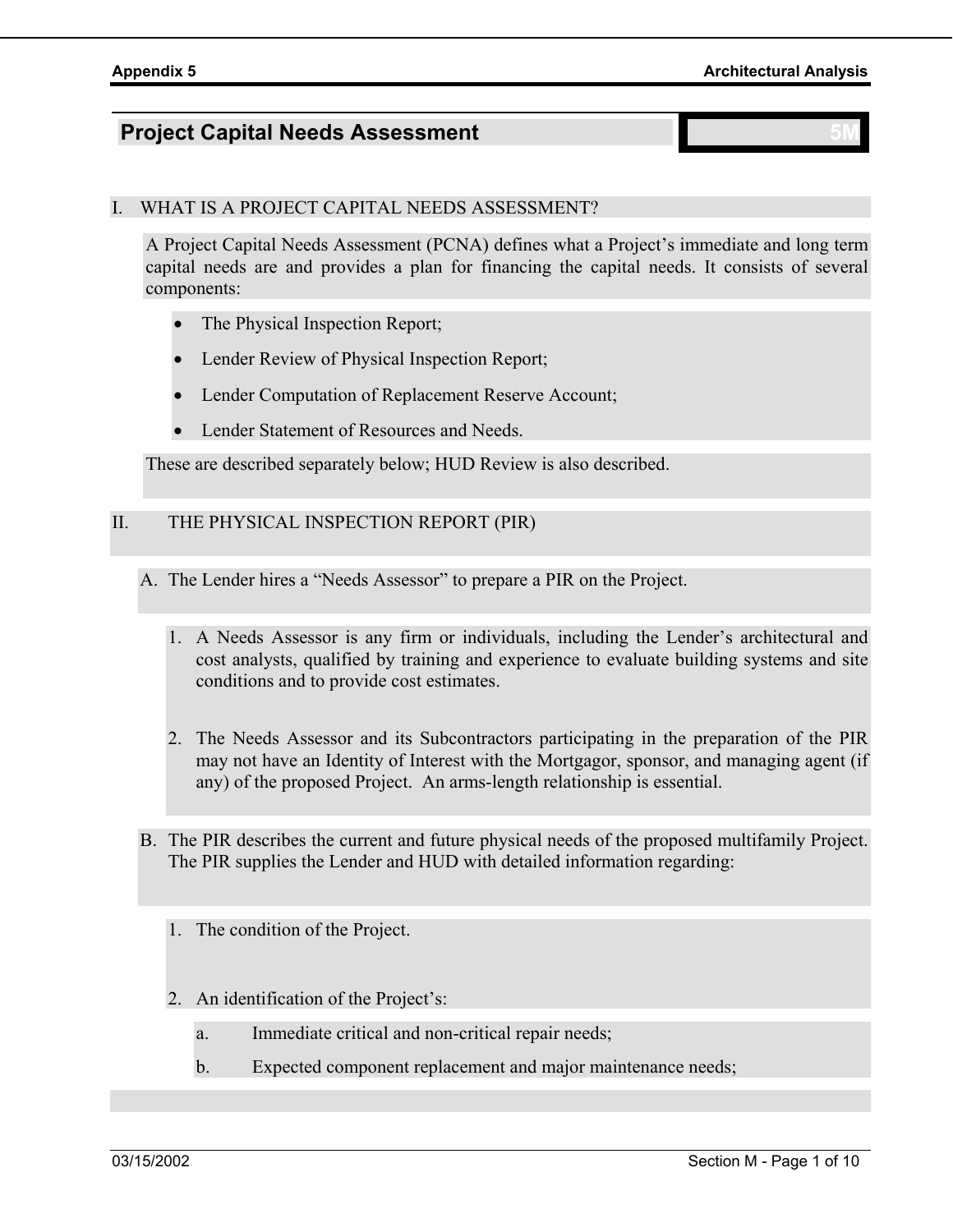- c. Compliance with accessibility laws for persons with disabilities (for projects built after March 13, 1991).
- 3. The total estimated cost, adjusted for inflation, for all repair, component replacement and major maintenance items.

C. PIR Format:

- 1. Cover Sheet must include:
	- a. The Project name, number and location.
	- b. Name, address, and telephone number of the preparer(s).
- 2. Table of Contents.
- 3. Project description.
- 4. Project Inspection Report(s) indicating existing conditions.
- 5. Repair Work Write-Up indicating scope of repairs:
	- a. "Critical" (health and safety) repairs to be completed by initial/final endorsement of the mortgage;
	- b. "Non-critical" repairs which may be deferred (subject to approval by the Hub or HUD Program Center Office) until after endorsement, but which must be completed within 12 months thereafter.
- 6. Component replacement and major maintenance schedule(s):
	- a. "Near Term" from the initial/final endorsement through the tenth year of the mortgage.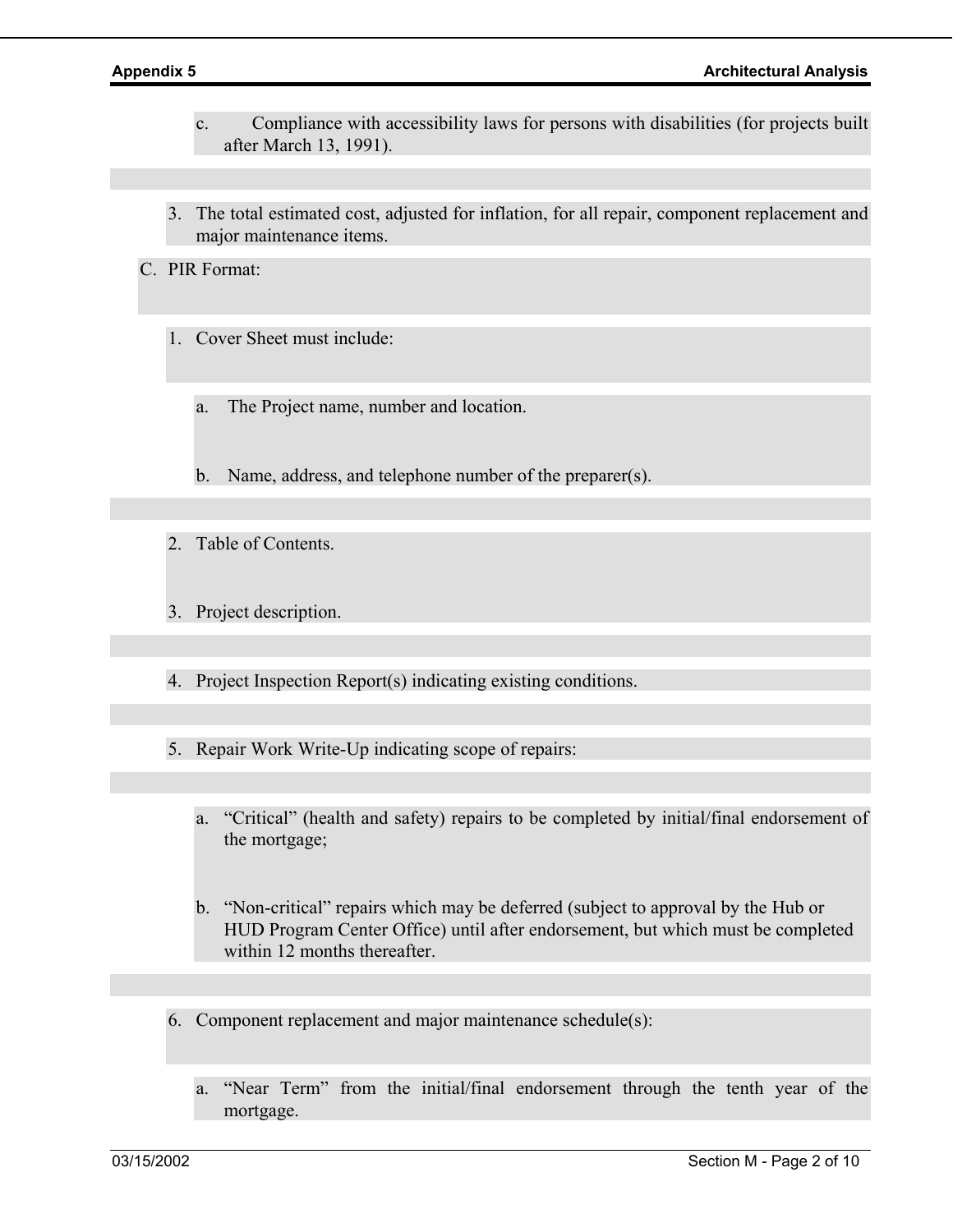- b. "Long Term" from the eleventh through the twentieth year of the mortgage.
- c. "Remainder" from the twenty-first year until about two years beyond the maturity date of the Note and Mortgage.
- 7. Cost Estimate(s):
	- a. The cost of "critical" [health and safety] and "non-critical" repairs.
	- b. The Initial Deposit to the Reserve for Replacement Account and the Annual Deposit to the Reserve for Replacement Account based on the cost of "Near Term" replacement and major maintenance needs of the Project.
	- c. The cost of "Long Term" replacement and major maintenance needs of the Project.
	- d. The cost of "Remaining Term" replacement and major maintenance needs of the Project.
- 8. Engineering and Specialty Reports.
- 9. Standard size color photographs necessary to illustrate the conditions discussed in the report and a narrative describing each photograph.
- D. Conducting the Inspections.
	- 1. The Needs Assessor may find it desirable to subcontract with other entities or persons for portions of the Project's physical inspection. For example, the Needs Assessor may wish to engage the services of a roofing subcontractor to furnish a roof inspection, a paving subcontractor to inspect the parking lots and sidewalks, a plumbing subcontractor to inspect the plumbing system, etc.
	- 2. The Department is leaving the working details of these arrangements to the Lender and the Needs Assessor hired by the Lender.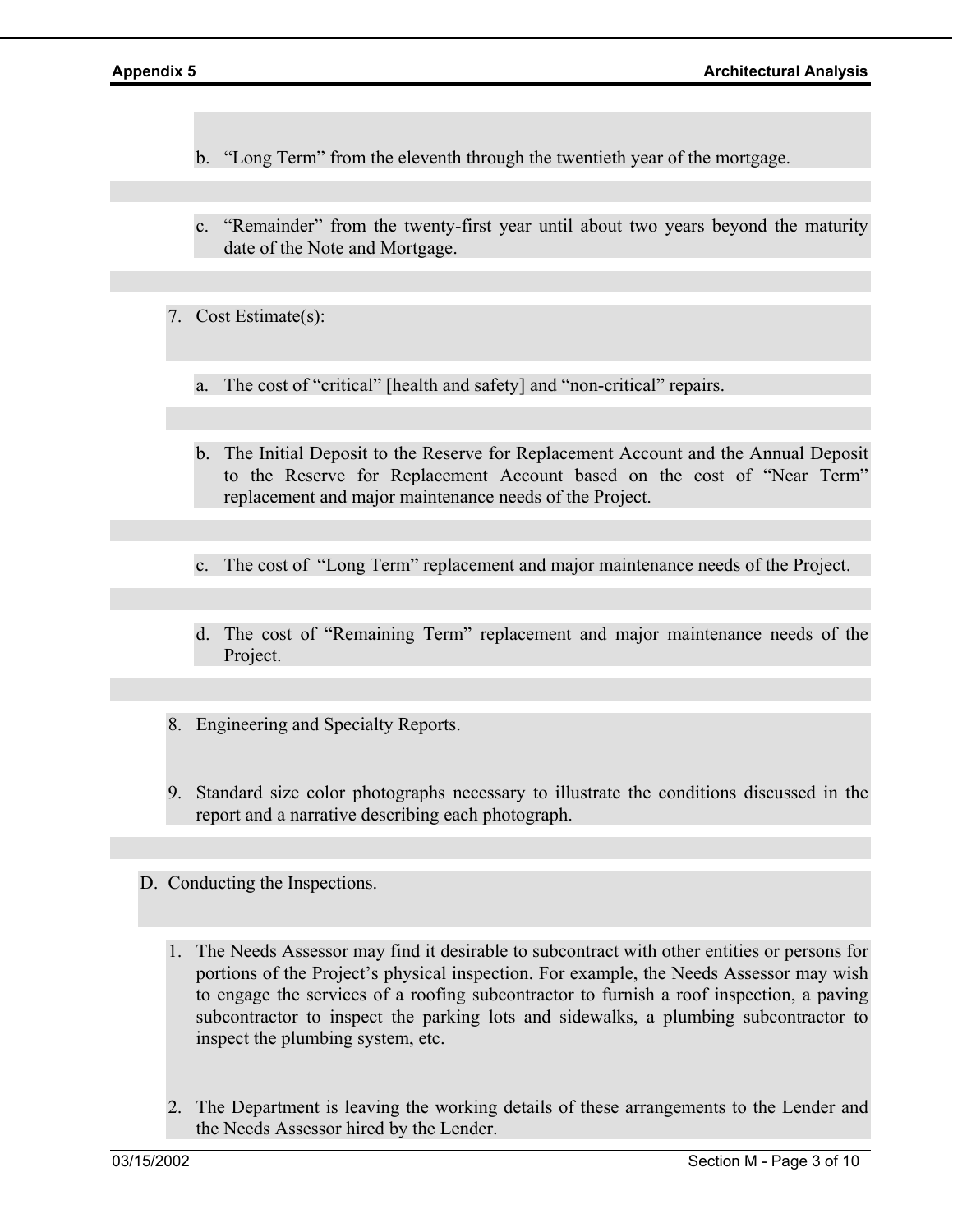- 3. The Needs Assessor must inspect enough dwelling units to be able to formulate an accurate estimate of repair, replacement and major maintenance needs.
	- a. In some cases, depending on the size and condition of the Project, all or nearly all units will need to be inspected by the Needs Assessor.
	- b. In other cases, a lesser number of units may need to be inspected by the Needs Assessor.
	- c. The Department expects that appropriate statistical sampling methods and techniques will be used by the Needs Assessors to reach their conclusions about repair needs.
- E. Estimating Repair, Replacement and Major Maintenance Needs Costs.

Regardless of the inspection procedures used, the final cost estimates of repairs, replacements and major maintenance items should be as accurate as practical in terms of present dollar values. The present dollar values will then be trended for future scheduled work using a reasonable inflation factor supplied by the Lender.

- 1. The Needs Assessor should assume that the Project will be in a better than "Satisfactory" condition when the Project's Note and Mortgage is paid off.
	- a. This assumption is made explicit only for the purpose of standardizing or normalizing the data that will be furnished by the Department.
	- b. Assume the Project to be in such a financial and physical condition that no unfunded major capital repairs would be anticipated for a period ending about two years after the maturity date of the Note. In other words, the PIR should not anticipate that the buildings would be run down or in need of the unfunded major repairs as of the maturity dates of their Notes and Mortgages.
- 2. The Department realizes that these long term estimates are projections that are subject to change.
- F. Projections of Repairs, Replacements and Major Maintenance Costs. The Needs Assessor itemizes repairs, replacements, and major maintenance needs and breaks out the estimated dates by year that repairs, replacements and major maintenance needs will be needed according to the following format:
	- 1. "Critical" [health and safety] repairs (to be completed before initial/final endorsement of the mortgage), and "non-critical" repairs (which may be completed after initial/final endorsement of the mortgage.) The following items must be addressed: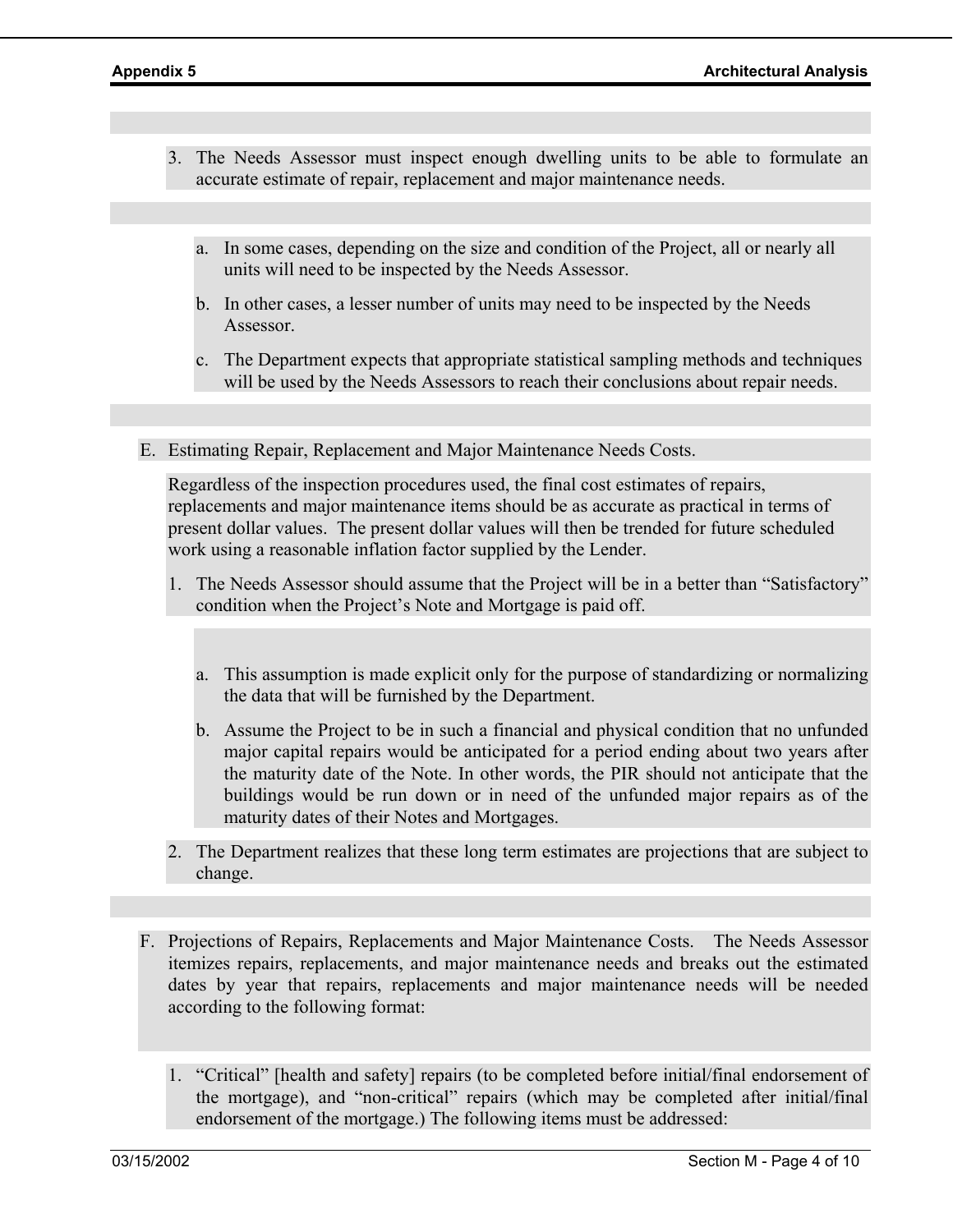- a. Accessibility for persons with disabilities (for properties constructed after March 13, 1991). The report must state whether the project appears to be in compliance with the Fair Housing Act and any other applicable accessibility laws. All violations discovered must be reported in detail.
- b. Abatement of lead-based paint and asbestos.
- c. Items of deferred maintenance: Defined as "Postponed, infrequent, or inadequate maintenance practices on a building or property, often resulting in physical depreciation and loss of value." Conditions that should have been prevented or repaired as part of a previous year's (or multiple years') project maintenance program are considered deferred maintenance. Items that coincidentally become necessary at the time of underwriting are not considered deferred maintenance.
	- (1) Where such items bring about a condition(s) that requires a Critical Repair(s), all such repairs must be completed before initial/final endorsement.
	- (2) Where the condition(s) requires Non-Critical Repairs, if the project is being processed as:
		- (a) A refinance transaction, the items must be completed before initial/final endorsement of the mortgage.
		- (b) A purchase transaction, the items may be included in the non-critical repairs list to be completed after initial/final endorsement.
- 2. Replacements and Major Maintenance Schedule:

The Needs Assessor will prepare a schedule to estimate the remaining useful life of all short-lived building components and equipment included in the Project. The Remaining Useful Life estimate must come from a nationally recognized source such as "Marshall and Swift." The schedule will be itemized according to the three main categories defined above:

- a. "Near Term",
- b. "Long Term", and
- c. "Remainder".

### III. LENDER REVIEW OF THE PHYSICAL INSPECTION REPORT

The Lender reviews the PIR and makes any appropriate adjustments as indicated below.

- A. The Lender's review is to determine whether:
	- 1. The PIR covers the appropriate mortgage term;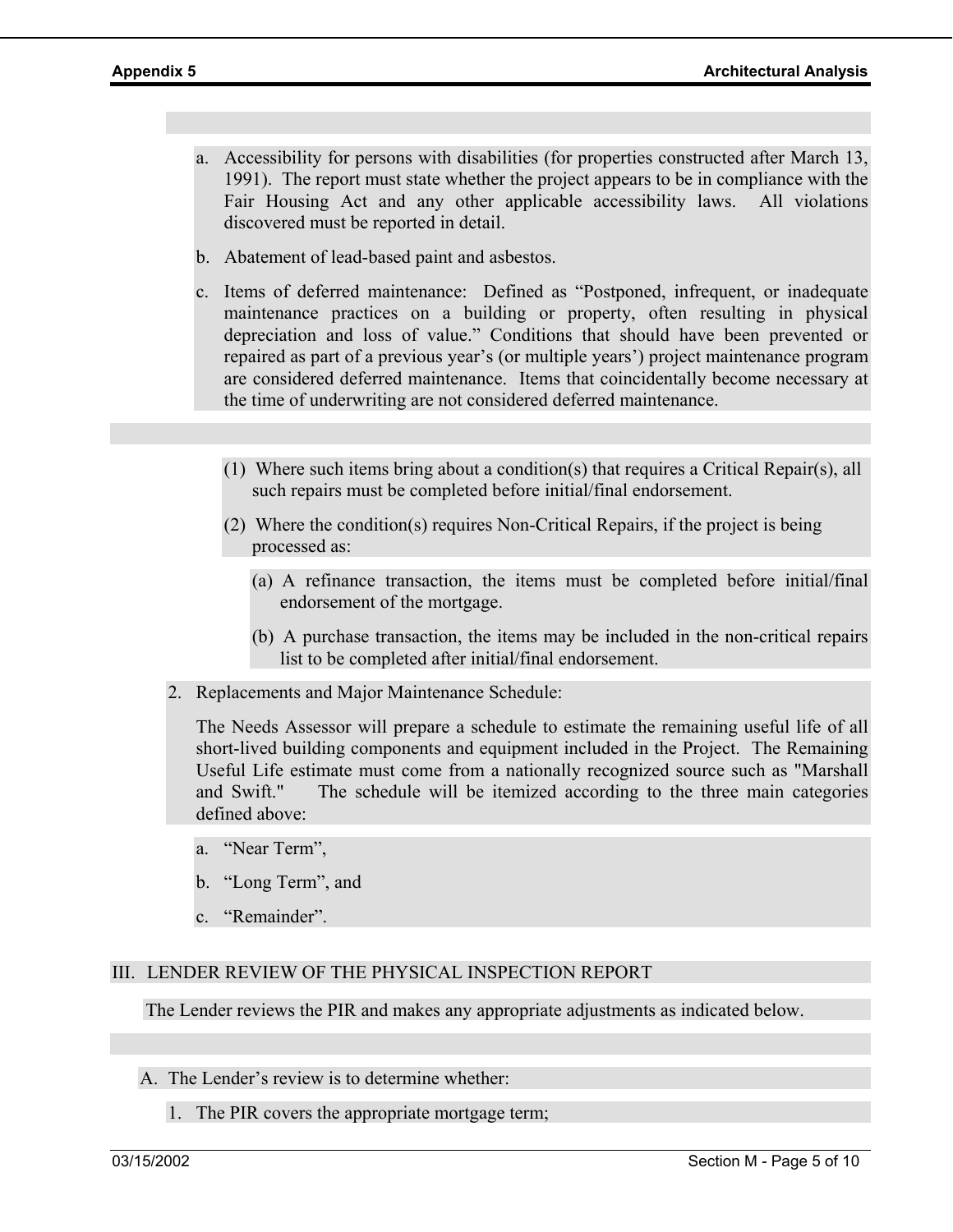- 2. All items requiring action during the mortgage term are included in the PIR;
- 3. An adequate sampling of units was made, and management reported replacements have been verified and considered;
- 4. Appropriate ages are given for individual elements and whether any deviations from the expected useful lives are adequately justified; and
- 5. The PIR contains any material mathematical errors.
- B. Some items identified in the PIR may be part of the current operating budget for the Project.
	- 1. If these items (such as replacement of garbage disposals or smoke detectors) are included in the normal operating budget for the Project, funds for their maintenance or replacement should not be included in the Replacement Reserve.
	- 2. The Lender should only remove such items from the Needs Assessor's estimate if there is clear evidence that the operating budget for the Project includes these items and the items are of relatively nominal cost.
	- 3. The Lender should also ensure, in the review of prior operating statements for the Project, that any "capital" items deleted from the maintenance line items are addressed in the calculation of reserves if they are likely to recur during the term covered by the PCNA.
- C. The Lender should review the PIR to assure that all items indicated below are appropriately listed, and the Needs Assessor's cost estimates and projected dates of completion are reasonable.
	- 1. Review all repair, replacement or major maintenance items that could potentially impact the health or safety of tenants (e.g., installation of exit lighting at a basement exit), or that violate applicable codes; these should be listed as Critical Repairs to be completed before initial/final endorsement.
	- 2. Review all other repair, replacement or major maintenance items not included in the operating budget. Included in this category are any items that are necessary to:
		- a. Correct any deferred maintenance;
		- b. Prevent physical deterioration of the Project; and
		- c. Correct conditions that decrease the marketability of the Project (e.g., items of functional obselescence.)
	- 3. The Lender must determine the dates for the completion of all work.
		- a. These completion dates must be appropriate for the significance of the work being done.
		- b. However, in all events, the critical repairs must be completed before, and non-critical repairs no later than 12 months after, initial/final endorsement.
- D. The Lender should review the PIR to ascertain that the number of years over which replacements and major maintenance items are expected to occur represents a reasonable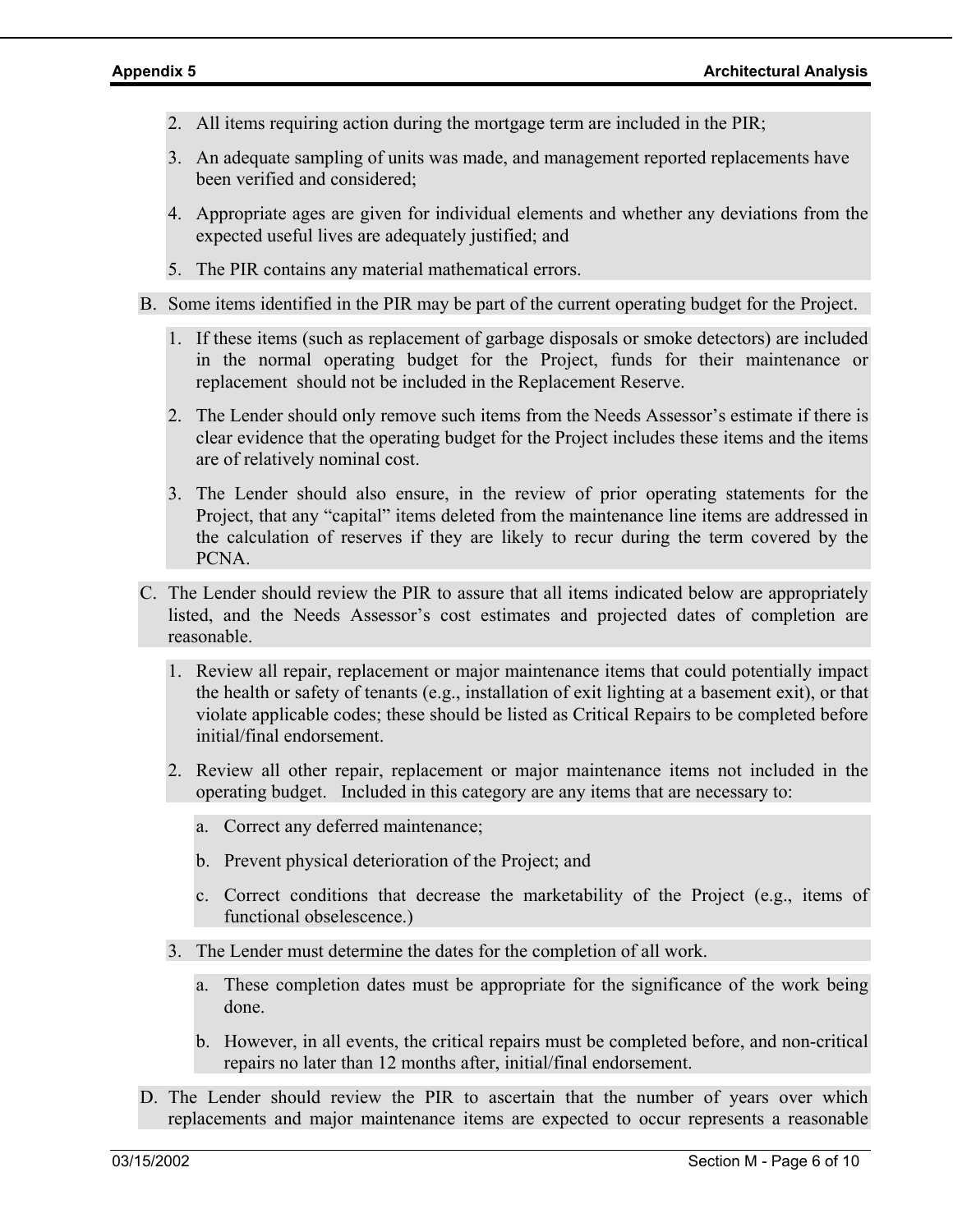conclusion and that the Needs Assessor's cost estimate is reasonable and adequate to address the Project's needs. The Lender should ensure that the Needs Assessor has not:

- 1. Estimated costs based on the worst case (e.g., replacement of all aging refrigerators in a single year).
- 2. Been unduly optimistic in determining the schedule or costs (e.g., replacement of only a small percentage of refrigerators per year such that replacements exceed life expectancy or are stretched beyond the term of the Mortgage without justification).
- E. Completion of Repairs:

The Lender is expected to exercise independent judgment when recommending which items must be completed before initial/final endorsement and which items are non-critical items that may be completed after initial/final endorsement.

- 1. At initial/final endorsement of the mortgage, the Project shall not have any conditions that threaten the health or safety of tenants.
- 2. Non-critical repairs may be completed after initial/final endorsement (with concurrence of the Department).

### IV. COMPUTATION OF THE REPLACEMENT RESERVE ACCOUNT BY THE LENDER.

The Needs Assessor prepares an analysis of the remaining useful life of short-lived building components and systems, and other Project features. Lender uses this to evaluate the adequacy of the replacement reserve account and any necessary initial deposit to that account.

- A. Ineligible items. Items generally considered routine maintenance are not included in the calculation of Replacement Reserve Account.
- B. Remaining useful life:
	- 1. To derive the remaining useful life of an item, subtract the actual age of the item from the estimated economic life of the item.
	- 2. The schedule shall provide a description of the item, actual age and estimated economic life of the item.
- C. Reserve for Replacement Account for Near Term items:

The Lender must, in the Statement of Resources and Needs, determine and recommend to HUD the Total Near Term Reserve for Replacement Account for the Project.

To provide for anticipated Near Term replacements and major maintenance needs, prepare a 100 percent replacement cost estimate (less salvage) for each item in the group whose estimated remaining useful life is expected to expire in the first 10 years.

1. Include the sum of the costs of labor/installation, materials, and appropriate fees, when applicable. Using a cost adjustment factor for inflation, project the cost of each item from the date (month and year) of the estimate to the expected expiration date. The sum of the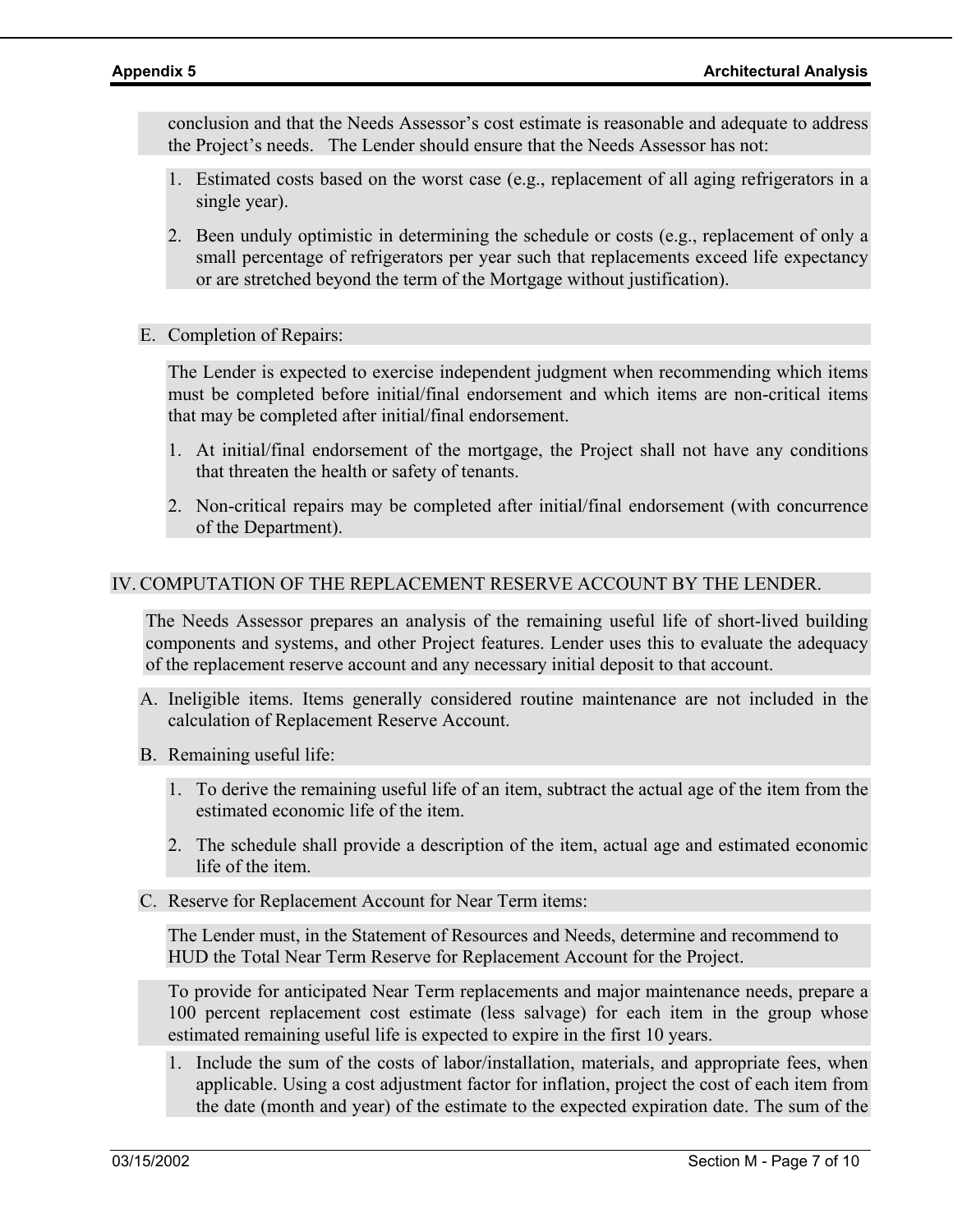estimated cost is the Total Near Term Reserve for Replacement Account, which includes the initial deposit and the annual deposits required from the Mortgagor.

- a. The Total Near Term Reserve for Replacement Account must be at least equal to the total estimated cost (adjusted for inflation) of completing the items shown in the Near Term replacement and major maintenance needs schedule of the Project.
- b. The total deposits by the Mortgagor in the Near Term Reserve for Replacement Account should equal the Total Near Term Reserve for Replacement amount.
- c. If the Mortgagor is required to make an initial deposit into the Reserve for Replacement, the Lender may subtract the amount of the initial deposit from the Total Near Term Reserve for Replacement amount in determining the amount of the monthly deposits to the Reserve for Replacements to be made by the Mortgagor.
- 2. Davis-Bacon Requirements do not apply and, therefore, the costs of labor shall not include the provisions of Davis-Bacon.
- 3. Identify the location of items, if required for clarification.
- 4. The Total Near Term Reserve for Replacement Account must be at least equal to \$150 per unit, per annum.
- D. Evaluation of the Reserve Account for Long Term and Remainder items:
	- 1. An additional evaluation must be made by the Lender every ten years to determine whether annual deposits to the reserve account are sufficient (See VI.C).
	- 2. The Lender must address how later adjustments in the annual deposit will be made and the financial risk to HUD.
- E. Funding Schedules for Near Term, Long Term, and Remainder items in the Reserve for Replacement Account.

The Lender's Statement of Resources and Needs must set forth a funding schedule for the entire mortgage term, and demonstrate that the funding schedule shows that money will be there yearly to meet the physical needs of the Project and the overall underwriting of the loan.

The Lender recommends to HUD the appropriate funding structure for Near Term, Long Term, and Remainder items in the Reserve for Replacement, based on the timing of the expected replacements, and/or whether the Mortgagor will receive cash upon closing the Mortgage. If HUD accepts the Lender's recommendation, the funding schedule (along with the requirement for a re-evaluation every ten years) will be inserted into the Regulatory Agreement by HUD.

The following are examples of alternative *funding schedules:* 

1. No initial deposit and large monthly deposits because the repairs and replacements are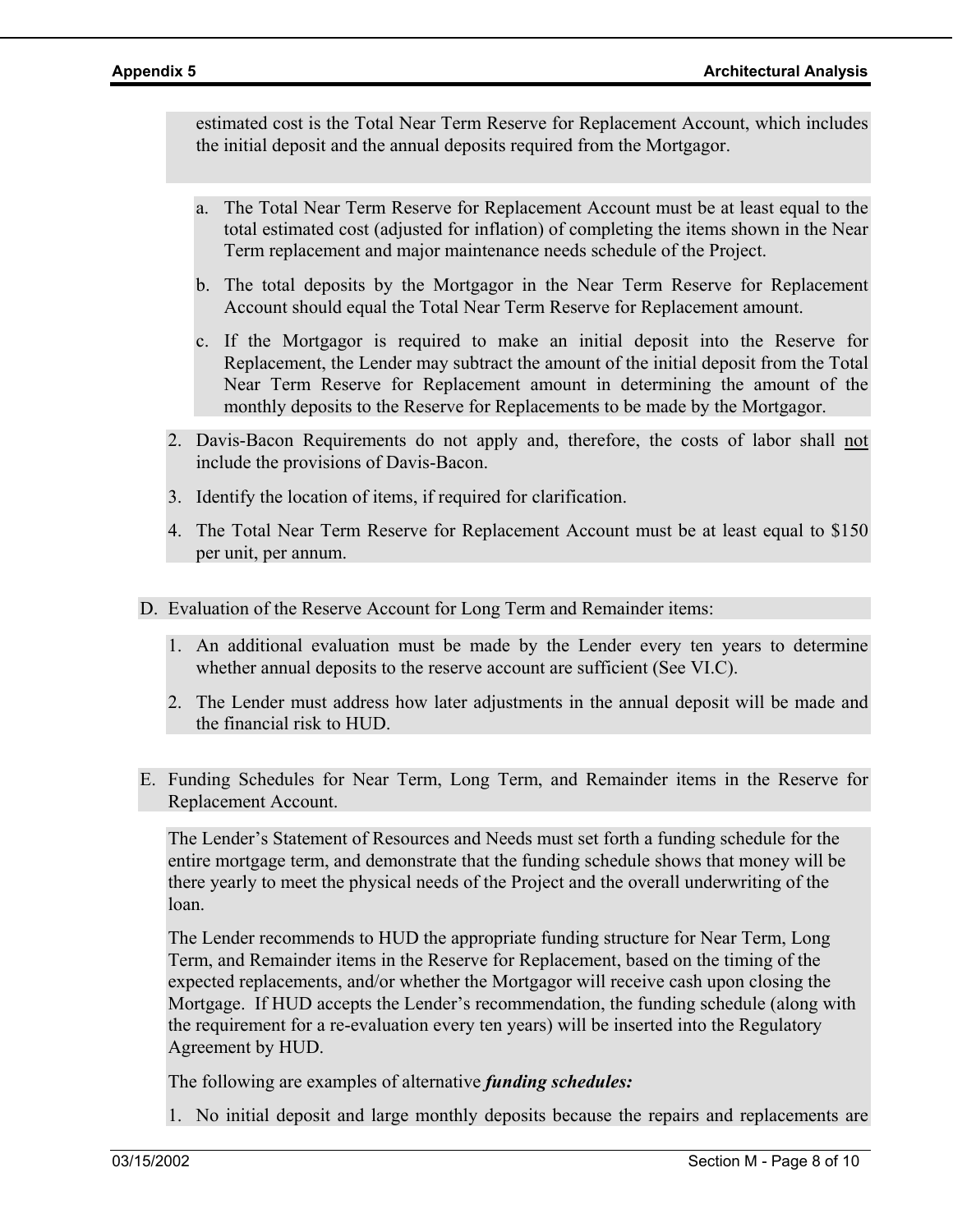concentrated in the later years of the Mortgage term.

2. Monthly deposits that increase over the term of the Mortgage (e.g., payments which increase 5 percent per year over the term of the Mortgage) to match the estimated timing of repairs and replacements may be appropriate in some instances.

### **Note: If there is no initial deposit, a disproportionately small monthly deposit in the first year, designed to reduce the impact on underwriting, is unacceptable.**

### V. STATEMENT OF RESOURCES AND NEEDS.

The Lender's statement must:

- A. Address the quality of the PIR; and
- B. Discuss any adjustment made to the PIR by the Lender.
- C. Identify the replacement and major maintenance items for which the owner may be reimbursed from the Replacement Reserve.

Note: HUD will only disburse funds for those replacement or major maintenance items specifically listed in the Statement.

- D. Recommend to HUD the dollar amount of:
	- 1. The cost of repairs to be completed before initial/final endorsement of the mortgage.
	- 2. The cost of, and the amount to escrowed for, non-critical repairs to be completed within one year of date of initial/final endorsement of the mortgage.
	- 3. Initial deposit, if any, and the amount of the monthly deposits and the funding schedule of such deposits into the Replacement Reserve based on "Near Term" projections of replacement and major maintenance costs.

### E. Describe:

- 1. Current financial or other assistance needs and resources of the Project.
- 2. Future financial or other assistance needs and resources. Specifically how "Long Term" and "Remainder" projected replacement and major maintenance costs will be covered.

### VI. HUD REVIEW.

- A. The HUD Office should:
	- 1. Review the PCNA for completeness and adequacy. The review should include a careful examination of the Department's long-term risk associated with non-traditional calculation of annual deposits to the replacement reserve.
	- 2. Discuss all weaknesses or inadequacies of the PCNA with the Lender in an effort to reach consensus about the needs and resources of the project. The results of these discussions and agreements reached must be incorporated into the firm commitment and loan closing documents.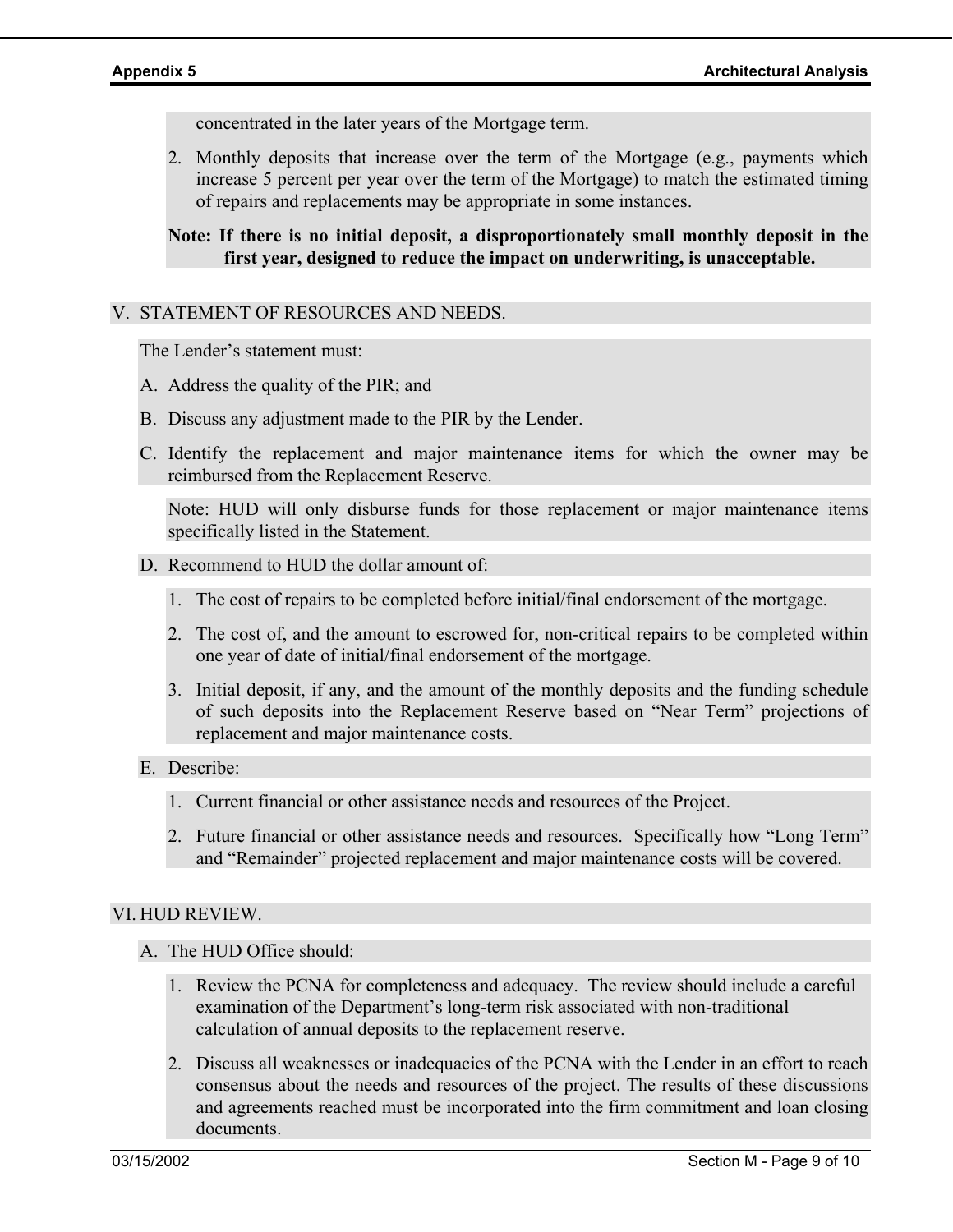- B. If the HUD Office determines that a PCNA is substantially incomplete or inadequate:
	- 1. Notify the Lender of the portion(s) of the PCNA that require completion or revision and require the Lender to submit an amended PCNA within thirty (30) days from receipt of the Field Office's notification.
	- 2. If HUD and the Lender fail to reach closure, HUD will impose its own methodology for computation of annual deposit to the replacement reserve.
- C. The Lender will recommend and HUD may set up the Total Near Term Replacement Reserve Account.
	- 1. HUD will reevaluate the Project's Replacement Reserve needs and, if appropriate, adjust the Mortgagor's required deposits to the Replacement Reserve every ten years.
		- a. To assist in completing this evaluation, the Lender must obtain a new PCNA every 10 years which covers the next ten years [or the remaining term of the Mortgage] plus two years.
		- b. Replacement Reserve funds may be used to pay for the additional PCNAs.
	- 2. The Hub or Program Center at the time of initial/final endorsement will have a rider signed by the Lender and HUD and attached to the Lender's Certificate which will require the Lender to comply with the requirements of C.1. above.